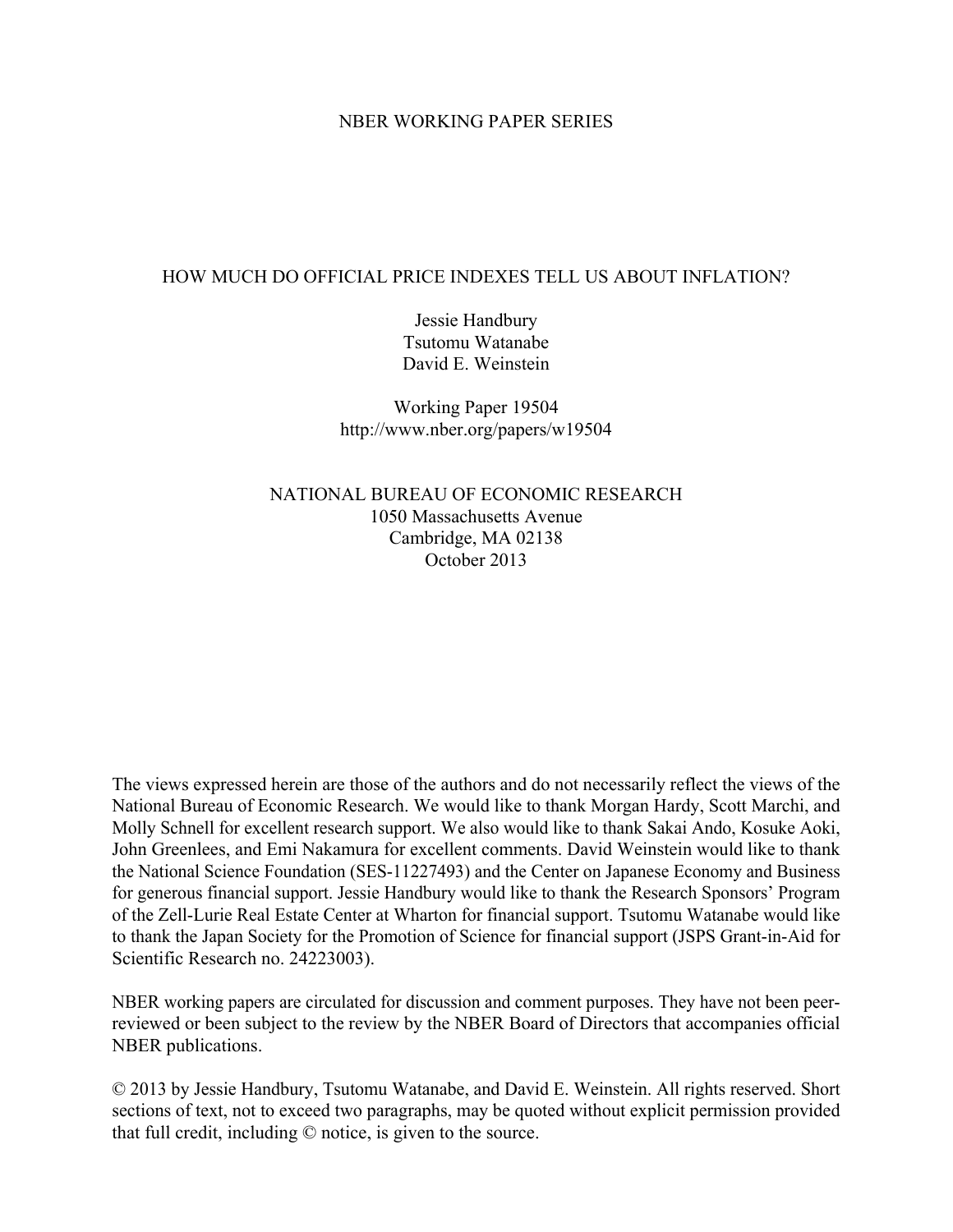How Much Do Official Price Indexes Tell Us about Inflation? Jessie Handbury, Tsutomu Watanabe, and David E. Weinstein NBER Working Paper No. 19504 October 2013 JEL No. E01,E31,E5

#### **ABSTRACT**

Official price indexes, such as the CPI, are imperfect indicators of inflation calculated using ad hoc price formulae different from the theoretically well-founded inflation indexes favored by economists. This paper provides the first estimate of how accurately the CPI informs us about "true" inflation. We use the largest price and quantity dataset ever employed in economics to build a Törnqvist inflation index for Japan between 1989 and 2010. Our comparison of this true inflation index with the CPI indicates that the CPI bias is not constant but depends on the level of inflation. We show the informativeness of the CPI rises with inflation. When measured inflation is low (less than 2.4% per year) the CPI is a poor predictor of true inflation even over 12-month periods. Outside this range, the CPI is a much better measure of inflation. We find that the U.S. PCE Deflator methodology is superior to the Japanese CPI methodology but still exhibits substantial measurement error and biases rendering it a problematic predictor of inflation in low inflation regimes as well.

Jessie Handbury The Wharton School University of Pennsylvania 1463 Steinberg Hall-Dietrich Hall Philadelphia, PA 19104 handbury@wharton.upenn.edu

Tsutomu Watanabe Faculty of Economics The University of Tokyo 7-3-1 Hongo, Bunkyo-ku Tokyo, 113-0033 watanabe $@e.u$ -tokyo.ac.jp

David E. Weinstein Columbia University Department of Economics 420 W. 118th Street MC 3308 New York, NY 10027 and NBER dew35@columbia.edu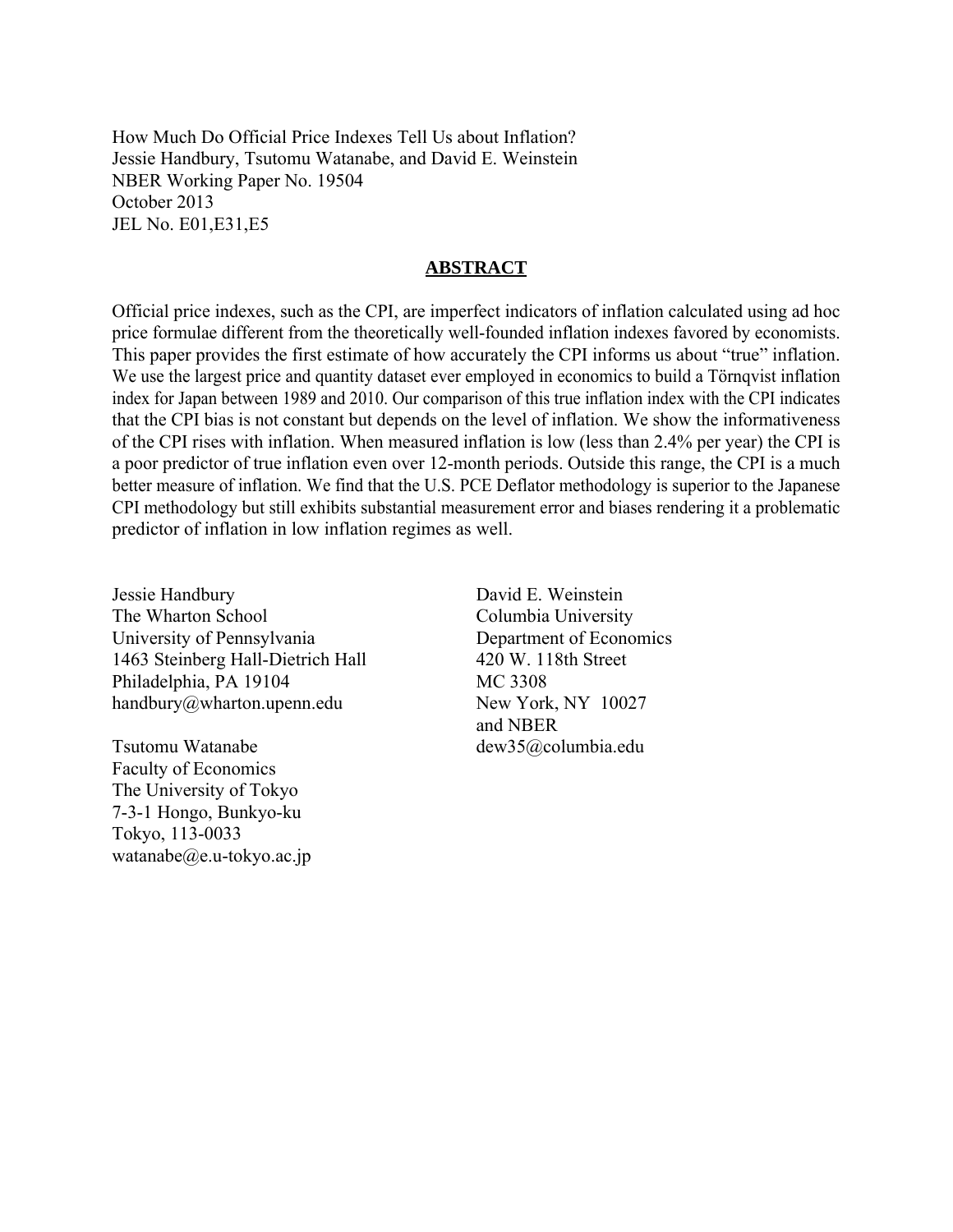# **1 Introduction**

We have long known that the price indexes constructed by statistical agencies, such as the Consumer Price Index (CPI) and the Personal Consumption Expenditure (PCE) deflator, measure inflation with error. This error arises for two reasons. First, formula biases or errors appear because statistical agencies do not use the price aggregation formula dictated by theory. Second, imperfect sampling means that official price indexes are inherently stochastic. A theoretical macroeconomics literature starting with [Svensson and Woodford](#page-42-0) [\[2003\]](#page-42-0) and [Aoki](#page-41-0) [\[2003\]](#page-41-0) has noted that these stochastic measurement errors imply that one cannot assume that true inflation equals the CPI less some bias term. In general, the relationship is more complex, but what is it? This paper provides the first answer to this question by analyzing the largest dataset ever utilized in economics: 5 billion Japanese price and quantity observations collected over a 23 year period. The results are disturbing. We show that when the Japanese CPI measures inflation as low (below 2.4 percent in our baseline estimates) there is little relation between measured inflation and actual inflation. Outside of this range, measured inflation understates actual inflation changes. In other words, one can infer inflation changes from CPI changes when the CPI is high, but not when the CPI close to zero. We also show that if Japan were to shift to a methodology akin to the U.S. PCE deflator, the non-linearity would be reduced but not eliminated. This non-linear relationship between measured and actual inflation has important implications for the conduct of monetary policy in low inflation regimes.

The basic intuition is straightforward. There is little disagreement that a superlative price index, such as the Törnqvist, has the best theoretical properties of any price index we have discovered [\[Diewert and Nakamura, 1993\]](#page-41-1). However, it is not possible to construct this index given the limited data resources of most statistical agencies. Thus, price indexes in all countries are constructed using other functional forms. We demonstrate that the measurement error that results from using the wrong formula is not diminished by averaging over larger sets of observations and is not constant over time. The empirical macroeconomics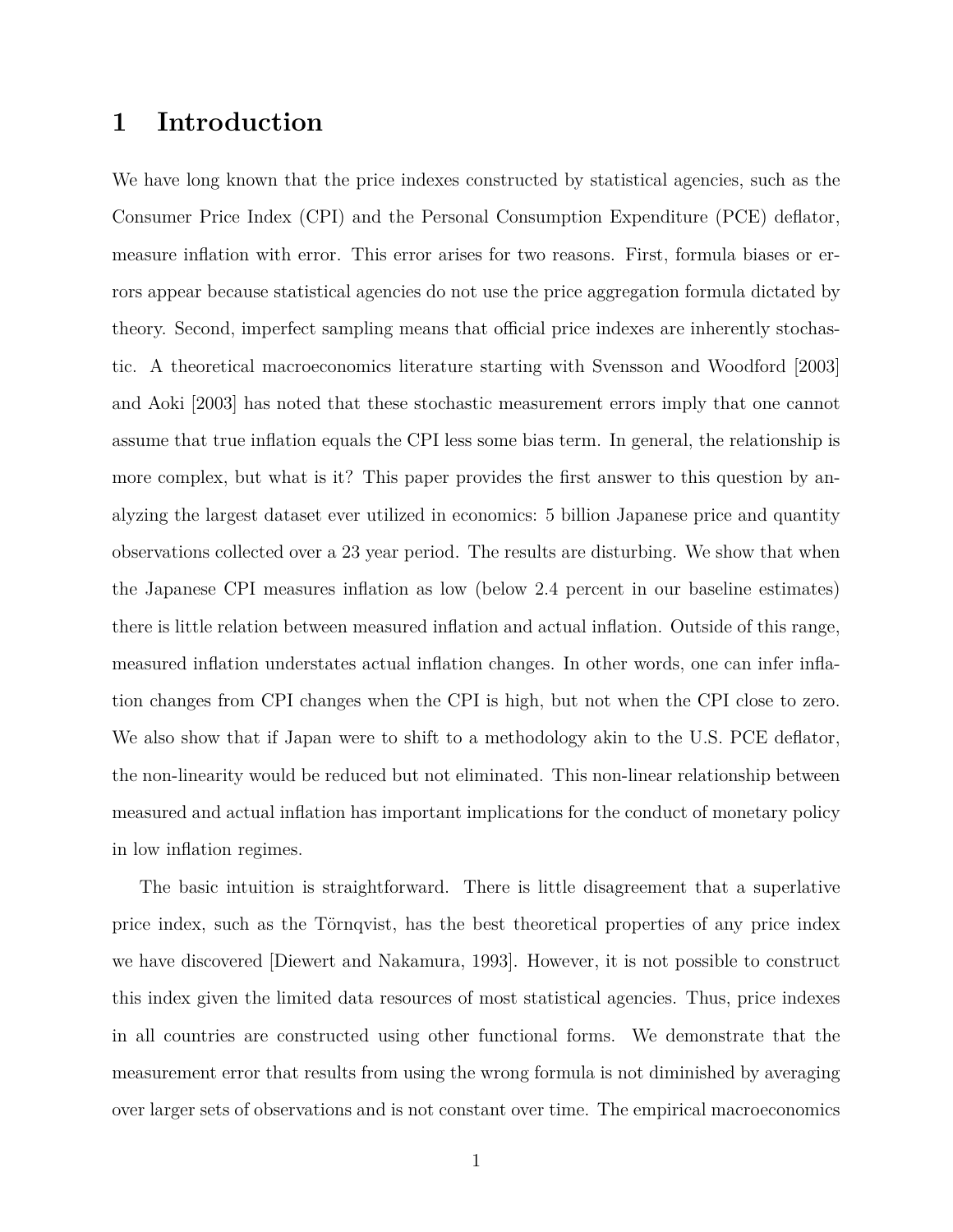literature has documented that the volatility of inflation rises with the level of inflation. We study the volatility of both true inflation and the CPI measurement errors with surprising results. While we confirm that the volatility of true inflation rises rapidly with its level, we find that the variance of the CPI measurement errors does not.

Thus, when inflation is high, most of the observed movement in the CPI is due to actual inflation movements, but when the inflation is low, much of the movement in the CPI is noise. Just as a bathroom scale is suitable for determining changes in a person's weight but not those of a mouse, so the CPI is more accurate when inflation is high than when it is low.

To understand the math underlying this result, think of the CPI as having two components: a signal of true inflation and a measurement error, or noise. If the measurement errors are uncorrelated with inflation rates, it is easy to show that the CPI inflation will be more informative about actual inflation if the signal-to-noise ratio is high. If this ratio is high, the variance of true inflation must be a large component of CPI variation, and one should expect that true inflation moves nearly one to one with the CPI. If the variance of true inflation is small relative the movements in the CPI, then the signal-to-noise ratio will, likewise be low, and it is safe to largely ignore CPI movements when trying to determine inflation changes.

One can formalize this intuition mathematically by realizing that our best estimate of true inflation movements equal CPI movements multiplied by a coefficient that equals the variance of true inflation divided by the variance of the CPI. Since the variance of the CPI rises with both the variance of true inflation and the variance of the error, this coefficient will tend to be less than one. If the variance of true inflation is high relative to the variance of the CPI error (a high signal-to-noise ratio), this coefficient will be close to one, and true inflation will move almost one-to-one with the CPI. However, if the signal-to-noise ratio is low, CPI movements will not be informative about true inflation movements and one should not expect true inflation to move much as the CPI moves.

While this result is a simple application of econometric theory, economics can inform our understanding of when we should expect the signal-to-noise ratio of the CPI to be high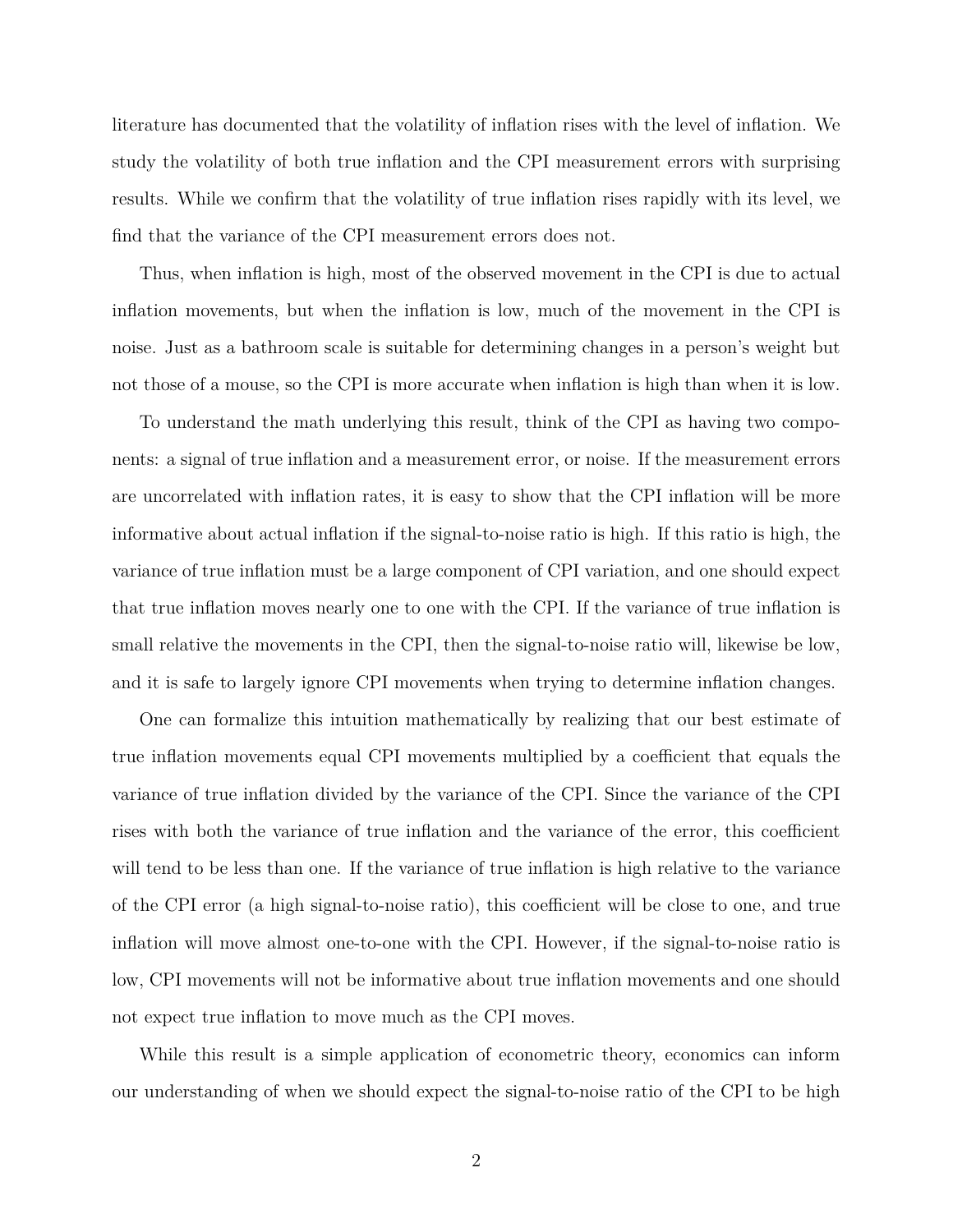and when we should expect it to be low. Starting with [Okun](#page-42-1)  $|1971|$ , many studies (e.g., [Friedman](#page-41-2) [\[1977\]](#page-41-2), [Taylor](#page-42-2) [\[1981\]](#page-42-2), [Ball et al.](#page-41-3) [\[1988\]](#page-41-3), [Ball and Cecchetti](#page-41-4) [\[1990\]](#page-41-4), [Kiley](#page-41-5) [\[2000\]](#page-41-5)) have found that countries with high inflation rates tend to have high inflation volatility.<sup>[1](#page-4-0)</sup> Critically, these studies imply that the signal in the CPI (i.e., the variance of true inflation) should be rising as inflation rises. The rising inflation signal in the CPI implies that as long as CPI noise does not rise too quickly with inflation, it must be the case that there is a much tighter relationship between the CPI and inflation in high inflation regimes than in low ones.

This has profound implications for how one should think about inflation and monetary policy. First, it means that one cannot write true inflation as a linear function of the CPI. In particular, true inflation cannot be assumed to equal the CPI less a constant bias term. These non-linearities matter enormously in our data. For example, in our baseline estimates based on Japanese data that we will discuss later, we find that when the annual Japanese CPI registers an inflation rate of 0 percent, true inflation is -0.8 percent—but when CPI inflation is 2 percent the bias rises to -1.8 percent. In other words, a 2 percent CPI inflation target is actually a price stability target, when using annual data. Since the methodology underlying the Japanese CPI is more prevalent internationally than that used in the U.S. PCE deflator, this potentially has broad implications. Our results even have implications for the U.S. PCE deflator. When we replicate the PCE deflator methodology using Japanese data, we find the PCE deflator methodology generates substantial upward biases: the PCE deflator methodology overstates inflation by about a percentage point when reported inflation is 2

<span id="page-4-0"></span><sup>1</sup>[Friedman](#page-41-2) [\[1977\]](#page-41-2) argues that "a burst of inflation produces strong pressure to counter it. Policy goes from one direction to the other, encouraging wide variation in the actual and anticipated rate of inflation." A similar idea is proposed by [Ball](#page-41-6) [\[1992\]](#page-41-6), who argues that when inflation is low, there is a consensus that it should be kept low; however, when inflation is high, there is disagreement about the importance of reducing it, leading to high variability of inflation. [Taylor](#page-42-2) [\[1981\]](#page-42-2) suggests that accommodative monetary policies may lead to high inflation and greater variability in response to supply shocks. [Cukierman and Meltzer](#page-41-7) argue that an exogenous increase in the variance of monetary control errors gives a central bank a stronger incentive to create surprise inflation, leading to a high inflation and high volatility of inflation. [Ball et al.](#page-41-3) [\[1988\]](#page-41-3) show, using a menu cost model, that high trend inflation reduces nominal price rigidity and thus steepens the short-run Phillips curve. As a result, shocks to aggregate demand have smaller effects on output but larger effects on inflation. [Gagnon](#page-41-8) [\[2009\]](#page-41-8) confirms that the micro price data is consistent with this story by showing that the frequency of price adjustment increases with the level of inflation.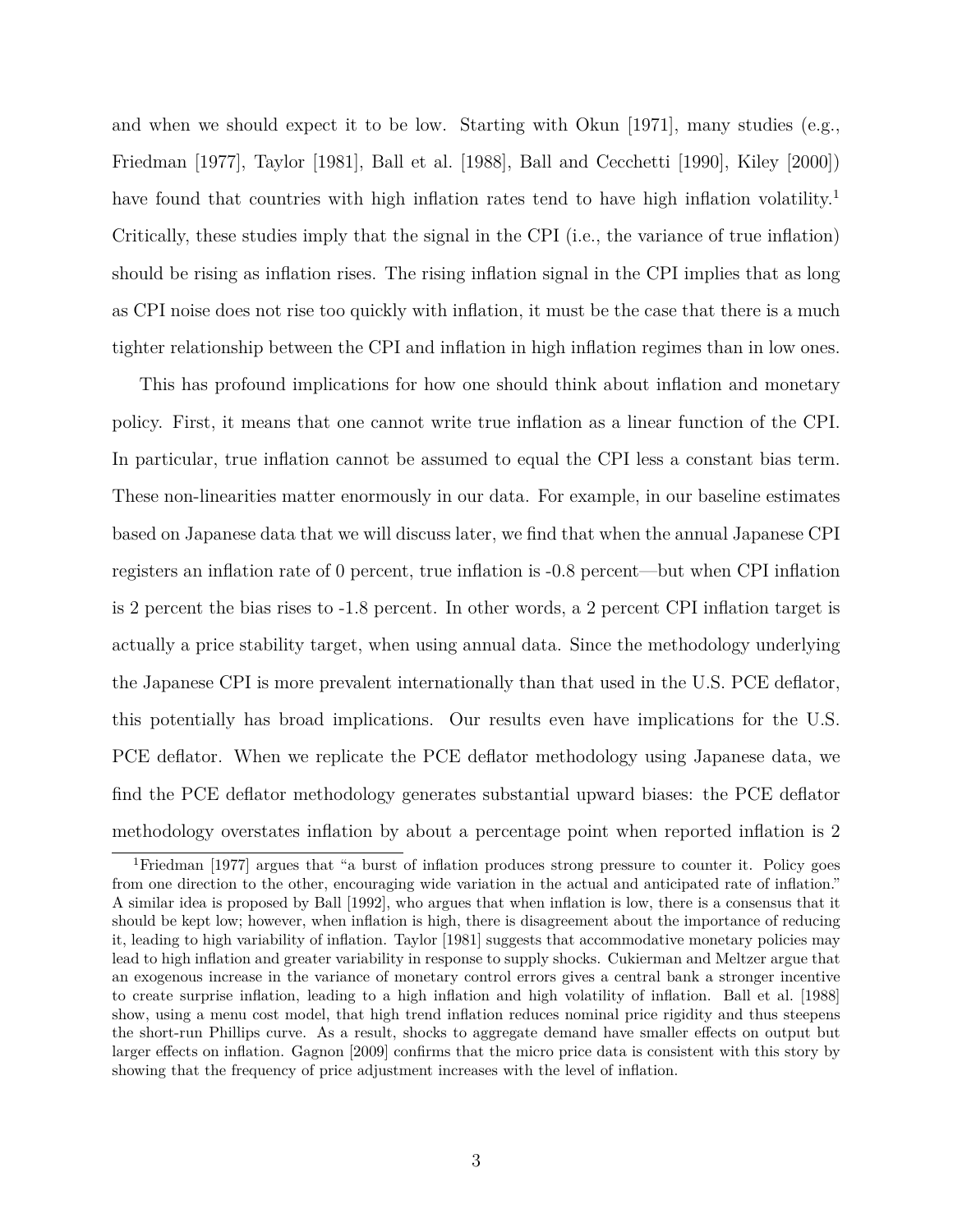percent and overstates inflation changes by 30 percent when inflation is below 2.2 percent.[2](#page-5-0)

A second important implication concerns how central banks and other economic agents should respond to CPI inflation movements. Again, the non-linearity arising from the fact that the signal-to-noise ratio in the Japanese CPI is much higher in high inflation regimes matters. We estimate that a one percentage point rise in the CPI should raise one's assessment of true inflation by only half a percentage point when inflation is less than 2 percent, but this same increase should raise one's assessment by 2 percent when inflation is high. In other words, failure to take into account the change in an official price index's signal-to-noise ratio is likely to mean that central banks pay far too much attention to official price indexes when they are low and not enough attention when they are high.

In order to demonstrate these points, our paper makes use of the Nikkei Point of Sale database.[3](#page-5-1) Nikkei collects daily scanner purchase data from hundreds of large and small stores covering hundreds of thousands of barcodes spread across Japan in the grocery sector. These data are typically sold by Nikkei to customers interested in accurately measuring the sales of individual barcodes. Our data covers the period from 1988 to 2010 and contains 4.82 billion price *and* quantity observations. The Japanese CPI, like the CPIs of most countries, contains no quantity data and a tiny fraction of the number of price observations. Crucially, the Nikkei data come as close as one could come empirically to observing the universe of grocery price and quantity observations in the Japanese economy. Moreover, the long time span means that we observe Japanese periods of substantial inflation and deflation. The fact that we have both price and quantity data enables us to construct the theoretically wellfounded Törnqvist index of "true" inflation for a set of items covering 17 percent of Japanese consumer expenditure. By following Abe and Tonogi's [\[2010\]](#page-41-9) concordance matching the items in the Nikkei POS with those of the Japanese CPI, we are able to observe both a true inflation measure and the CPI value.

<span id="page-5-0"></span><sup>&</sup>lt;sup>2</sup>The variability of the bias has not been the focus of most prior work in this area (see the excellent surveys by [Hausman](#page-41-10) [\[2003\]](#page-41-10), [Lebow and Rudd](#page-42-3) [\[2003\]](#page-42-3), and [Reinsdorf and Triplett](#page-42-4) [\[2009\]](#page-42-4)).

<span id="page-5-1"></span><sup>3</sup>This is an expanded version of the dataset used in [Abe and Tonogi](#page-41-9) [\[2010\]](#page-41-9).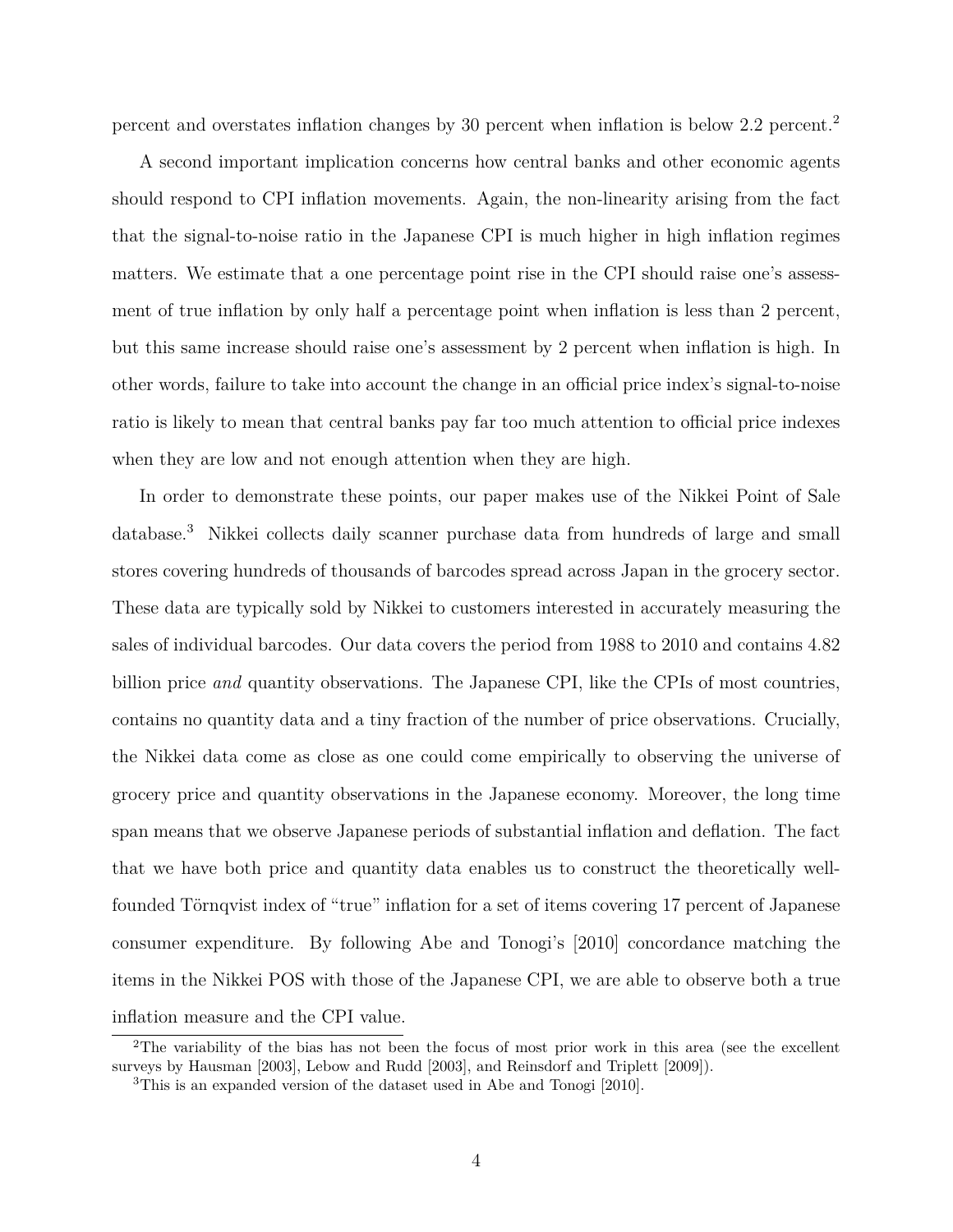These data let us make a number of important empirical findings. The first is the volatility in the CPI error. Our estimates of this error based on grocery data are likely to be substantially lower than for the rest of the CPI because it is much easier to measure the prices of the goods sold in a grocery store than major CPI components like housing, transport and communication, and recreation. Nonetheless, we find that inflation mismeasurement is large. Our results indicate that over 12-month periods, the grocery CPI sometimes overstated inflation relative to a Törnqvist by as much as four percentage points while at other times it understated inflation by as much as 2 percentage points. The fact that the standard deviation in the bias is 0.9 percent means that much of the fluctuation in observed inflation during this time period was due to CPI errors. It is the surprising magnitude of these errors that drive our basic finding that the CPI is not very informative when the variance of inflation is low.

It is not possible to precisely decompose the reasons for all of the differences between the CPI and the Törnqvist because the two indexes differ in a myriad of ways. Some of the important differences include the use of unweighted arithmetic (or sometimes geometric) averages rather than sales-weighted geometric averages at the lower-level, upper level weights that differ from those of a Törnqvist because they are computed from different sources than the lower level data and at different times, and finally, samples of prices instead of the universe of prices. In sum, official price indexes contain two classes of errors: "sampling errors" arising from using a subset of the price data and "formula errors" arising from using the wrong weights and formulas to aggregate the price information. An important difference between these two types of errors is that formula errors are not diminished by building price indexes with more data. For example, if the correct formula required a set of numbers to be multiplied together, but instead the statistical agency added them, the result would be different in general, and this difference would not be diminished by working with larger sets of numbers.

In order to better understand the sources of this noise, we show how one can express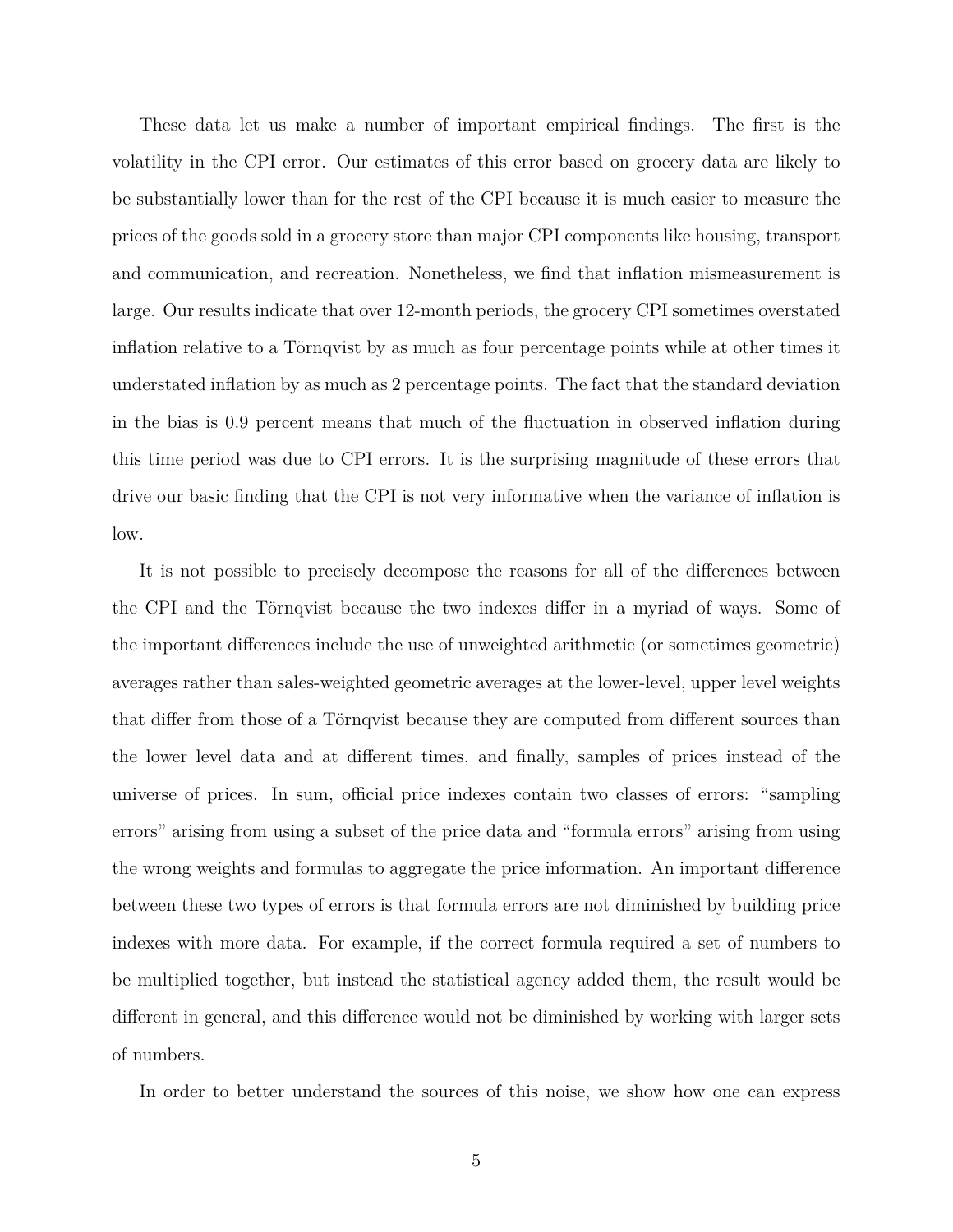CPI errors relative to a Törnqvist index, so that one can decompose the variance of the CPI into movements in true inflation, upper-level weighting errors, and mismeasurement of lower-level item indexes. True inflation can also be decomposed into fluctuations due to aggregate inflation movements and fluctuations arising from relative price movements (which will matter if some goods have nontrivial sales shares).

Since we can directly measure the CPI variance and its components, we can precisely explain the non-linear relationship between the CPI and true inflation. We first show that while there is some tendency for the variance of CPI noise to rise as inflation rises, the rise is small compared to the tremendous increase in inflation volatility that occurs as inflation rises. In other words, while [Cecchetti](#page-41-11) [\[1997\]](#page-41-11) and [Shapiro and Wilcox](#page-42-5) [\[1996\]](#page-42-5) were right to point the tendency for CPI noise to rise with inflation because lower-level substitution bias rises with inflation, this effect is very small compared to the rise in inflation volatility.

Because we observe the underlying individual price and quantity data, we are able to be precise about how the non-linear relationship between the two series is generated. We decompose inflation volatility into two components: one related to movements in components of inflation that are common across products and another related to the relative price dispersion across products. Consistent with previous work, we find that relative price dispersion rises with inflation (c.f. [Vining and Elwertowski](#page-42-6) [\[1976\]](#page-42-6), [Parks](#page-42-7) [\[1978\]](#page-42-7), [Fischer](#page-41-12) [\[1981\]](#page-41-12) and [Stockton](#page-42-8) [\[1988\]](#page-42-8)). The variance in relative price shocks more than doubles as inflation rises past 2.4 percent, but this dispersion explains only a small component of the increase in aggregate price volatility. Most of this increase is explained by the variance in the aggregate or common component of inflation, which rises by a massive 320 percent. The non-linear relationship between inflation and the CPI is primarily driven by the fact that CPI measurement errors are much less sensitive to inflation than either component of aggregate price volatility: the variance of upper- and lower-level measurement errors only increase by 35–60 percent as we move from low inflation to high inflation regimes. The critical factors driving the non-linearity are the higher inflation variance in high inflation regimes and the relative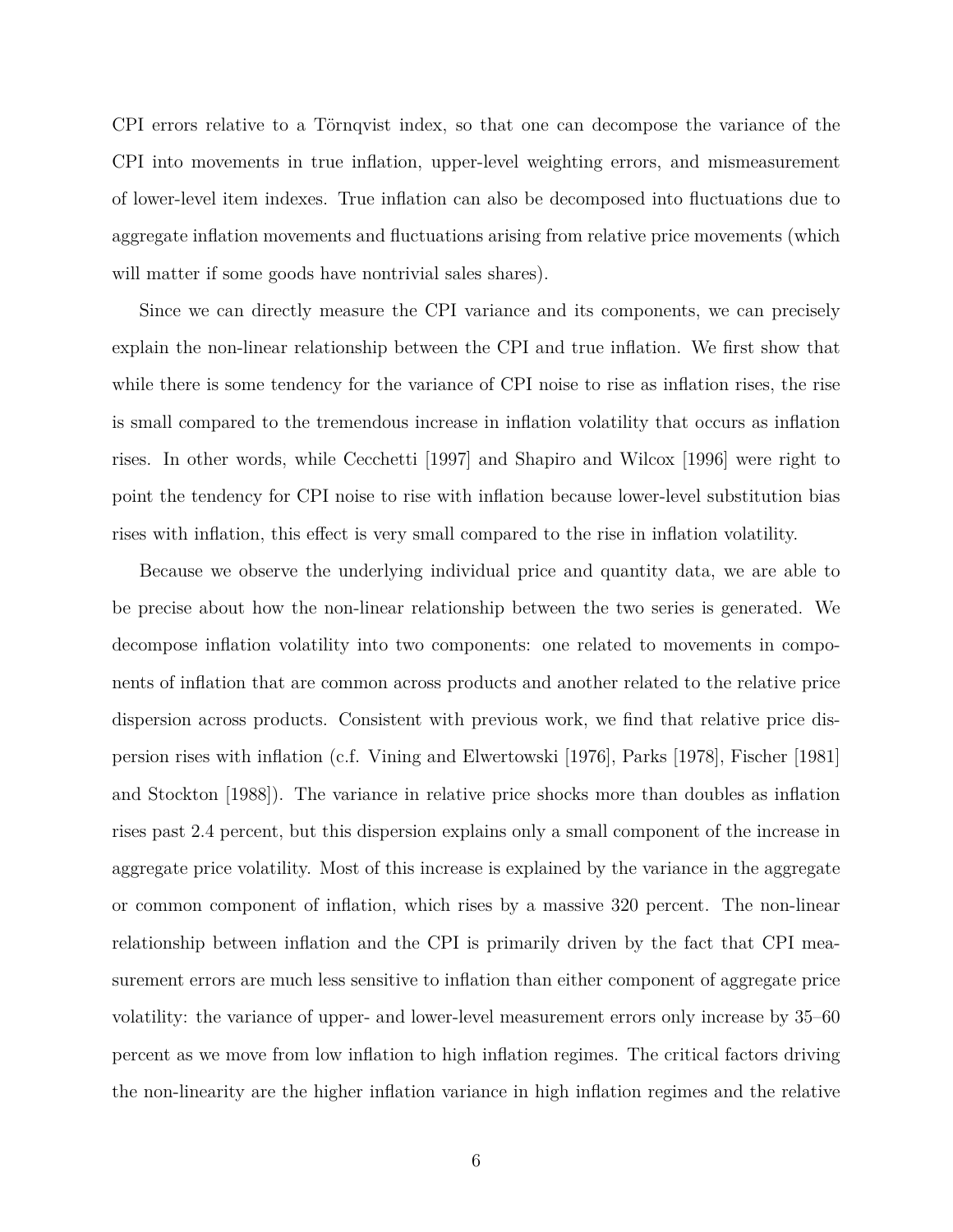insensitivity of CPI measurement errors to inflation movements.

The richness of our data enables us to delve deeper into the sources of these errors by performing a number of informative decompositions. First our results suggest that upperlevel weighting errors—which in the U.S. account for most of the difference between chained and unchained indexes—matter for the average bias but are relatively unimportant in understanding movements in measurement error. Second, we find that one major source of formula error comes from using arithmetic, rather than geometric, averages of prices. This suggests that the move to geometric averaging of prices not only reduced the upward bias in inflation indexes but also reduced the noise in these indexes. Third, we are able to show that geometric averaging is not a complete solution in itself. In our simulations using Japanese data, we show that the PCE deflator methodology still produces significant biases and measurement error relative to the Törnqvist due to the choice of simple geometric averaging rather than weighted averaging. Interestingly, sampling errors seem to be relatively unimportant in understanding why our price indexes are flawed.

The structure of the paper is as follows. Section [2](#page-8-0) describes our data and provides a preview of the CPI measurement issues, biases and data challenges. Section [3](#page-16-0) describes the econometric strategies we follow in decomposing the relationship between true and measured inflation. Section [4](#page-22-0) presents our main empirical findings, and Section [5](#page-39-0) concludes.

### <span id="page-8-0"></span>**2 Data**

Our paper makes use of two principal datasets. The first is detailed Japanese CPI data. We obtained the price indexes and CPI weights from various issues of the Annual Report on the Consumer Price Index produced by the Statistics Bureau (SBJ) at the Ministry of Internal Affairs and Communications.<sup>[4](#page-8-1)</sup> We then used these data to build the CPI for grocery items following the same formulas used by the SBJ. In all of our work, the inflation rate we work

<span id="page-8-1"></span><sup>4</sup>Although the official name of the bureau is the "Statististics Bureau," we will follow the Japanese website and abbreviate it with SBJ, which stands for "Statistics Bureau of Japan." Data are available at the SBJ website (http://www.stat.go.jp/english/data/cpi/). Issues prior to 2001 are only available in paper form.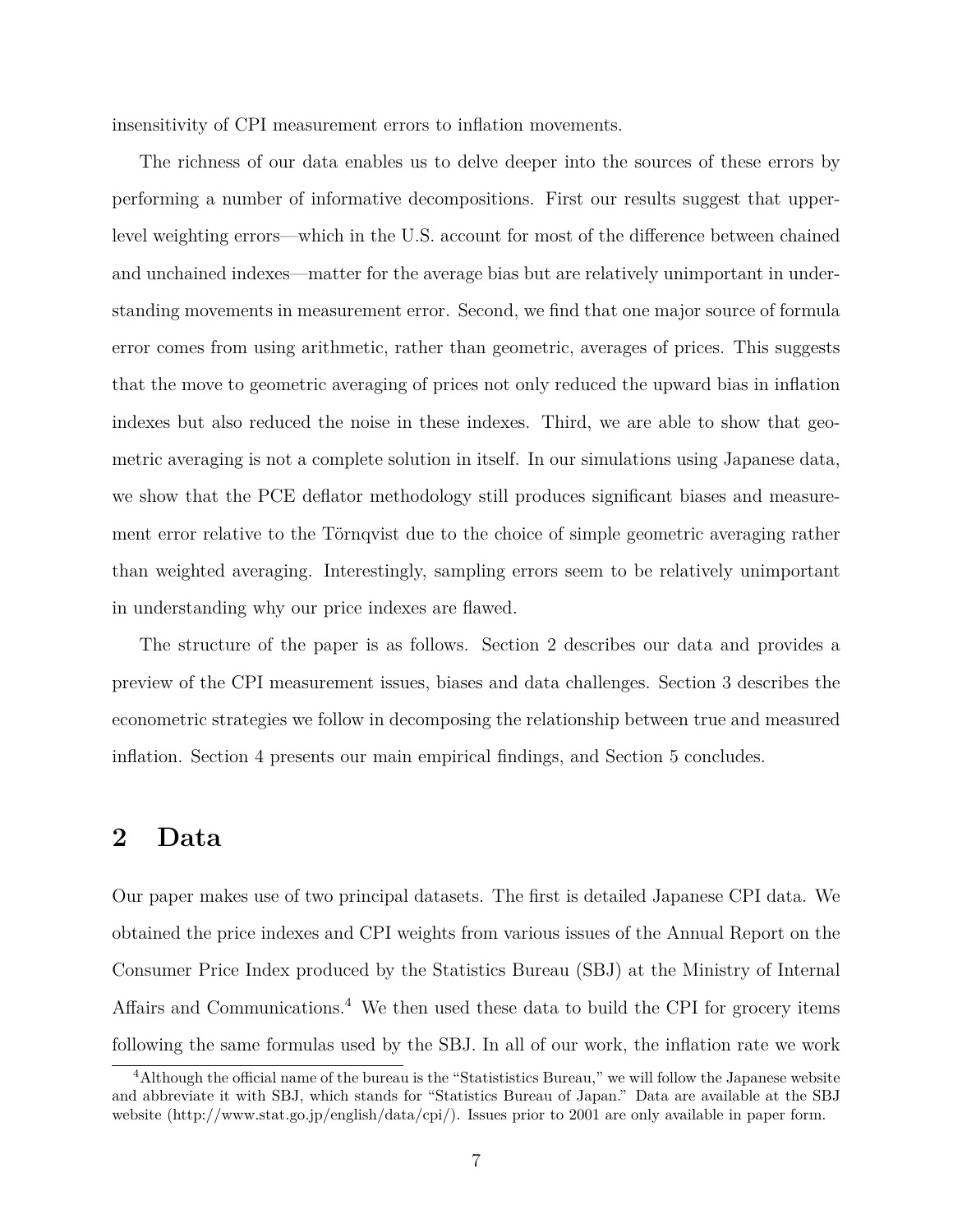with is the inflation rate in a given month relative to the same month in the previous year. This lets us avoid seasonality problems.

The SBJ produces a CPI index conforming to the International Labor Organization standard. The ILO methodology is the basic approach used in all advanced countries.<sup>[5](#page-9-0)</sup> Thus, many of the strengths and weaknesses of the Japanese CPI are common to most advanced countries. Nevertheless, it is worth describing how the index is constructed. Price quotes for each good are collected each month during the span of the same week in stores in hundreds of locations across Japan. Indeed the geographic representation of the Japanese CPI is superior to that of the U.S. CPI. Like the U.S. CPI, there is highly imperfect information available on what weights to use at the lower level. The SBJ defines product type specifications for each of the item categories and only collects prices for products fitting these specifications.<sup>[6](#page-9-1)</sup> For example, the price quotes for the "Butter" item include only the prices of products that are 200 grams and packed in a paper container, excluding unsalted varieties [\[Imai et al.,](#page-41-13) [2012\]](#page-41-13). The SBJ then calculates inflation for each item as a Dutot index; that is, the ratio of the mean price quotes collected for an item in one period relative to another. Once these item indexes are constructed, the SBJ aggregates the data to form an overall CPI using weights from its consumer expenditure survey. The upper-level item weights are based on item expenditure shares in a base year that is updated every five years.[7](#page-9-2)

The items in the grocery elements of the CPI account for 17 percent of the full CPI. Grocery items are extremely standardized items that are easy to price, so it is far easier to measure price changes for this sample of the CPI than it is for most of the remainder. For example, it is easier to measure the the 30-day price change of a 300 ml can of Coca Cola sold in a particular store than the 30-day price change of other major expenditure items like imputed rent or recreational services. One should therefore anticipate that our paper

<span id="page-9-1"></span><span id="page-9-0"></span><sup>5</sup>See http://www.stat.go.jp/english/data/cpi/1585.htm#B2

<sup>&</sup>lt;sup>6</sup>See [Imai et al.](#page-41-13) [\[2012\]](#page-41-13) for a more detailed description of this "purposive" sampling rule and a comparison of its performance relative to the probability sampling used by the BLS.

<span id="page-9-2"></span><sup>7</sup>There are a range of differences between how the BLS calculates the U.S. CPI and the Japanese methodology described above. We explore how these technical differences potentially reduce the variance of the CPI errors that drive our main results in Section [4.4](#page-32-0) below.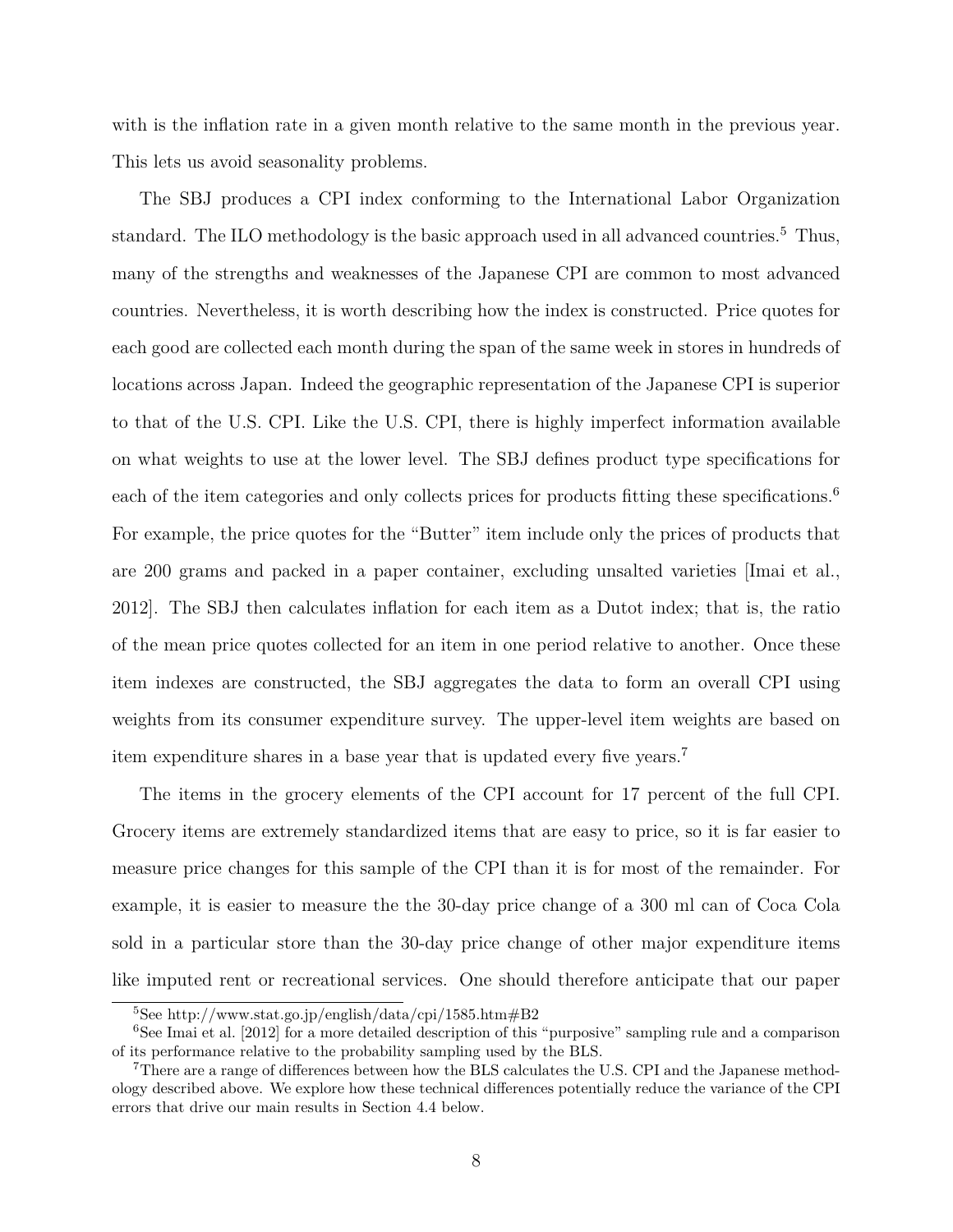<span id="page-10-0"></span>

understates the magnitude of CPI measurement error.

An obvious concern with our focus on grocery items is that this sample of goods might not be representative. While it is true that inflation measurement errors are likely to be much smaller in our sample of grocery items than for the whole CPI, the grocery CPI tends to track the overall Japanese CPI quite closely. Figure [1](#page-10-0) plots both the Grocery CPI and the full CPI, and it is immediately apparent that the two are fairly closely correlated  $(\rho = 0.8)$ despite the fact that grocery items make up less 20 percent of the CPI. Our sample of products seems to capture most of the variation in the official CPI including the overall trend in inflation.

Our second dataset is the Nikkei Point of Sale (Nikkei POS) dataset. The Nikkei data differs from other barcode datasets in frequency, scope, and length. Nikkei collects data at a daily frequency. We observe the number of units of a barcoded good purchased in a store on a day and the store's sales revenue for that barcode on that day. In a typical month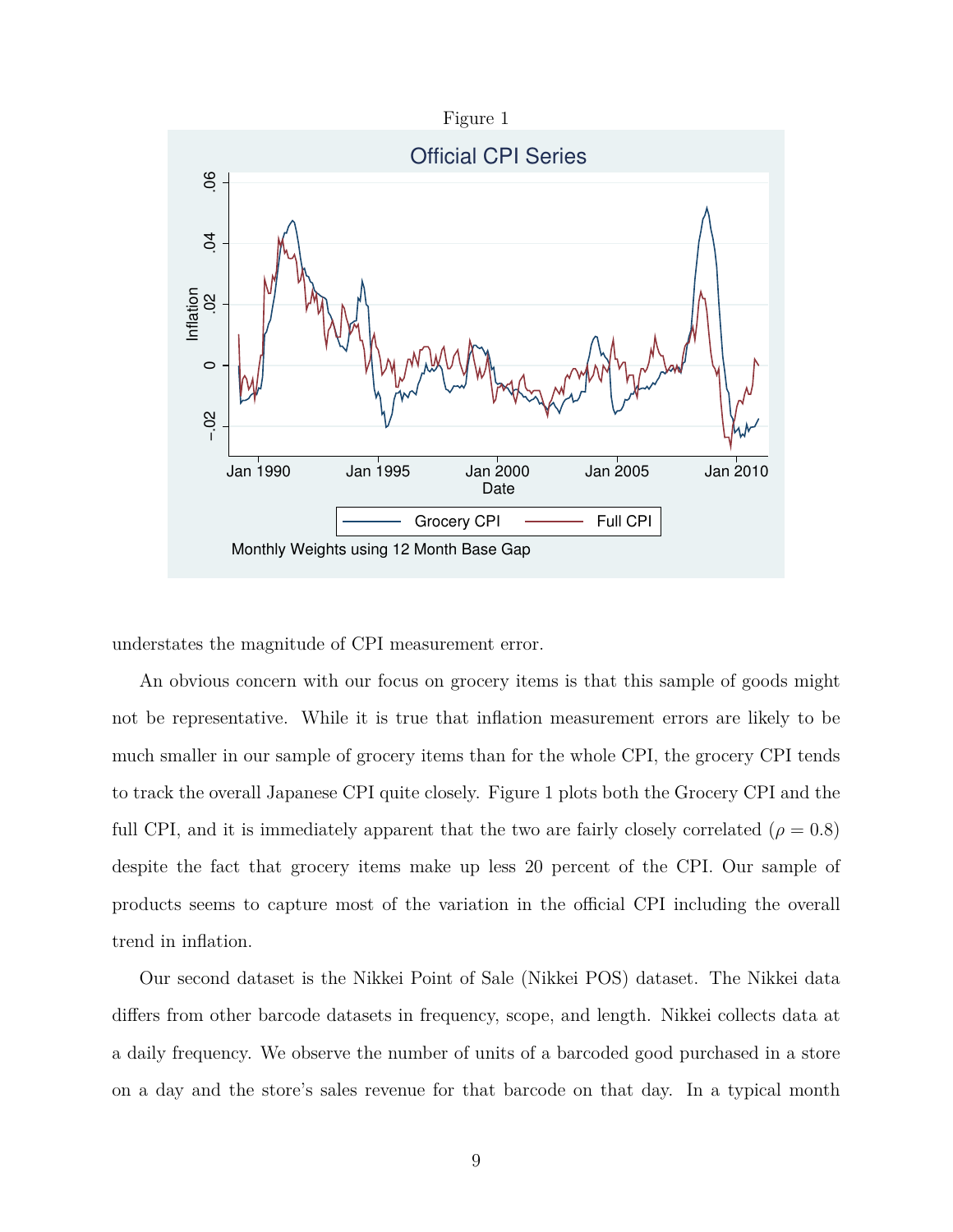we observe prices for about a quarter of a million different grocery products, each identified by a barcode. Nikkei also has impressive scope relative to other datasets. Where other datasets focus on one store or chain, the Nikkei POS database includes observations taken from hundreds of grocery and convenience stores spread across Japan each day. This is done so that Nikkei can provide customers with an accurate picture of how goods are sold in general and across different markets. Finally, the truly amazing feature of the Nikkei POS data is its time dimension. Our data makes use of 23 years of these data collected from 1988 through 2010, all together comprising close to 5 billion observations.

The detail in the Nikkei data allows us to construct a price index under fewer assumptions than the official CPI. We measure "true" inflation using a Törnqvist index. As a superlative index, the Törnqvist is a second order approximation to *any* twice-differentiable homothetic expenditure function, and is as close as we can come to computing an exact inflation index without actually specifying preferences.<sup>[8](#page-11-0)</sup> Since our data permits us to compare the prices of identical goods purchased in the the same store using the correct weights for that store, we are able to exactly produce this index.[9](#page-11-1)

It is difficult to formally compare the properties of the two-tiered CPI with those of the Törnqvist, which does not have a two-tier system. For example, it is not impossible to formally assess the importance of measurement error at the CPI's lower level because the Törnqvist has no lower level. In order to make progress on understanding what causes CPI errors, we utilize a Törnqvist index that has a two-tiered structure. We call this twotiered index the "item Törnqvist" because the lower tier indexes are calculated at the "item" level to correspond with the Japanese CPI and then aggregated using Törnqvist weights. Fortunately, the item Törnqvist produces inflation rates that are almost identical to those of the standard Törnqvist as is shown in Figure [2.](#page-12-0) Thus, we can be confident that virtually all of the difference between Törnqvist and the CPI can be understood in terms of the

<span id="page-11-0"></span><sup>8</sup>The Törnqvist measures inflation in common goods prices. Assumptions on preferences are required in order to account for the welfare effects of entry and exit of goods (see, for example, [Broda and Weinstein](#page-41-14)  $[2010]$ ).

<span id="page-11-1"></span><sup>&</sup>lt;sup>9</sup>See [Appendix B](#page-46-0) for details on the Törnqvist index calculation.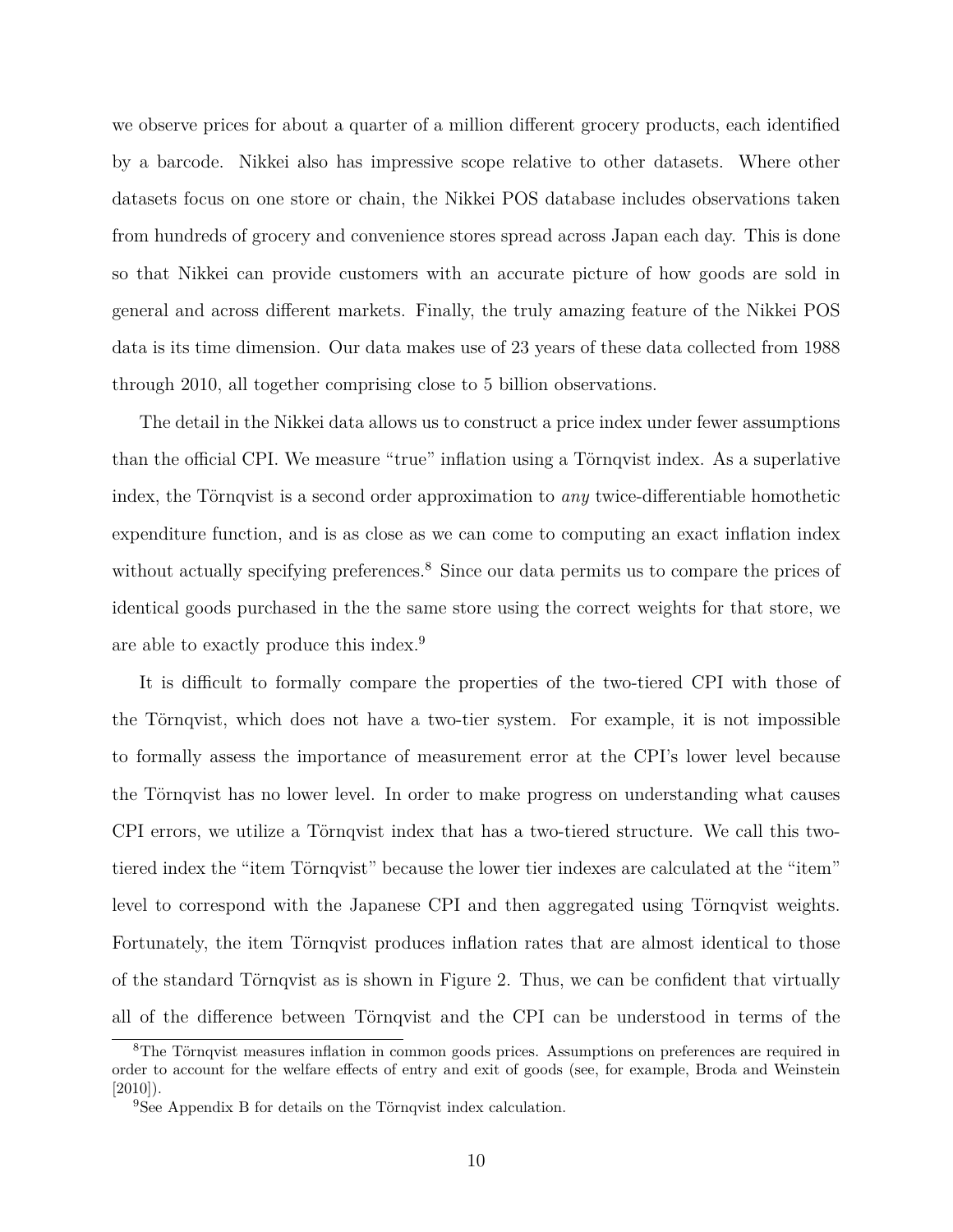

<span id="page-12-0"></span>

decomposition between an item Törnqvist and the CPI and not as differences between the item Törnqvist and the standard Törnqvist.[10](#page-12-1)In the interest of simplicity, we will therefore ignore the difference between the item Törnqvist and the Törnqvist indexes of inflation and refer simply to to the "item Törnqvist" as the "Törnqvist" index throughout.

### **2.1 Measurement Error in the Official CPI**

We calculate the measurement error in the official CPI by comparing it with the Törnqvist index. Figure [3](#page-13-0) presents the grocery component of the official CPI and the Törnqvist index calculated using the Nikkei data. As one can see in the figure, there are substantial differences between the CPI and the Törnqvist index. Figure [3](#page-13-0) suggests that there is a very clear upward

<span id="page-12-1"></span><sup>10</sup>[Diewert](#page-41-15) [\[1978\]](#page-41-15) shows that a superlative index, such as the Törnqvist, is approximately consistent in aggregation (that is, the value of an index calculated in two stages approximately coincides with the value of an index calculated in a single stage) and that this approximation is closer for chained indexes, like those constructed here using changes in prices and quantities between successive periods, rather than fixed base indexes. It is not surprising, therefore, that all of our results are qualitatively identical whether we use the standard or the item Törnqvist.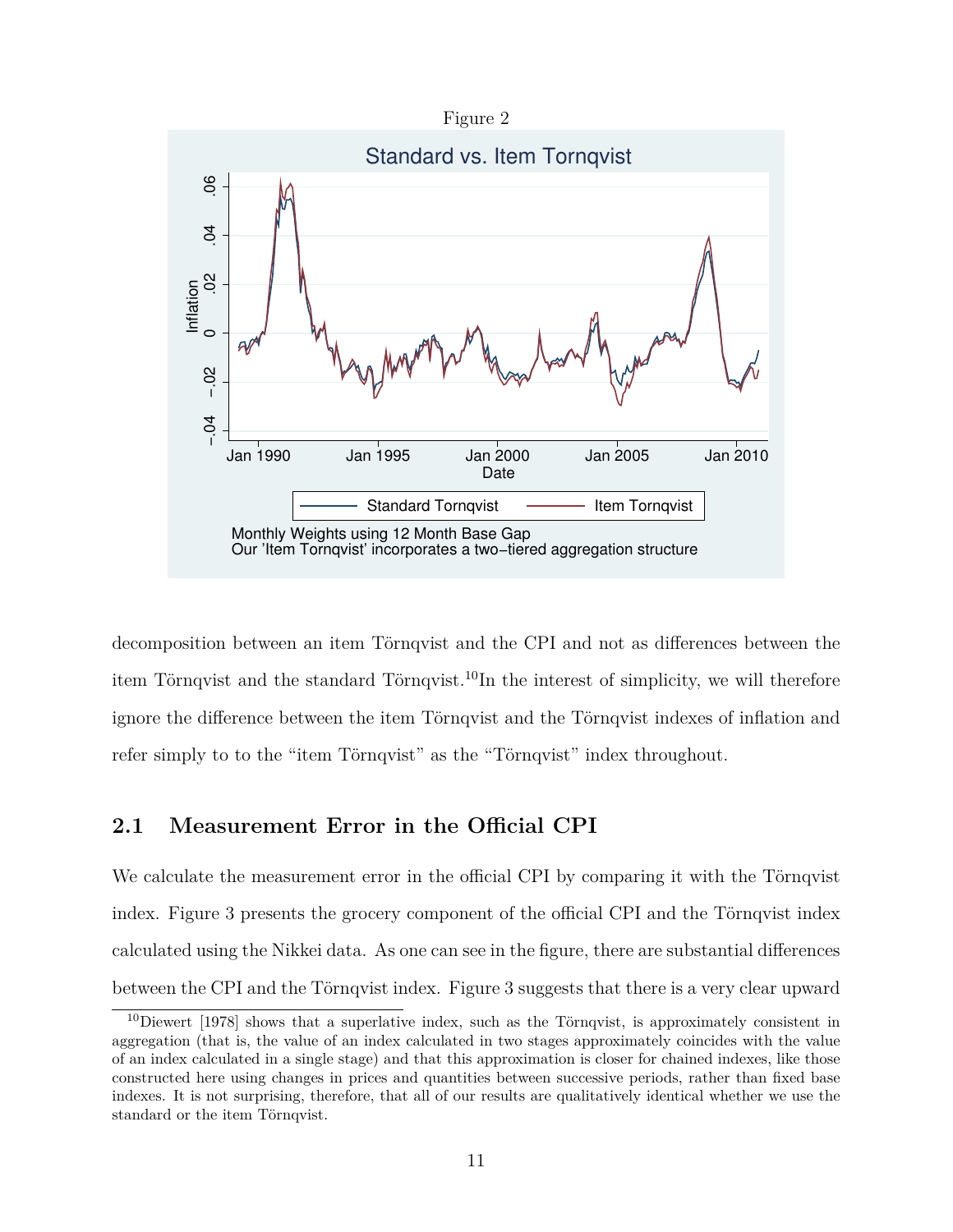Figure 3

<span id="page-13-0"></span>

bias in the official index. While the Törnqvist index became negative in 1993, the official index did not register deflation until 1995. However, the correlation between the CPI and the Törnqvist is much less tight than what one might expect for two indexes measuring the same component of inflation. The correlation between the two indexes is 0.87, which reflects the fact that there are some periods in with the two indexes differ quite substantially. For example, in 1994 the CPI was registering an inflation rate that was at one point 4.7 percentage points above that of Törnqvist, in 1991 CPI *understated* inflation by almost 2 percentage points, and between 1995-1999, the bias was close to zero. Thus, Figure [3](#page-13-0) indicates that one should be very wary of assuming that one can infer inflation by looking at an official index and subtracting off a constant bias term.

In Table [1,](#page-14-0) we study the bias in the CPI, defined as the difference between the CPI and the Törnqvist. As we can see in the first column, this difference averages to 0.63 percent per year. The Törnqvist index suggests that Japanese grocery goods entered a period of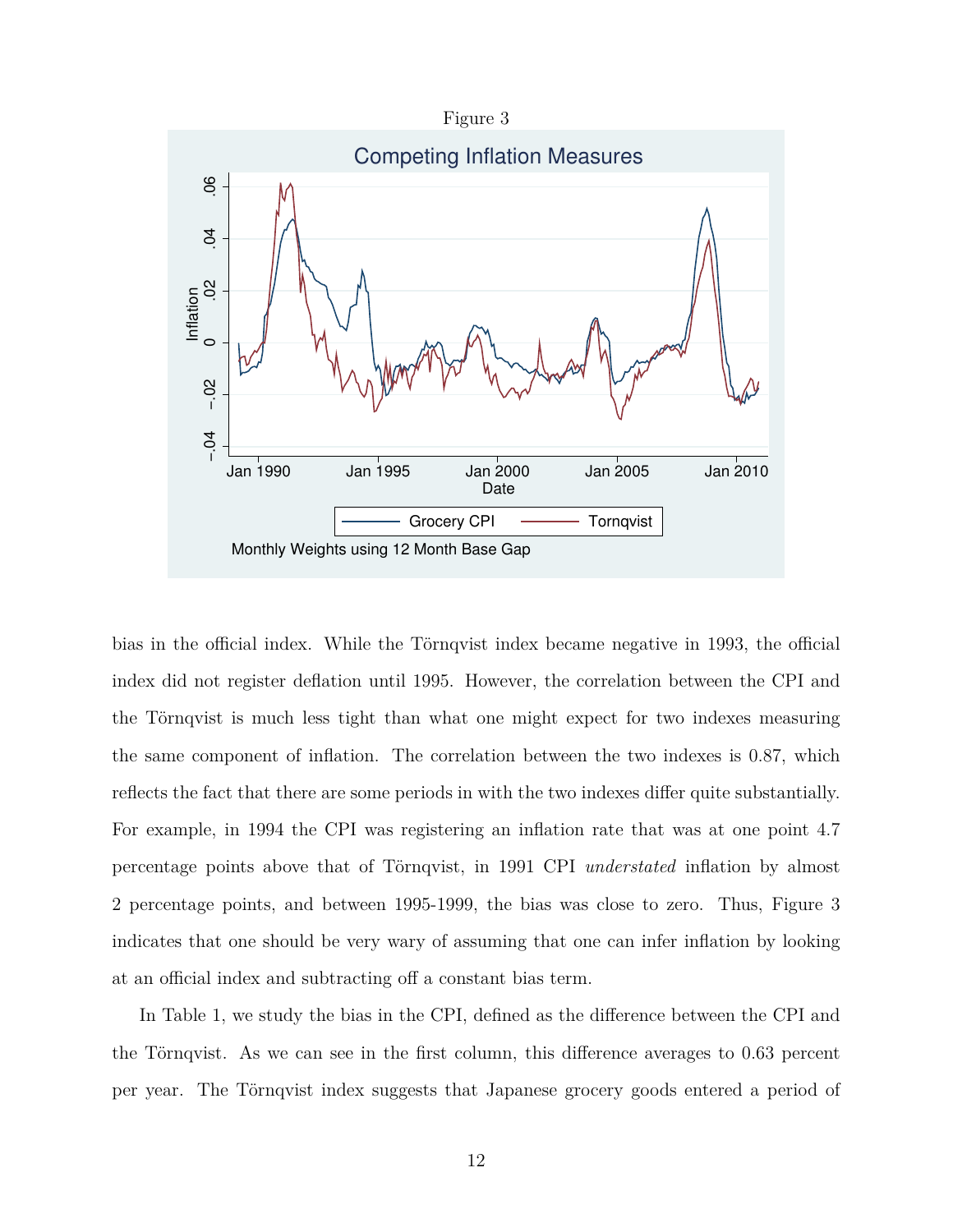<span id="page-14-0"></span>sustained deflation in 1993. If we focus our attention on that period we see that the official bias in the CPI was actually larger, at 0.76 percent per year.

|                                      | $\pi^{\rm CPI} - \pi^T$ |
|--------------------------------------|-------------------------|
| Annualized Total Bias                | 0.625                   |
| Standard Deviation of Bias           | 0.961                   |
| Annualized Total Bias (Post-93)      | 0.762                   |
| Standard Deviation of Bias (Post-93) | 0.763                   |

Table 1 Index Biases

This bias implies a radically different impression of what has happened to the price level in Japan (at least for grocery goods). As one can see in Figure [4](#page-15-0) the official price index suggests that prices only fell by 4.2 percent between 1993 and 2010, suggesting that deflation was quite mild. The superlative index, on the other hand, indicates that deflation averaged .91 percent per year, implying a far more substantial 14.5 percent drop in the price level over the whole period.

What is most striking in Table [1](#page-14-0) is the magnitude of the standard deviation of the bias: 0.96 percentage points. This means that while, on average, the CPI inflation rate is biased upwards by 0.6 percentage points per year, one can only say with 95 percent confidence that this bias lies between -1.3 and 2.5 percentage points. In other words, if the official inflation rate is one percent per year and aggregate CPI errors are the same as those for grocery items, one can only infer that the true is inflation rate is between -1.5and 2.3 percentage points. Thus, a one percent measured inflation rate would not be sufficient information for a central bank to know if the economy is in inflation or deflation. The magnitude and standard deviation of the bias in the grocery component of the CPI is particularly striking since other components of the CPI are subject to much larger measurement errors, potentially yielding an even larger and more noisy bias in the overall CPI.[11](#page-14-1)

<span id="page-14-1"></span><sup>11</sup>Of course, averaging over more price series might improve the picture for the overall CPI—a point we will address later—but the magnitude of the errors is still worrying.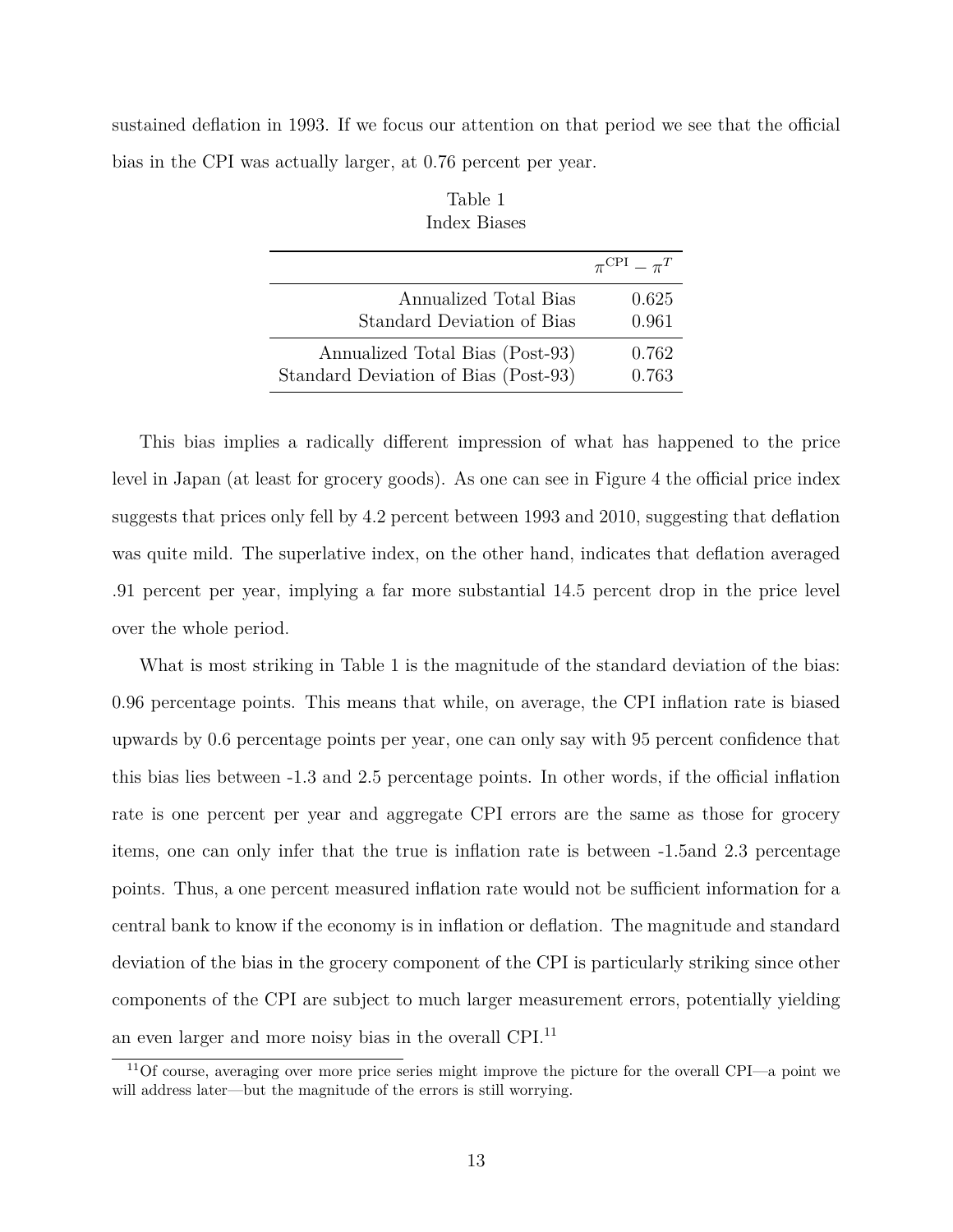

<span id="page-15-0"></span>

Figure 5

<span id="page-15-1"></span>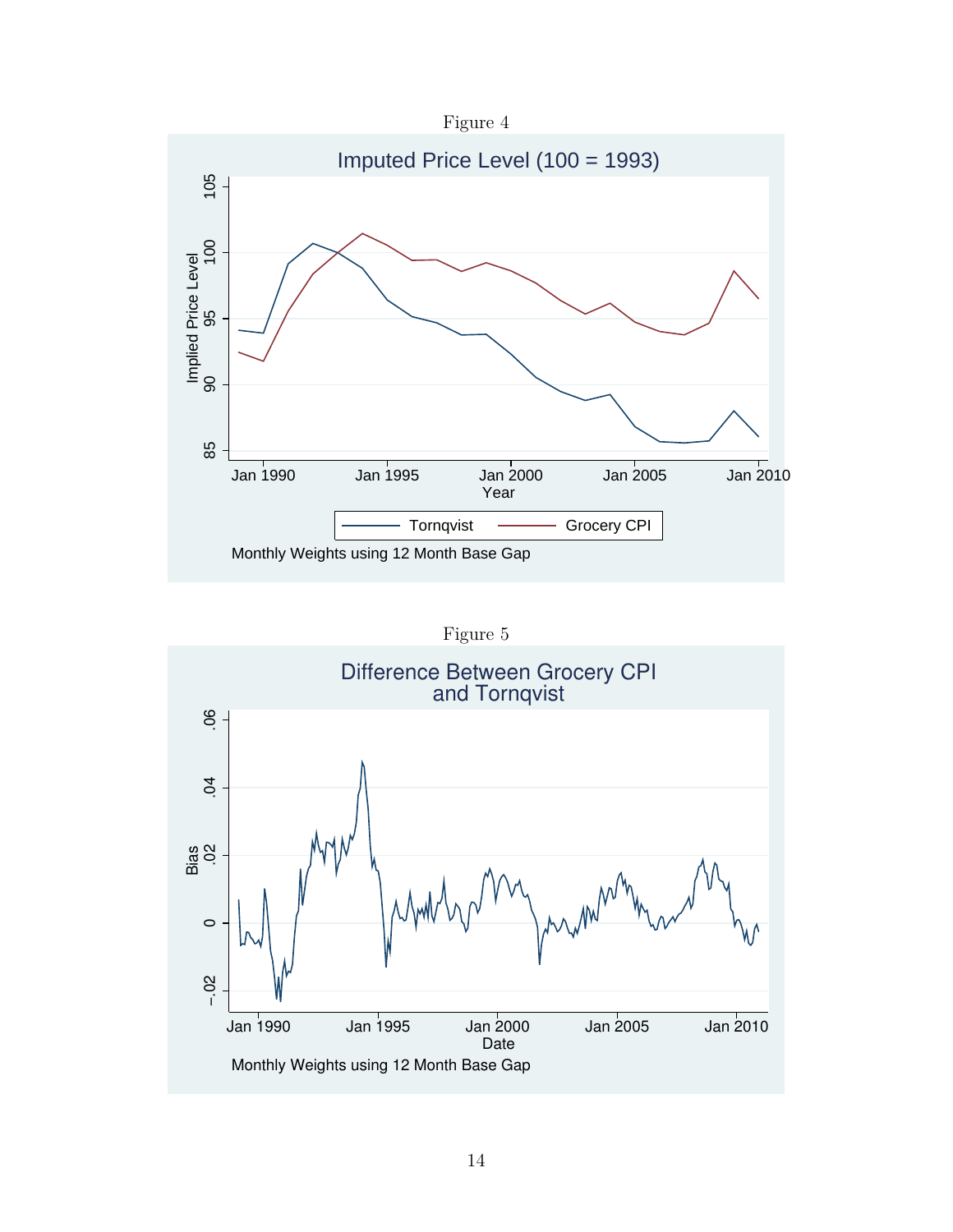We can see the magnitude of the noise in Figure [5.](#page-15-1) The figure plots the difference between the CPI and the Törnqvist index over the full time period. There are two important findings revealed by the figure. First, as we saw in Table [1,](#page-14-0) the CPI bias is not constant. While the bias is positive on average, the difference between the CPI and the Törnqvist fluctuates. Second, the magnitude of the measurement error is quite large in comparison with the underlying Japanese inflation rate. While one can see that the bias is clearly positive on average, there appears to be no clear relationship between the magnitude of the bias and the underling inflation rate. For example, the bias was not exceptionally high or low in either of the two periods that Japan experience inflation peaks, 1990-1 and 2008-9. The plot suggests that it is not implausible to think of this noise as classical measurement error.

The results in Figure [5](#page-15-1) and Table [1](#page-14-0) have extremely important implications for our understanding of inflation. As basic econometrics tells us, the fact that there is substantial measurement error in the CPI means those who assume that a one percent movement in the CPI corresponds to a one percent movement in inflation will systematically overstate true inflation movements. We turn to formalizing this intuition in the next section.

## <span id="page-16-0"></span>**3 Econometric Theory**

#### **3.1 Inferring True Inflation from Measured Inflation**

The basic question we are trying to ask is how do we infer true inflation from the measured values of inflation. We think about this problem mathematically by first assuming that measured inflation—the CPI, which we denote  $\pi_t^{CPI}$ —is equal to true inflation, which we denote  $\pi_t^T$ , plus some measurement error,  $\phi_t$ :

<span id="page-16-1"></span>
$$
\pi_t^{CPI} = \pi_t^T + \phi_t \tag{1}
$$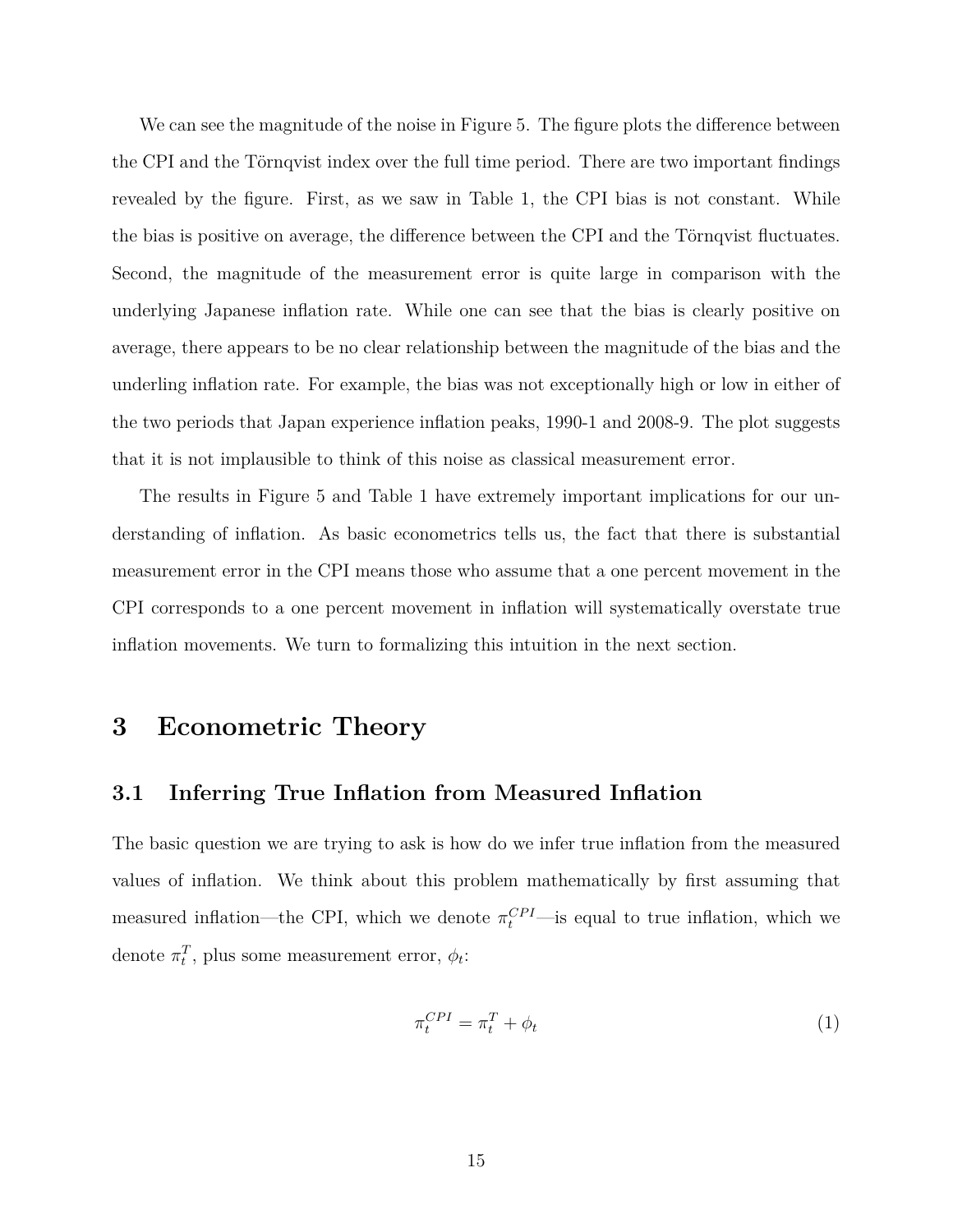where  $\pi_t^T$  and  $\phi_t$  are both unobserved. Equation [1](#page-16-1) can be thought of as the standard equation used in the CPI bias literature.<sup>[12](#page-17-0)</sup> However, most users of the CPI are are interested in a related but different question: what is the expected value of true inflation given measured inflation, or  $E\left[\pi_t^T|\pi_t^{CPI}\right] = \alpha' + \beta'\pi_t^{CPI}$ ? Since  $\pi_t^T$  and  $\pi_t^{CPI}$  are both univariate and they follow a linear relationship, the minimum mean square estimate of  $\pi_t^T$  is its conditional expectation, which we can express as:

<span id="page-17-1"></span>
$$
E\left(\pi_t^T | \pi_t^{CPI}\right) = E\left(\pi_t^T\right) + \frac{Cov\left(\pi_t^T, \pi_t^{CPI}\right)}{Var\left(\pi_t^{CPI}\right)} \left[\pi_t^{CPI} - E\left(\pi_t^{CPI}\right)\right]
$$
\n(2)

indicating that the extent to which an unexpected change in the CPI is a signal of an unexpected change in true inflation is governed by the ratio of the covariance of inflation and the CPI to the variance of the CPI.

The amount of information on true inflation,  $\pi_t^T$ , that is contained in observed inflation,  $\pi_t^{CPI}$ , therefore depends crucially on the covariance of the two series relative to the variance of the observed inflation series. It is useful to rewrite equation [2](#page-17-1) in terms of a regression coefficient,  $\beta$ , that would be obtained from regressing  $\pi_t^T$  on  $\pi_t^{CPI}$ :

$$
E\left(\pi_t^T | \pi_t^{CPI}\right) = \left[E\left(\pi_t^T\right) - \beta E\left(\pi_t^{CPI}\right)\right] + \beta \pi_t^{CPI}
$$

where:

<span id="page-17-2"></span>
$$
\beta \equiv \frac{Cov\left(\pi_t^T, \pi_t^{CPI}\right)}{Var\left(\pi_t^{CPI}\right)} = \frac{Var\left(\pi_t^T\right) + Cov\left(\pi_t^T, \phi_t\right)}{Var\left(\pi_t^T\right) + Var\left(\phi_t\right) + 2Cov\left(\pi_t^T, \phi_t\right)}\tag{3}
$$

where the second equality follows from equation [\(1\)](#page-16-1).

Equation [3](#page-17-2) forms the foundation of everything that follows. In particular, the notion that a given movement in the CPI produces a movement in actual inflation of the same

<span id="page-17-0"></span> $12$ One can think of this formally by realizing that the price measurement literature has focused on obtaining a link between true and measured inflation, i.e. estimating  $\pi_t^{CPI} = \pi_t^T + \alpha + \epsilon_t$ , where  $\pi^{CPI}$  is the CPI inflation rate,  $\pi_t^T$  is the true inflation rate,  $\alpha$  is the bias, and  $\epsilon_t$  is a mean-zero error term. This approach is equivalent to equation [\(1\)](#page-16-1) with  $\phi_t = \alpha + \epsilon_t$ .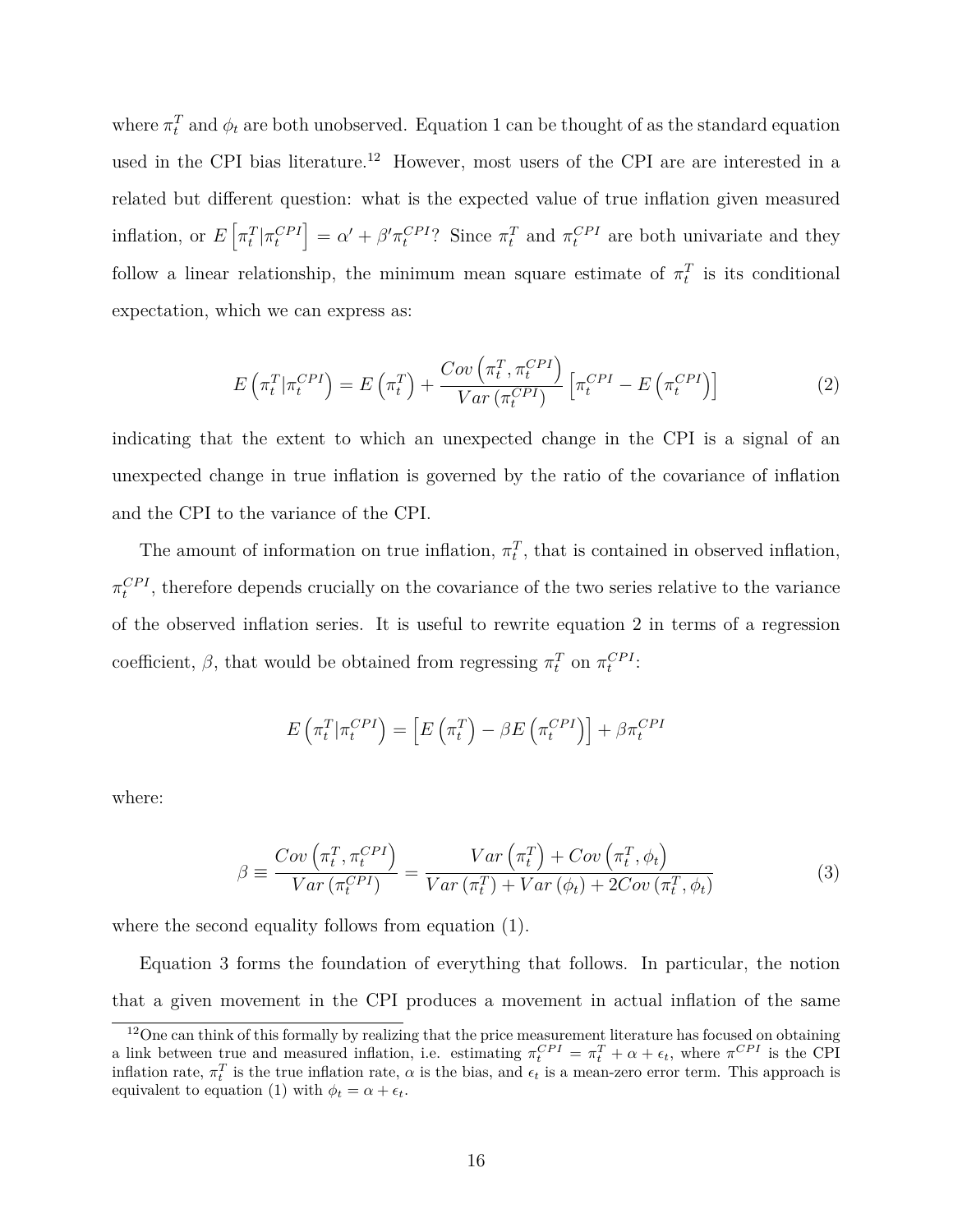magnitude, i.e.  $\beta = 1$ , relies on the assumption that there is no variation in the measurement error of CPI. If there is *any* volatility measurement error in the CPI, true inflation cannot be expressed as equal to measured inflation less some constant term. In other words, the fact that the bias term in Figure [5](#page-15-1) is not a horizontal line, provides *prima facie* evidence that the common practice of assuming true inflation equals measured inflation less some bias term is wrong.

The noisy indicators literature has examined cases where *β* is constant. We will next show that one should not expect this. In order to do this, it will be useful to build some theory from first principles on what we should expect the relationship to be.

### **3.2 Decomposing "True" Inflation**

We need to make a few assumptions about the underlying error structure causing CPI mismeasurement in order to understand why  $\beta$  in equation [3](#page-17-2) is unlikely to equal one or be constant. We begin by assuming that inflation,  $\pi_t^T$ , is given by a Törnqvist index:

<span id="page-18-0"></span>
$$
\ln\left(1+\pi_t^T\right) = \sum_{i=1}^n w_{it}\pi_{it} \tag{4}
$$

where  $w_{it} = \frac{1}{2}$  $\frac{1}{2}(s_{it} + s_{it-1}), s_{it}$  is the expenditure share of good *i* in period *t*, and  $1 + \pi_{it}$  is the relative price of good *i* in period *t* relative to its price in period  $t - 1$ , and  $\sum_{i=1}^{n} w_{it} = 1$ . The price change of every good *i* from period *t* to period *t*−1 can be decomposed as follows:

<span id="page-18-1"></span>
$$
\pi_{it} = \mu_t + \nu_{it},\tag{5}
$$

where  $\mu_t$  is the aggregate component of inflation and  $\nu_{it}$  is an idiosyncratic component of that good's price change. This enables us to rewrite the Törnqvist inflation index as

$$
\pi_t^T = \mu_t + \sum_{i=1}^n w_{it} \nu_{it}.
$$
\n
$$
(6)
$$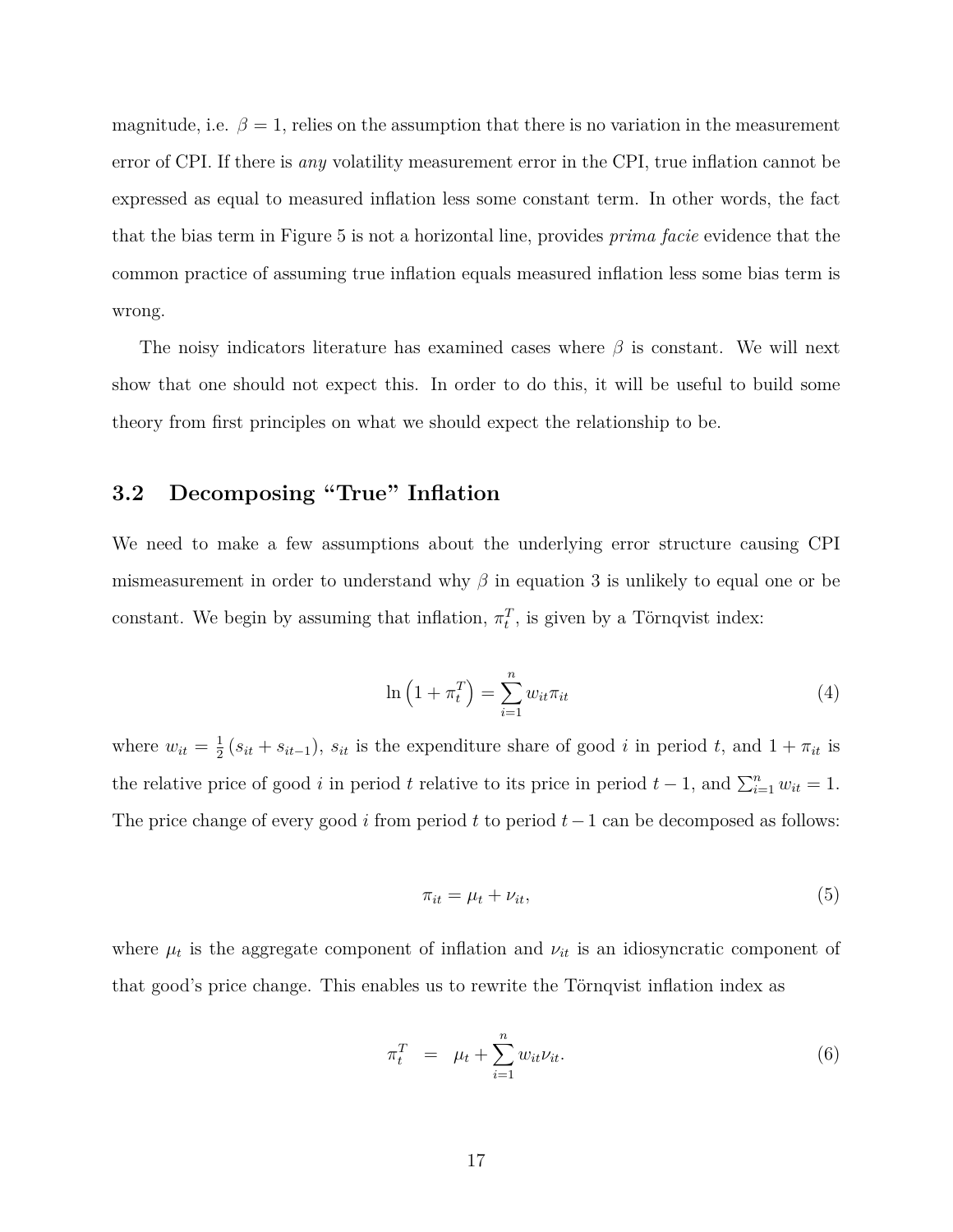## **3.3 The Variance of "Measured" Inflation**

As we have argued earlier, statistical agencies cannot compute the Törnqvist index in equation [\(4\)](#page-18-0) because the data requirements are too high. We can think of official inflation rates as weighted averages of price changes in which the weights and formulas contain errors. We can therefore write a general equation for the CPI,  $\pi_t^{CPI}$  in terms of the true underlying price indexes as:

$$
\pi_t^{CPI} = \sum_{i=1}^n \left( w_{it} + \epsilon_{it} \right) \left( \pi_{it} + \delta_{it} \right),\tag{7}
$$

where we use  $\epsilon_{it}$  to denote the error in the upper-level weight for good *i* at time *t* and  $\delta_{it}$  to denote the lower-level error in the measured inflation rate for the good. In this formulation, if the the upper- and lower-level errors were eliminated, the CPI inflation rate would collapse to that of the Törnqvist.

In order to make the analysis that follows tractable, we need to assume that these errors are random independent draws from distributions with zero means. In particular, we assume (i.e.  $E(\epsilon_{it}) = E(\delta_{it}) = 0$ , and  $Cov(\epsilon_{it}, \epsilon_{jt}) = Cov(\delta_{it}, \delta_{jt}) = Cov(\nu_{it}, \nu_{jt}) = 0$ ,  $\mu_t \perp \epsilon_{it}, \delta_{it}$ ). As we show in [Appendix A,](#page-43-0) these assumptions are sufficient to ensure that the error term in equation [3](#page-17-2) is independent of the level of inflation, a condition that we will examine in the empirical section. These assumptions enable us to derive the variance of the the CPI in terms of the signal, given by the variance of true inflation  $(Var\left(\pi_t^{CPI}\right))$ , and the variances of the various errors given below:

<span id="page-19-0"></span>
$$
Var(\pi_t^{CPI}) = Var(\pi_t^T) + \sigma_{\delta_t}^2 \left( \sum_{i=1}^n s_{i,t-1}^2 + \frac{\gamma^2}{4} (n-1) \sigma_{\nu_t}^2 \right) + n \sigma_{\epsilon_t}^2 \left[ \sigma_{\mu_t}^2 + \sigma_{\nu_t}^2 + \sigma_{\delta_t}^2 \right],
$$
\n(8)

where the algebra used to derive this equation is relegated to [Appendix A.](#page-43-0)

Equation [8](#page-19-0) is key to understanding the problems of formula bias in understanding the variance of inflation measures. As we argued before, if  $w_{it} \approx 1/n \approx s_{i,t-1}$  then in the limit,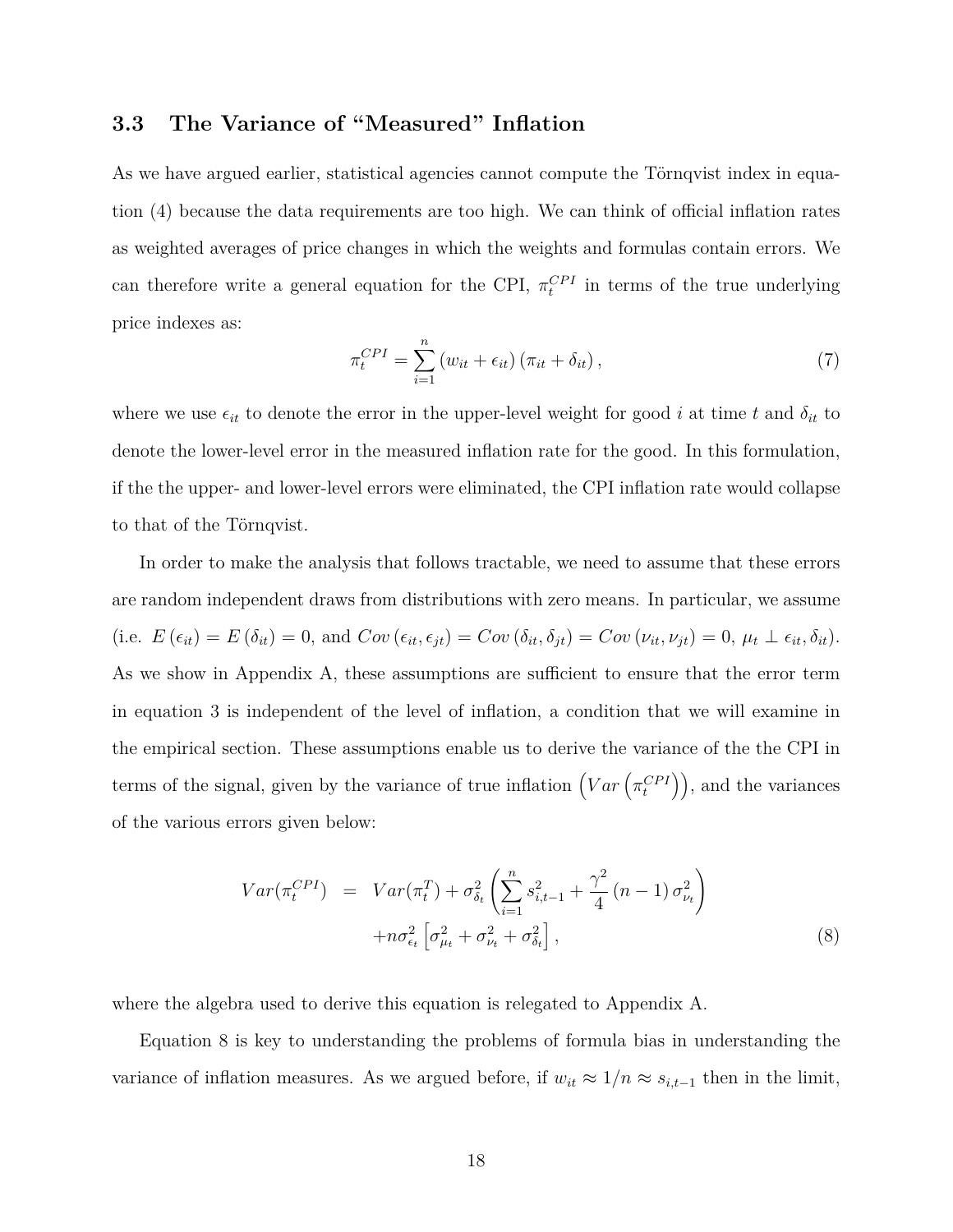as the number of products goes to infinity, the law of large numbers will cause the variance in the first term to approach the variance in underlying inflation. Similarly, the law of large numbers will also cause the second term to also approach zero because any idiosyncratic error in calculating lower-level price quote will not affect the average. However, the last term in equation [\(8\)](#page-19-0) will not in general approach zero as the number of items in the index approaches infinity. The reason more data does not improve the accuracy of the CPI stems from the fact that CPI contains a formula bias, which is contained in the  $\epsilon_t$ 's. These errors do not disappear as one averages across more sectors because they are correlated with the inflationary errors and the  $\delta_t$ 's. In other words, one cannot correct for the fact that the CPI uses the wrong formula to measure inflation by simply using more data: averaging over more sectors will not solve the problem of formula bias.

Our next task is to compute correlation between  $\pi_t^{CPI}$  and  $\pi_t^T$ . In [Appendix A](#page-43-0) we show that under reasonable assumptions about the independence of the various idiosyncratic shocks we can write:

<span id="page-20-0"></span>
$$
Cov\left(\pi_t^T, \pi_t^{CPI}\right) = Var\left(\pi_t^T\right) \tag{9}
$$

The key assumption behind this result is that the CPI measurement errors,  $\epsilon_{it}$  and  $\delta_{it}$ , are independent draws from a distribution and, therefore, uncorrelated with the components of true inflation,  $\mu_t$  and  $\nu_{it}$ . While equation [9](#page-20-0) does not need to be true for all possible price shocks, we will show in the empirical section that it is an extremely good approximation of reality. This result has important implications for our understanding of [2.](#page-17-1) In particular, if we maintain the assumptions necessary to derive equation [9,](#page-20-0) we can rewrite the expression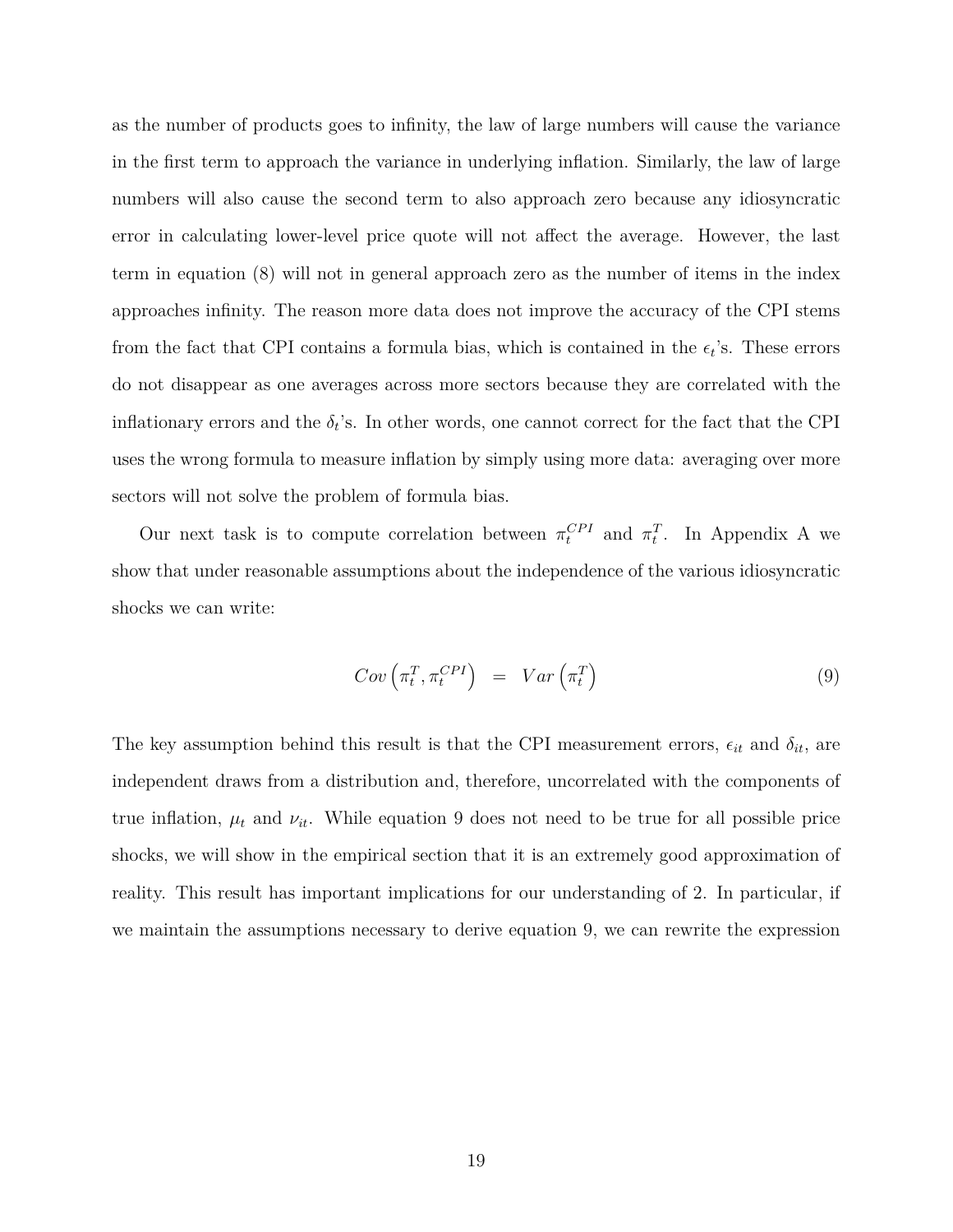for  $\beta$  derived in equation [3](#page-17-2) in terms of the fundamental microeconomic price shocks as,

<span id="page-21-0"></span>
$$
\beta = \frac{Var\left(\pi_t^T\right)}{Var\left(\pi_t^T\right) + Var\left(\phi_t\right)}\tag{10}
$$

$$
= \frac{Var(\pi_t^T)}{Var(\pi_t^T) + \sigma_{\delta_t}^2 \left(\sum_{i=1}^n s_{i,t-1}^2 + \frac{\gamma^2}{4} (n-1) \sigma_{\nu_t}^2\right) + n \sigma_{\epsilon_t}^2 \left[\sigma_{\mu_t}^2 + \sigma_{\nu_t}^2 + \sigma_{\delta_t}^2\right]} \le 1 \quad (11)
$$

where  $\sigma_{\mu}^2$  is the variance in common price shocks inflation, and  $\sigma_{\nu}^2$  is the variance in idiosyncratic price shocks..

Equation [11](#page-21-0) is the critical equation for everything that follows. A first clear implication of this equation is that *a rise in CPI inflation of a given percentage should always be associated with an equal or smaller percentage rise in actual inflation.* A second implication is that with non-constant measurement errors  $(i.e., \sigma_{\delta_t}^2 > 0 \text{ or } \sigma_{\epsilon_t}^2 > 0)$  changes in the CPI always overestimate actual inflation changes.

Our ability to decompose this bias into the underlying components enables us to make much stronger statements about the relationship between real inflation and measured inflation. [Ball et al.](#page-41-3) [\[1988\]](#page-41-3), among others, have argued that the variance of inflation should rise as inflation rises. However, they were only able to make this claim using U.S. CPI data, and thus, it is not clear that this rise in variance is due to actual inflation becoming more volatile, i.e., a rise in  $\sigma_{\mu}^2$ , or just an increase in the volatility of idiosyncratic price movements,  $\sigma_{\nu}^2$ . The former might occur if monetary shocks become more volatile when inflation rises, and the latter would arise if price dispersion rises with inflation. One of the interesting elements of our setup is that we can not only examine if  $Cov\left( Var\left( \pi_t^T \right), \pi_t^T \right) > 0$ , but we can also understand why it is true.

A second, and more important, feature of our approach is that we also have a direct measure of the "CPI Noise" term in equation [11.](#page-21-0) If  $Cov\left( Var\left( \pi_t^T \right), \pi_t^T \right) > 0$  and this term is approximately constant, then this implies that there will be a non-linear relationship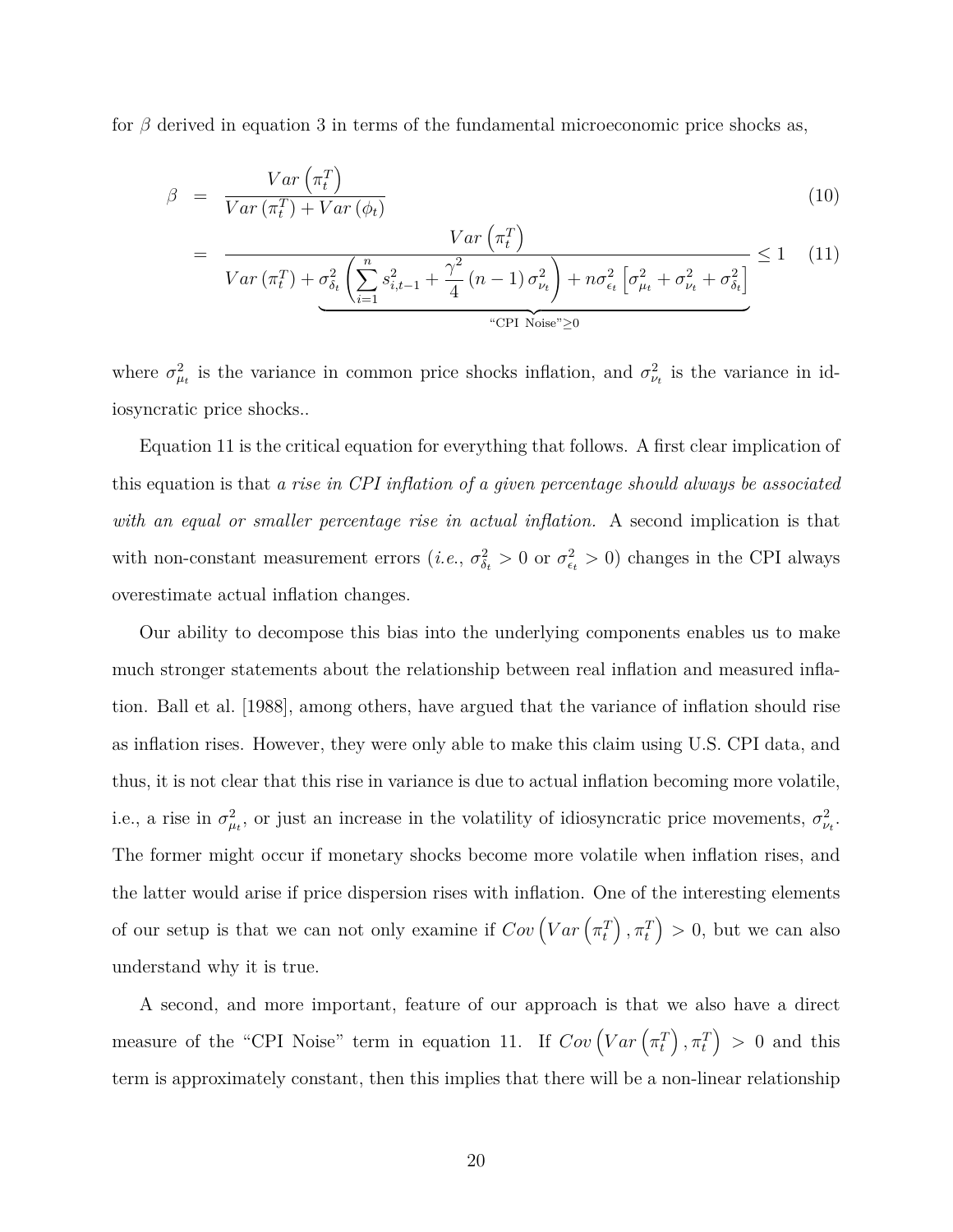between CPI inflation changes and actual inflation changes. When the CPI is low, the signal to noise ratio will be low because most movements in the CPI will be driven by noise, and hence one should not adjust expectations of true inflation from movements in the CPI. But when inflation is high and  $Var\left(\pi_t^T\right)$  is large, movements in our estimate of actual inflation much more with movements in the CPI. In order to compute the exact magnitudes we need to first compute the elements of equation [11.](#page-21-0)

## <span id="page-22-0"></span>**4 Results**

We divide our results into several sections. First, we document that there is a strong nonlinear relationship between true inflation and the CPI. Second, we investigate the microstructure of this non-linearity with an aim of understanding what elements of measured inflation explain our findings. Third, we conduct a series of robustness checks to examine whether the results stem from the methodologies employed by statistical agencies or whether our results simply stem from using a different dataset to measure prices. Finally, we consider some potential fixes to the measurement of inflation.

#### **4.1 Inferring Inflation**

We now turn to studying the relationship between the official CPI and the Törnqvist index addressing a series of questions motivated by the theoretical framework outlined above:

- 1. Is the signal-to-noise coefficient  $(\beta)$  equal to one?
- 2. Is the relationship between true inflation and measured inflation non-linear, resulting in a poor relationship between measured inflation when it is low and a stronger one when it is high?

Fortunately, both of these questions can be qualitatively assessed by looking at the data. We start by plotting  $\pi_t^T$  against  $\pi_t^{CPI}$  in Figure [6.](#page-23-0) Each point in the plot represents a 12-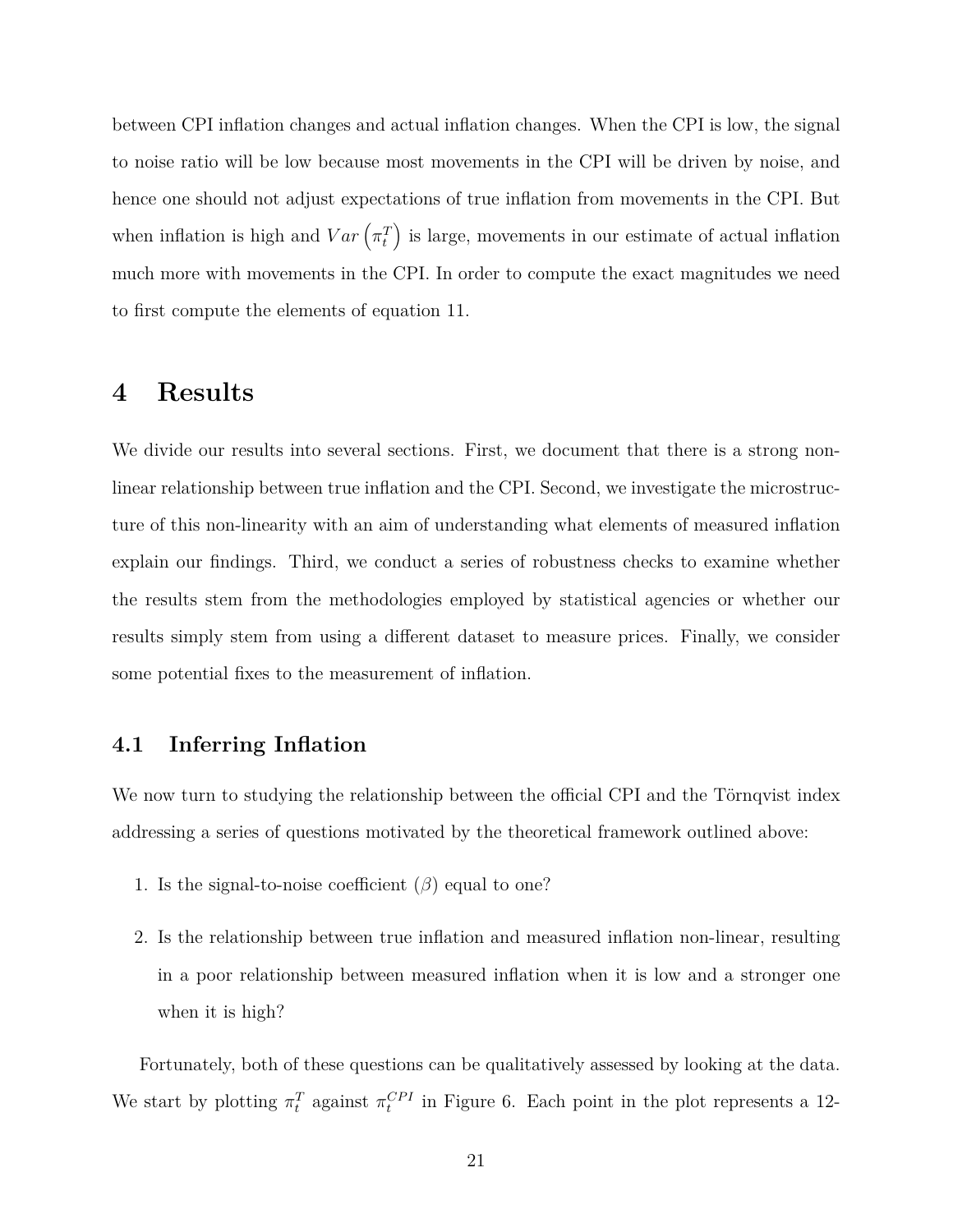<span id="page-23-0"></span>

month inflation rate taken from our sample. There is a very strong positive relationship between true inflation and CPI inflation when the inflation rate exceeds 2 percent, but there is a much weaker connection between CPI inflation and actual inflation when the CPI is registering rates of inflation below 2 percent per year.

Regression evidence confirms that our eyes are not deceiving us. In Table [2](#page-24-0) we present a number of regressions of of  $\pi_t^T$  against  $\pi_t^{CPI}$ . In the first column we perform a simple OLS regression and obtain a coefficient of 0.83. The fact that this coefficient is less than one suggests that CPI measurement error could be causing an attenuation bias. However, simple inspection of Figure [6](#page-23-0) indicates that this bias is not stable. In column 2 we regress  $\pi_t^T$  against  $\pi_t^{CPI}$  and its square. The data indicate that the attenuation bias is much larger when CPI inflation is low relative to when it is higher. In column 3, we run a spline regression with a knot placed at 1 percent measured inflation. The interesting feature of this regression is that that for inflation rates below 1 percent, there is a much weaker relationship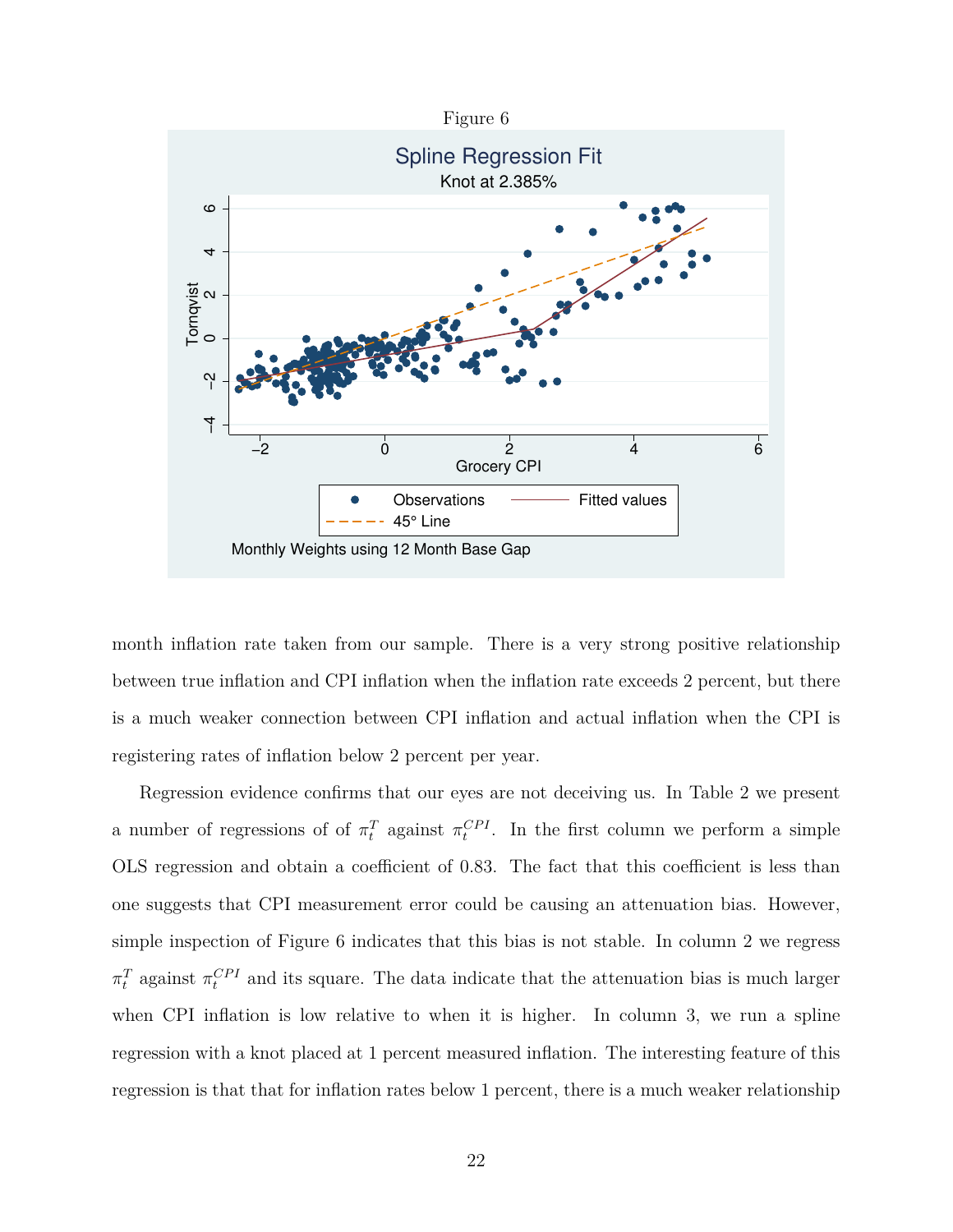|                                | Tornqvist              | Tornqvist              | Tornqvist              | Tornqvist              |
|--------------------------------|------------------------|------------------------|------------------------|------------------------|
| Grocery CPI                    | $0.832***$<br>(0.148)  | $0.553***$<br>(0.151)  |                        |                        |
| Grocery $\mathbb{C}PI^2$       |                        | $0.119**$<br>(0.0494)  |                        |                        |
| Grocery CPI ( $\leq 1\%$ )     |                        |                        | $0.398**$<br>(0.189)   |                        |
| Grocery CPI $(>1\%)$           |                        |                        | $1.257***$<br>(0.241)  |                        |
| Grocery CPI ( $\leq 2.385\%$ ) |                        |                        |                        | $0.505***$<br>(0.165)  |
| Grocery CPI ( $> 2.385\%$ )    |                        |                        |                        | 1.843***<br>(0.446)    |
| Constant                       | $-0.584***$<br>(0.173) | $-0.908***$<br>(0.224) | $-0.894***$<br>(0.216) | $-0.775***$<br>(0.183) |
| Observations<br>Adjusted $R^2$ | 262<br>0.668           | 262<br>0.717           | 262<br>0.713           | 262<br>0.739           |

<span id="page-24-0"></span>Table 2 Grocery CPI vs. Tornqvist Inflation Regressions (Lag-11 Newey-West Standard Errors)

Standard errors in parentheses

<sup>∗</sup> *p <* 0*.*10, ∗∗ *p <* 0*.*05, ∗∗∗ *p <* 0*.*01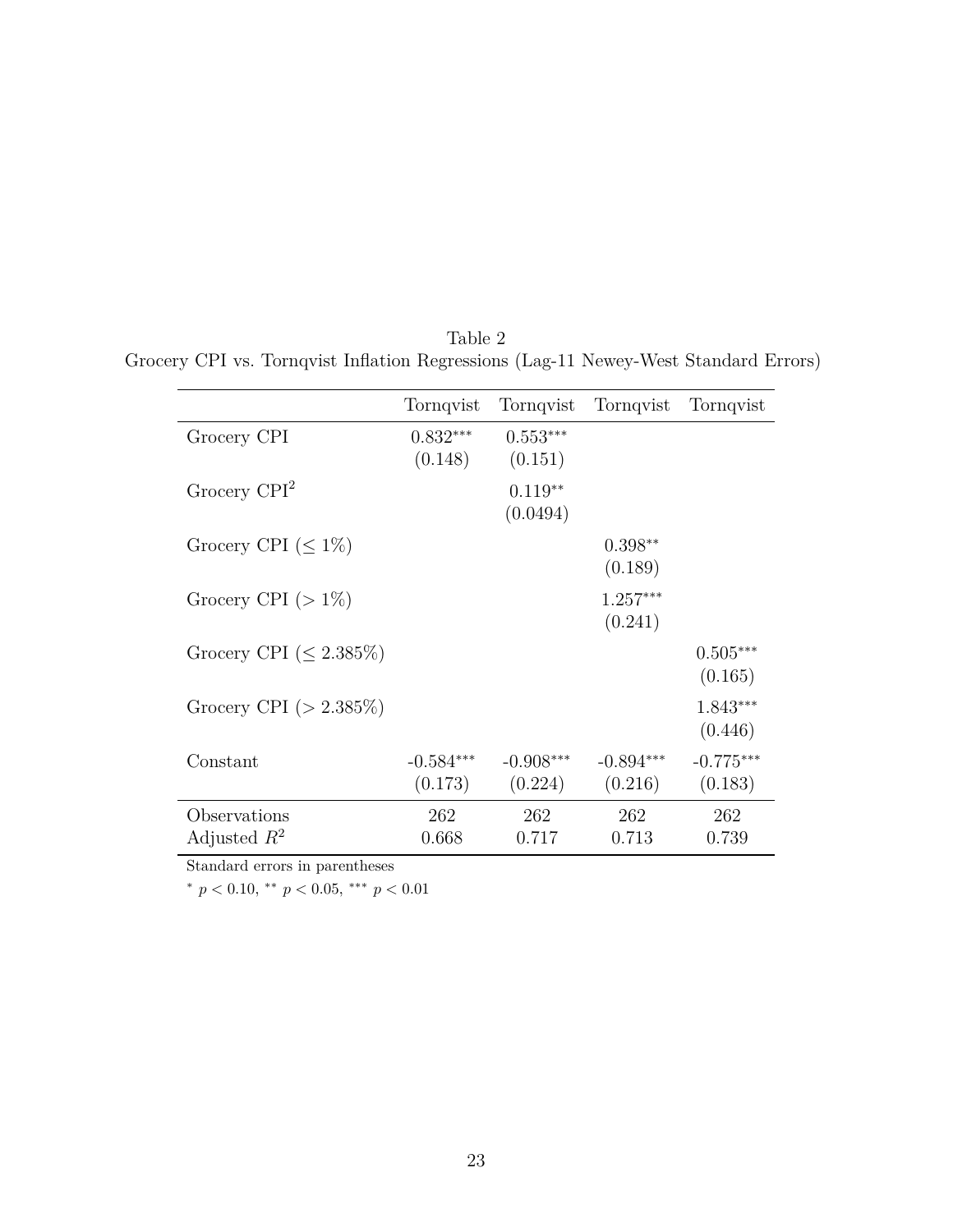between measured and actual inflation. If we chose an endogenous knot, the data place it at 2.4 percent, indicating that there is a substantially weaker relationship between measured inflation and true inflation below this point.<sup>[13](#page-25-0)</sup>

The results presented in the last column suggest that the relationship between measured and actual inflation is highly non-linear. Consider, for example, how to interpret a move in the Japanese CPI from -1 to 2 percent. According to the regression evidence in the last column in Table [2,](#page-24-0) an inflation rate of -1 percent per year—as the Japanese CPI averaged for many years—corresponds to a true inflation rate of -1.3. In other words the bias in inflation is very small when inflation is moderately negative. However, if CPI inflation were to rise by three percentage points to 2 percent, the negative bias would rise in magnitude dramatically, reaching 1.8 percentage points. Our point estimate suggests that two percent measured inflation rate is only a 0.2 percent inflation rate. *In other words the current Bank of Japan target inflation rate of 2 percent is extremely close to the correct rate to achieve price stability!* Moreover, the fact that the bias point estimate varies considerably with the underlying inflation rate means that one should exercise caution in comparing estimates of the bias computed using samples composed of observations using different inflation rates.

A second striking feature of the non-linearity that we observe is that further increases in CPI inflation imply much sharper rises in true inflation. For example, our estimation implies that an increase in inflation from 2 percent to 5 percent would correspond to an increase in true inflation from 0.24 percent to 3.4 percent. Since the upward bias largely disappears at higher inflation rates, central banks should pay much more attention to inflationary changes when inflation is high than when it is close to zero. A central bank that deems a movement in CPI inflation from 0 to 2 percent as the same as a movement from 2 to 4 percent is liable to dramatically overreact to inflation when it is low and and underact when it is high.

<span id="page-25-0"></span><sup>&</sup>lt;sup>13</sup>It is possible the relationship between measured inflation and true inflation depends on the absolute magnitude of inflation, rather than its level. Suppose, for example, that inflation volatility is increasing in the magnitude of inflation, rather than its level, that is,  $Cov\left( Var\left( \pi_t^T \right), \left| \pi_t^T \right| \right) > 0$  rather than  $Cov\left( Var\left( \pi_{t}^{T}\right), \pi_{t}^{T}\right) > 0$ . We considered a specification with two knots symmetrically placed around 0, but the data did not support this parameterization instead selecting a model with a single knot placed at 2.4 percent. This may reflect the fact that we do not experience any highly deflationary periods.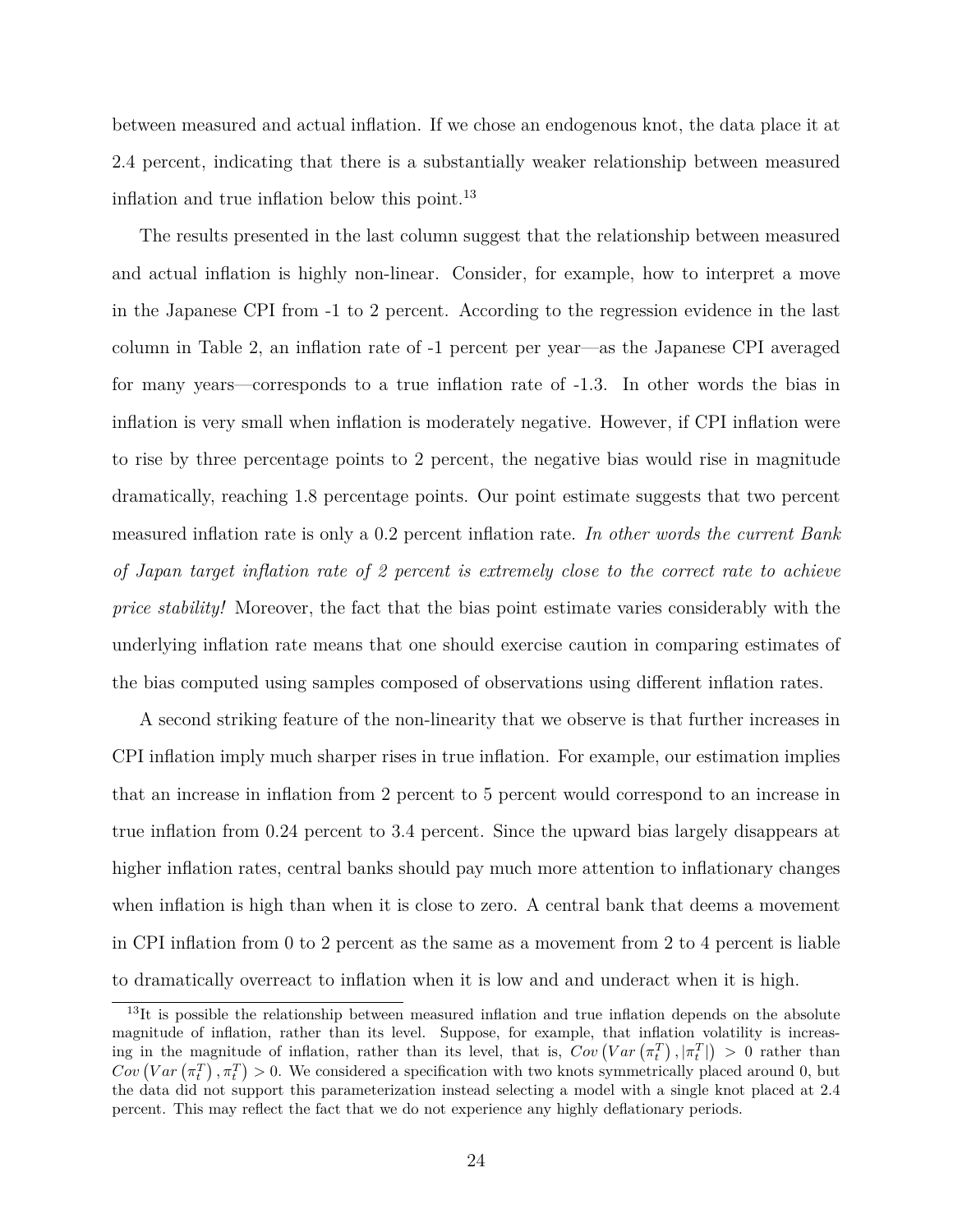#### **4.2 The Microstructure of Inflation Measurement Errors**

The analysis above gives visual and econometric evidence for a non-linear relationship between the CPI and actual inflation, but we still have not identified the micro-foundations of this relationship. Our theory depends on the CPI measurement error being classical. Theoretically, one can construct cases in which this is not true, but its veracity is an empirical question. In order to assess whether  $Cov(\pi_t^T, \phi_t) = 0$ , we regressed  $\phi_t$  on  $\pi_t^T$  and could not statistically reject that there was no relationship between the measurement error and the level of inflation. Since we cannot statistically reject the hypothesis that the inflation measurement error is classical, we assume it is so and proceed with our decomposition.

<span id="page-26-0"></span>

|                                                                                                                              | All      | Ratio $(1\%$ Knot) | Ratio $(2\%$ Knot) | Ratio (Endogenous Knot) |
|------------------------------------------------------------------------------------------------------------------------------|----------|--------------------|--------------------|-------------------------|
| $\beta(\pi^{\mathrm{CPI}},$<br>$\pi^T$                                                                                       | 0.833    | 2.56               | 3.42               | 3.65                    |
| $\overline{\sigma_{\pi^T}^2}$                                                                                                | 3.18e-04 | 10.41              | 8.01               | 5.68                    |
| $\begin{array}{c} \sigma_{\nu_t}^2 \\ \sigma_{\hat{\mu}_t}^2 \\ \sigma_{\varepsilon_t}^2 \\ \sigma_{\delta_t}^2 \end{array}$ | 3.49     | 2.46               | 2.55               | 2.34                    |
|                                                                                                                              | 0.79     | 7.45               | 5.77               | 4.16                    |
|                                                                                                                              | 0.32     | 1.14               | 1.19               | 1.35                    |
|                                                                                                                              | 2.83     | 1.57               | 1.60               | 1.62                    |
| $\operatorname{Herf}_t$                                                                                                      | 0.019    | 1.05               | 1.05               | 1.05                    |
| <b>CPI</b> Noise                                                                                                             | 0.20     | 2.36               | 2.49               | 2.56                    |
| $\#\mathrm{Items}_{t}$                                                                                                       | 135.2    | 0.97               | 0.98               | 0.99                    |
| $\gamma_t$                                                                                                                   | $-0.68$  |                    |                    |                         |
| Observations                                                                                                                 | 262      | 0.32               | 0.21               | 0.15                    |

Table 3 Summary Statistics (Means): Item Tornqvist

Note: Entries for  $\sigma_{\nu_{i,t}}^2$ ,  $\sigma_{\hat{\mu}_t}^2$ ,  $\sigma_{\varepsilon_{i,t}}^2$ ,  $\sigma_{\delta_{i,t}}^2$ , and the CPI Noise are divided by the entry for  $\sigma_{\pi}^2$ . The "Ratio" columns give the ratio of a variable in periods where  $\pi^{\text{CPI}}$  is greater than the knot value to that variable's value calculated from observations in those months when  $\pi^{\text{CPI}}$  is less than the knot. The "Endogenous Knot" was determined to be 2.385%.

Equation [11](#page-21-0) provides the formula for decomposing *β* into the underlying variances. Fortunately, our dataset is rich enough that we can directly measure all of the variance components that are likely to create the biases. In Table [3](#page-26-0) we compute *β*ˆ along with all of its components to examine why it varies with the level of inflation. In the first column of the table, we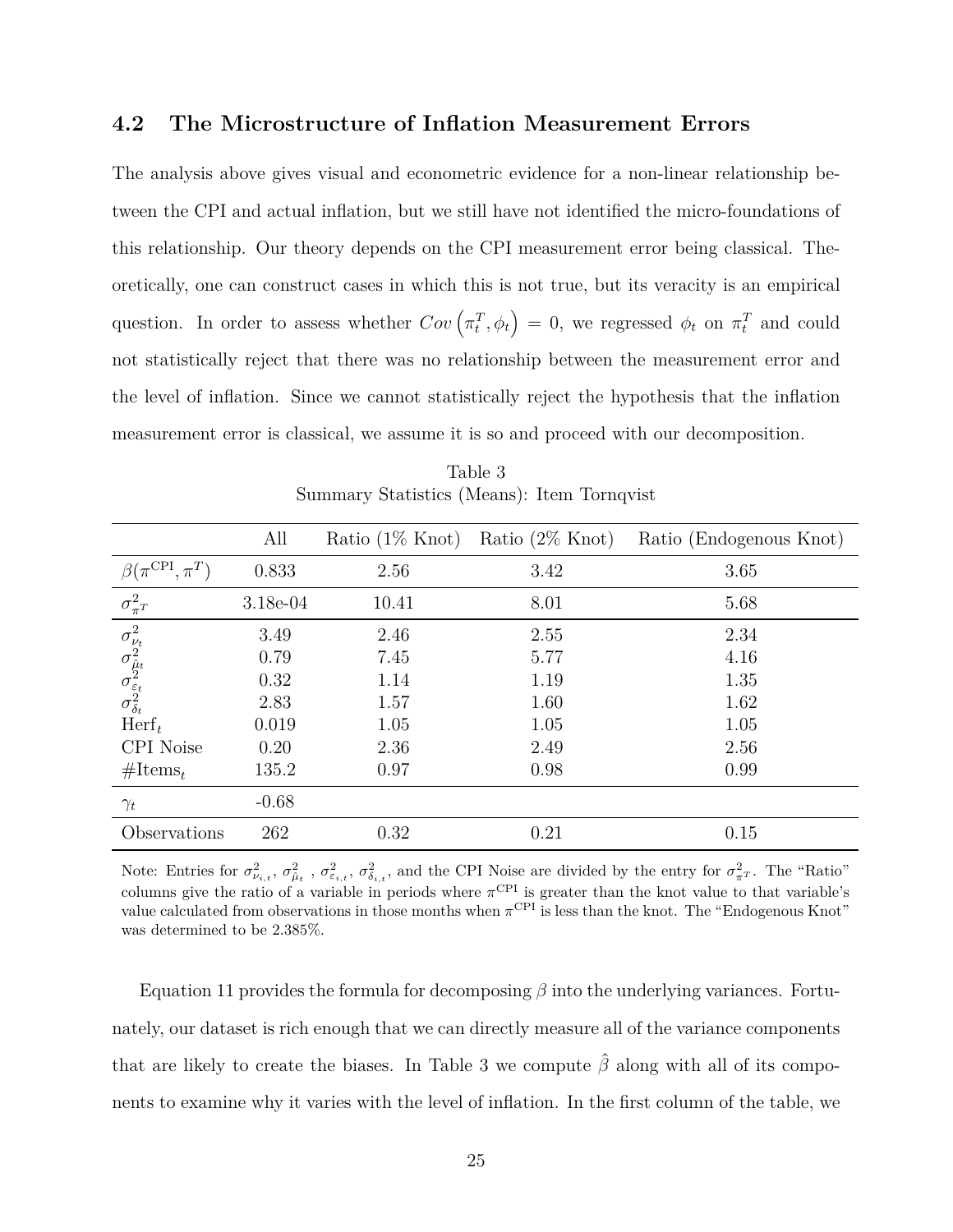present the results from the full sample with the first three elements of the column presenting our regression coefficient from the first column of Table [2](#page-24-0) along with its decomposition as given in equation [11.](#page-21-0)

A critical feature of equation [2](#page-24-0) is that it tells us how to decompose movements in the link between CPI inflation and actual based on movements in the underlying forces driving movements in variance of actual inflation  $\sigma_{\pi}^2$  $\frac{2}{\pi t}$  and movements in the CPI noise term. Let's begin by focusing on the determinants of inflation volatility.

We know from equation [5](#page-18-1) that we can decompose actual inflation of an item,  $\pi_{it}^T$ , into two components: the aggregate component of inflation,  $\mu_t$ , and its idiosyncratic component,  $\nu_{it}$ . By simply running this OLS regression we can identify each element of this decomposition. In Figure [7,](#page-28-0) we plot the inflation rate implied by the aggregate component of inflation,  $\mu_t$ , against that of true inflation,  $\pi_t^T$ . Not surprisingly, these two series track each other extremely closely, which is what one would expect if aggregate inflation were driven largely by shocks common to all sectors rather than to shocks to a few sectors.

In the next cells of the first column of Table [3,](#page-26-0) we express each of the component variances as a share of  $\sigma_{\pi^T}^2$ , so that one can get some sense of how important each factor is relative to the variance of CPI inflation. The fact that the variance of the aggregate component of inflation,  $\sigma_{\mu}^2$ , is 80 percent as large as  $\sigma_{\pi}^2$  implies that actual inflation movements are an important determinant of CPI inflation movements as one might suspect. It is a little harder to interpret the importance of idiosyncratic inflation volatility because this term only enters into the formula for actual or CPI inflation volatility after being multiplied by another term, but the fact that we saw in Figure [7](#page-28-0) that  $\pi_{it}^T$  tracks  $\mu_t$  so closely means that these idiosyncratic terms cannot be an important determinant of actual inflation. The next two cells show the importance of error terms that only affect the variance of measured (CPI) inflation but not actual inflation. As one can see from the table, the variance of the lower-level errors,  $\sigma_{\delta_t}^2$ , are much larger than the upper-level ones,  $\sigma_{\epsilon_t}^2$ , although here, too, it is difficult to assess the importance of each error because they affect the CPI noise interactively.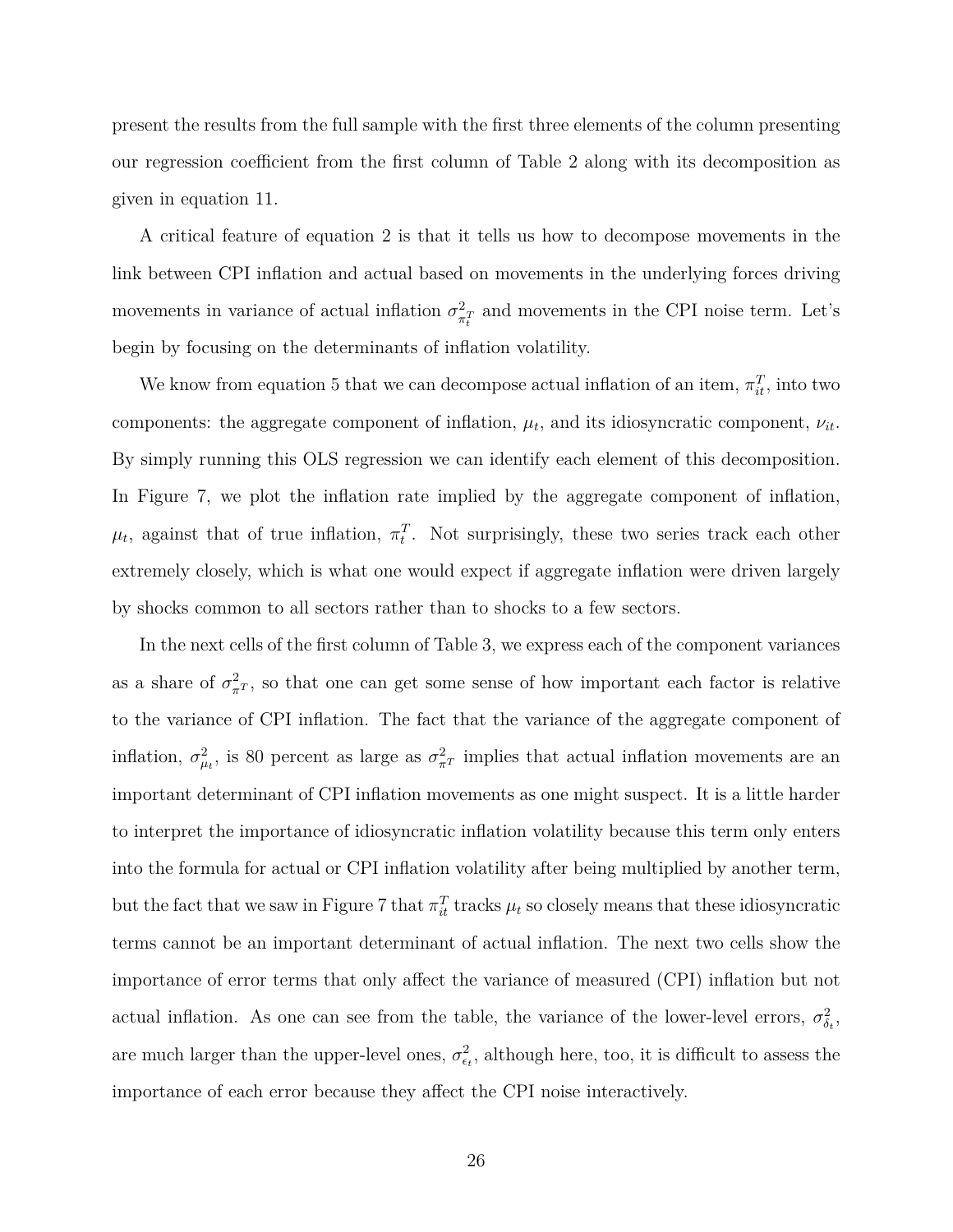Figure 7

<span id="page-28-0"></span>

In order to make some progress on this issue, we can think of performing a number of counterfactual exercises in which we assume that a statistical agency could eliminate different types of errors and see what this does to the variance of the aggregate measurement error. The move to producing chained CPI's can be thought of as attempts to eliminate the upper-level weighting problems captured by  $\sigma_{\epsilon_t}^2$ . Equation [11](#page-21-0) lets us compute how much the variance in the CPI noise would fall if we eliminated these errors by setting  $\sigma_{\epsilon_t}^2 = 0$ . Our results suggest that eliminating upper-level weighting from the current weighting structure a perfect weighting structure would only reduce the variance in CPI noise by 49 percent. However, if we were to eliminate lower-level measurement errors, *i.e.* setting  $\sigma_{\delta_t}^2 = 0$ , this would reduce the variance in CPI noise by  $71$  percent.<sup>[14](#page-28-1)</sup> It is clear that at least half of the problem in the CPI is that there are substantial formula biases and other measurement errors at the lower level. The importance of lower-level errors in driving overall CPI measurement

<span id="page-28-1"></span><sup>&</sup>lt;sup>14</sup>The two numbers do not sum to 100 percent because the  $n\sigma_{\epsilon_t}^2 \sigma_{\delta_t}^2$  term can be eliminated by setting either  $\sigma_{\epsilon_t}^2$  or  $\sigma_{\delta_t}^2$  to zero.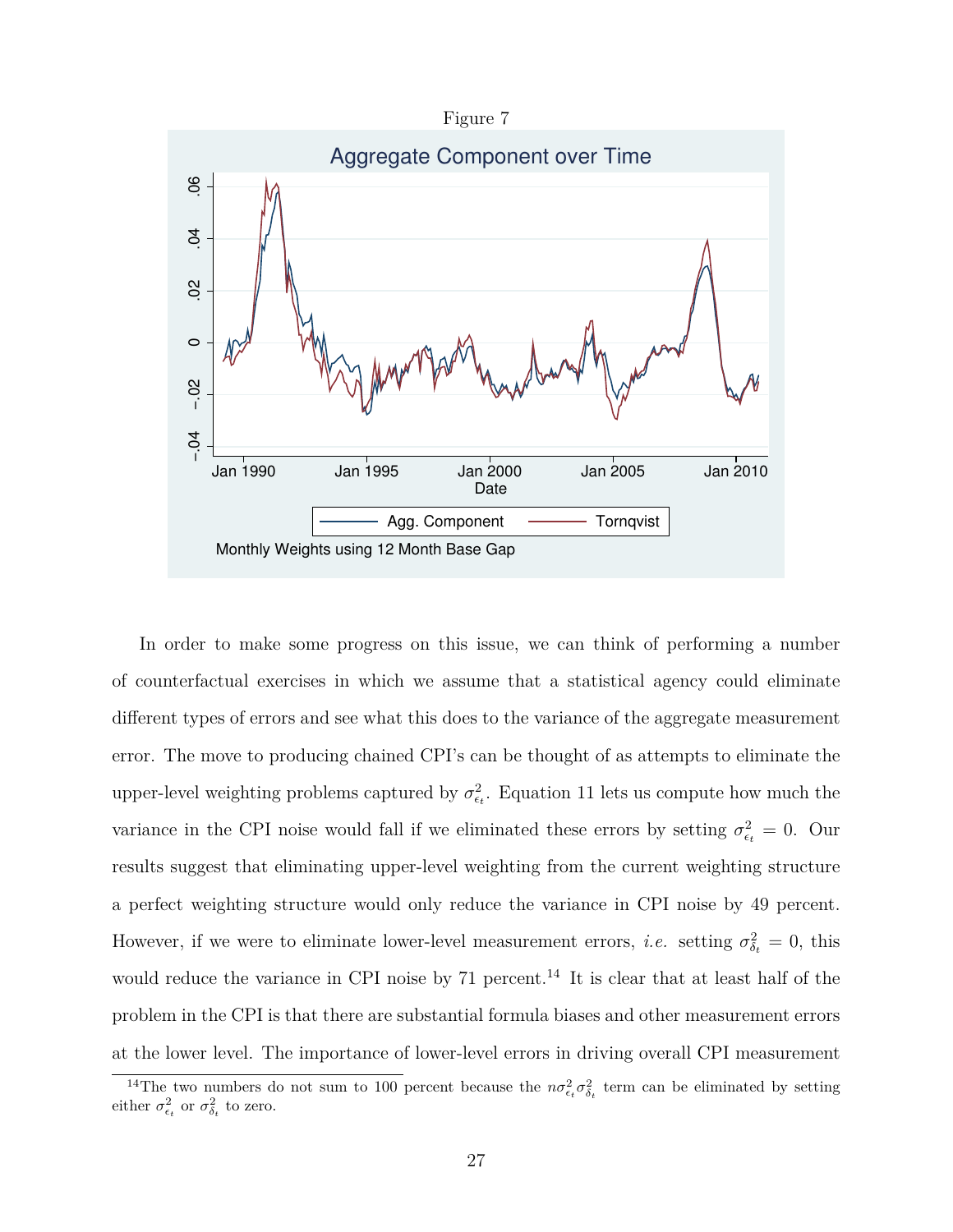error probably stems from the fact that the inability to weight goods by sales and the choice of the price aggregation method at the lower level is not rigorously based on theory.

In addition to decomposing the sources of the errors, we also can back out the combined impact of each of these terms by using equation [11](#page-21-0) and our parameter estimates to solve for the variance in the CPI noise. This number is presented in the row labeled "CPI Noise" in Table [3](#page-26-0) and indicates that this noise is about 20 percent as big as the variance of actual inflation implying a signal-to-noise ratio of about 5.[15](#page-29-0)

The following three columns of Table [3](#page-26-0) present what happens to each parameter as we divide the data into different bins. The first two columns corresponds to results of assuming that there are knots at inflation rates of one percent and two percent, and the last column corresponds to the endogenous knot we identified in Table [2.](#page-24-0) For example, we see in the first row that if we estimated  $\beta$  using data in which the CPI exceeded 2.4 percent (the value of our endogenous knot) we would obtain a value that is 3.65 times larger than if we estimated *β* using data in which measured inflation is less than 2.4 percent. The lower rows provide information how changes in the key variances that determine  $\beta$  in equation [11](#page-21-0) vary above and below each knot. The second row of the table shows that the variance of true inflation,  $\sigma_{\pi^T}^2$ , rises by a factor of almost 5.7 to 10.4 as we move from a low inflation regime to a high inflation regime. This is the standard result that variance of inflation rises with inflation.

However, we are able to drill deeper into this result to understand its cause.As one can see from the third and fourth rows of Table [3](#page-26-0) the rise in the variance of true inflation is driven by two forces. First and foremost, we see that the variance of the aggregate component of inflation,  $\sigma_{\mu}^2$ , rises by a factor of 4 in the endogenous knot specification, which is consistent with the idea that the variance of aggregate shocks rise as inflation rates rise. Second, we see that variance of idiosyncratic price shocks,  $\sigma_{\nu_t}^2$ , doubles, which suggests that rising price dispersion—a feature of many staggered pricing models—also increases with inflation.

<span id="page-29-0"></span><sup>&</sup>lt;sup>15</sup>As a check on our results we can also solve for the translog demand parameter,  $\gamma$ , which comes out equal to -0.68, implying that firm with a 20 percent market share would have a 29 percent markup. Our procedure is surely not the most efficient means of estimating this demand parameter; we report the number simply to demonstrate that our approach does not imply an implausible elasticity.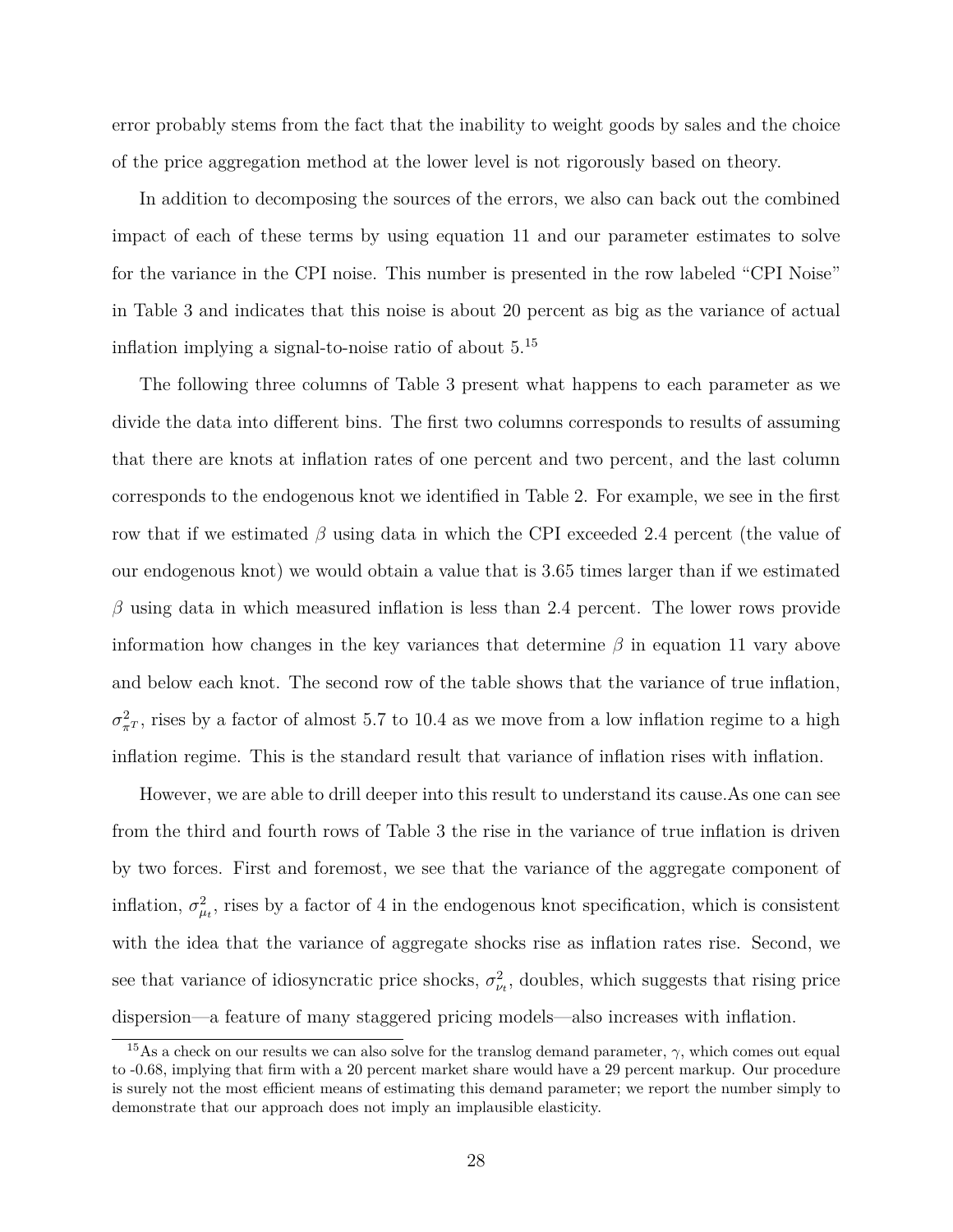While the data also indicate that the variance of CPI noise rises with inflation, the increase is much smaller: as we move from low to high inflation regimes, CPI noise only rises half as much as the variance of true inflation. This increase comes from a number of sources. The rise in idiosyncratic price shocks,  $\sigma_{\nu_t}^2$ , interacts with the substantial rise in lower level measurement errors,  $\sigma_{\delta_t}^2$ , reinforcing the level of measurement error. Similarly, upper level weighting errors,  $\sigma_{\epsilon_t}^2$ , also rise, further boosting measurement error. However, despite these effects, the CPI's signal-to-noise ratio almost doubles in the high inflation regime, which explains why the CPI is a much more reliable predictor of inflation when inflation is high.

#### **4.3 Robustness Check: Are the results due to dataset differences?**

An obvious concern about our results is that we are working with two different datasets the Nikkei POS and the CPI—and that our results may be due to the fact that the data collection methods differ. In order to test whether this is driving our results we need to replicate the Japanese CPI using the Nikkei POS data. This is not a trivial exercise as the purposive sampling method used by SBJ uses a non-random selection of goods. Fortunately, [Imai et al.](#page-41-13) [\[2012\]](#page-41-13) used the CPI price quote descriptions to identify the barcodes that match these specifications in the Nikkei data and then replicated the Japanese CPI methodology on this sub-sample of the Nikkei data for 2000–10.

Table [4](#page-31-0) reports the results of replicating the regressions in Table [2](#page-24-0) on the [Imai et al.](#page-41-13) [\[2012\]](#page-41-13) set of barcodes believed to be used in the Japanese CPI. A striking feature of these results is how similar the two sets of results are. One cannot statistically reject that the coefficients in in Table [4](#page-31-0) are the same as their counterparts in in Table [2.](#page-24-0) These results indicate that the reason for the non-linearity is not based on differences in the underlying price data in the Nikkei and CPI samples, but must emanate from the different methodologies used to construct the price indexes.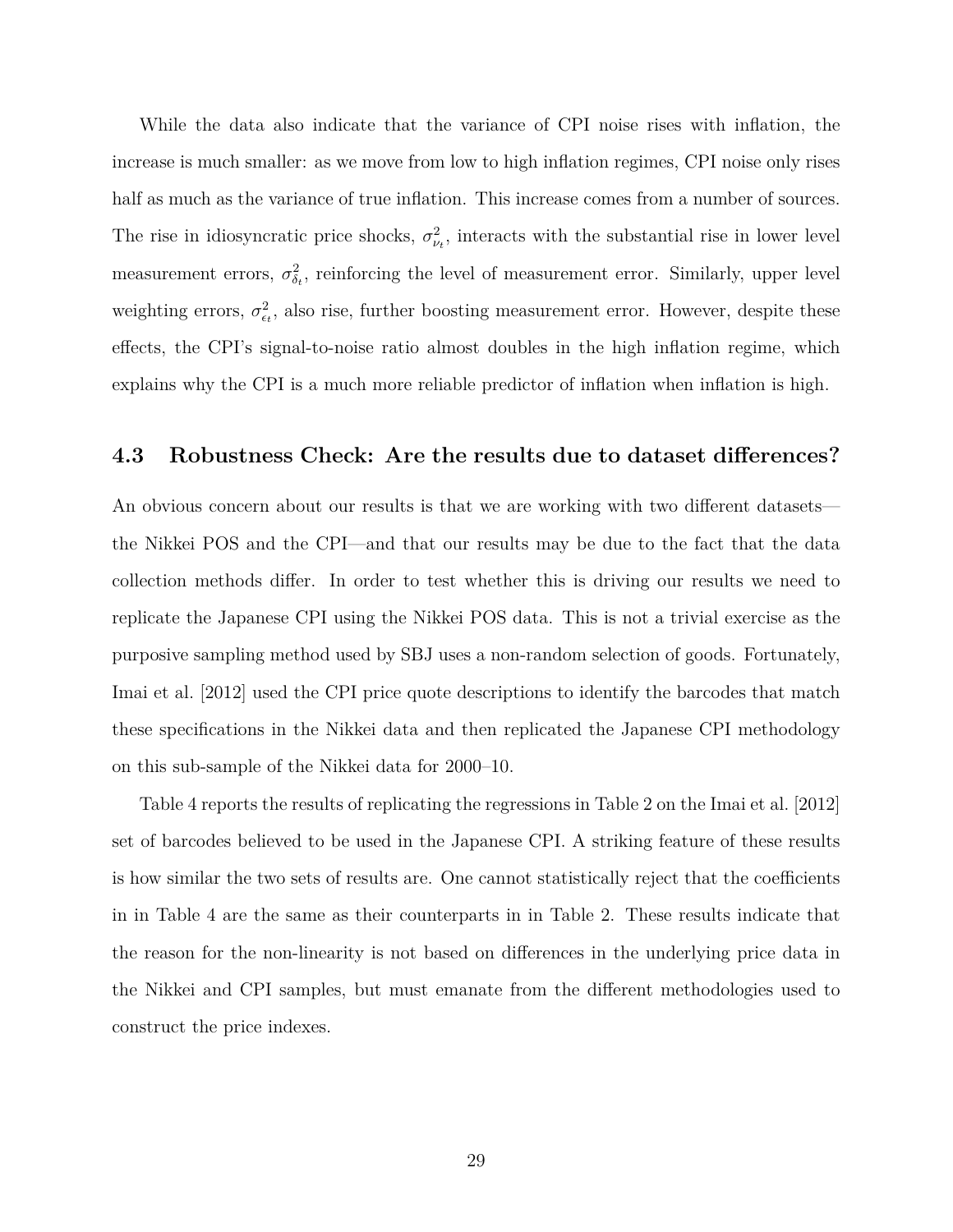|                                   | Tornqvist              | Tornqvist               | Tornqvist              | Tornqvist              |
|-----------------------------------|------------------------|-------------------------|------------------------|------------------------|
| Replicated CPI                    | $0.671***$<br>(0.0947) | $0.608***$<br>(0.0612)  |                        |                        |
| Replicated CPI <sup>2</sup>       |                        | $0.0655***$<br>(0.0209) |                        |                        |
| Replicated CPI ( $\leq 1\%$ )     |                        |                         | $0.434***$<br>(0.0972) |                        |
| Replicated CPI $(>1\%)$           |                        |                         | $1.075***$<br>(0.0939) |                        |
| Replicated CPI ( $\leq 1.507\%$ ) |                        |                         |                        | $0.464***$<br>(0.0895) |
| Replicated CPI $(>1.507\%)$       |                        |                         |                        | $1.181***$<br>(0.124)  |
| Constant                          | $-0.622***$<br>(0.150) | $-0.849***$<br>(0.189)  | $-0.852***$<br>(0.176) | $-0.804***$<br>(0.164) |
| Observations<br>Adjusted $R^2$    | 113<br>0.748           | 113<br>0.794            | 113<br>0.810           | 113<br>0.812           |

<span id="page-31-0"></span>Table 4 Replicated CPI vs. Tornqvist Inflation Regressions (Lag-11 Newey-West Standard Errors)

Standard errors in parentheses

<sup>∗</sup> *p <* 0*.*10, ∗∗ *p <* 0*.*05, ∗∗∗ *p <* 0*.*01

Index begins in 2000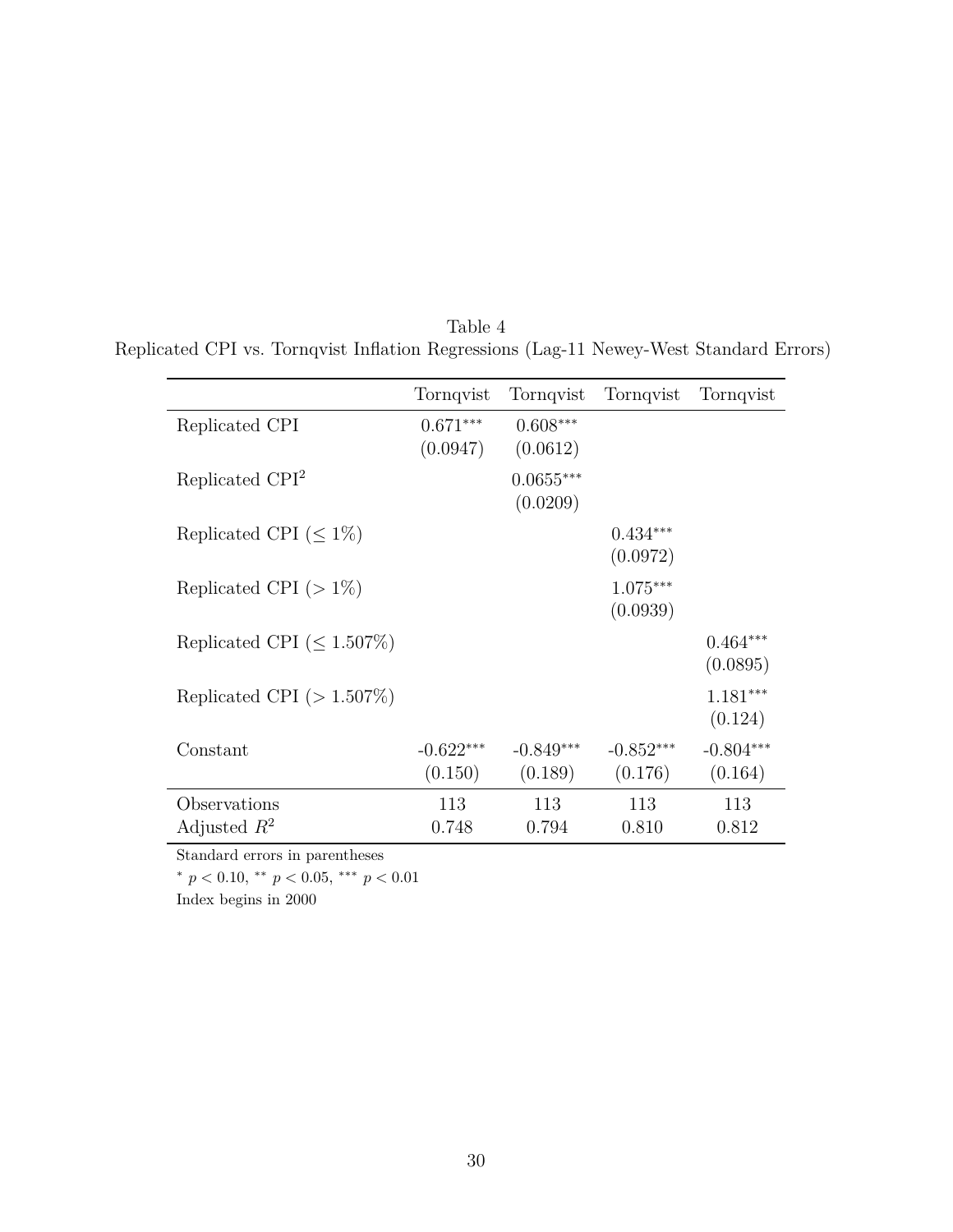#### <span id="page-32-0"></span>**4.4 Are other price index methodologies superior?**

There have been a number of analyses that have suggested that one way to improve the CPI is to move from Dutot index of prices (which is comprised of a simple average of prices) to a Jevons index (which uses a geometric average of prices) at the lower level. Both methods are acceptable according to ILO standards, and the ILO reports that slightly more countries use the Dutot method than the Jevons.<sup>[16](#page-32-1)</sup> For example, Belgium, Germany, and the U.K. also use Dutot indexes. However, many countries, including the U.S., switched to the Jevons methodology in the 1990s because it better controls for consumer substitution. It therefore is reasonable to ask whether a methodology akin to that used by the U.S. in the construction of the PCE deflator eliminates the non-linearity. In order to assess the importance of arithmetic versus geometric averaging, we replicated the methodology used by the BLS in the selection of the price quotes, and then constructed a price index based on the PCE deflator that consisted of geometric averaging at the lower level and a Törnqvist index at the upper level.[17](#page-32-2) The results from this exercise are presented in Table [5.](#page-33-0) If we compare our results based on US methodology with those using Japanese methodology in Tables [2](#page-24-0) or [4,](#page-31-0) we see that using geometric averaging improves our measure of inflation both in terms of raising the  $R<sup>2</sup>$  and in terms of reducing the level of the bias. We can see this most clearly in Figure [8,](#page-34-0) which plots the movements of the bias in the grocery CPI  $(\pi_t^{CPI} - \pi_t^T)$  against its level  $(\pi_t^{CPI})$ in green, and the movement of the bias in our replication of the PCE deflator  $(\pi_t^{PCE} - \pi_t^T)$ against its level  $(\pi_t^{PCE})$  in blue. As one can see from the plots, both indexes tend to overstate

$$
\frac{62 \text{ Food ELIs}}{305 \text{ Total ELIs}} \times \frac{85,000 \text{ price quotes}}{135 \text{ Japan CPI items}} = 128 \text{ store-barcodes per Japan CPI item}
$$

<span id="page-32-2"></span><span id="page-32-1"></span> $\frac{16}{16}$ See <http://www.ilo.org/public/english/bureau/stat/download/cpi/survey.pdf>.

<sup>&</sup>lt;sup>17</sup>In order to do this we replicated both the sample size and the sampling procedure used by the BLS. The BLS collects prices for 85,000 products each month. These products are classified into 305 entry level items (ELIs), of which 62 are food as opposed to 135 items in Japan. We chose the number of store-barcodes according to the following formula:

The BLS chooses products for inclusion on a rotating basis. The BLS methodology replaces 1/16th of their sample of price quotes each quarter, and we replicated this in our data. We did this by resampling 8 storebarcodes in each of our item categories each quarter. Selection probability was a store-barcode's share of the previous quarter's sales within its CPI item. Sampling weights were based on the sales of each barcode in the two years prior to each base year.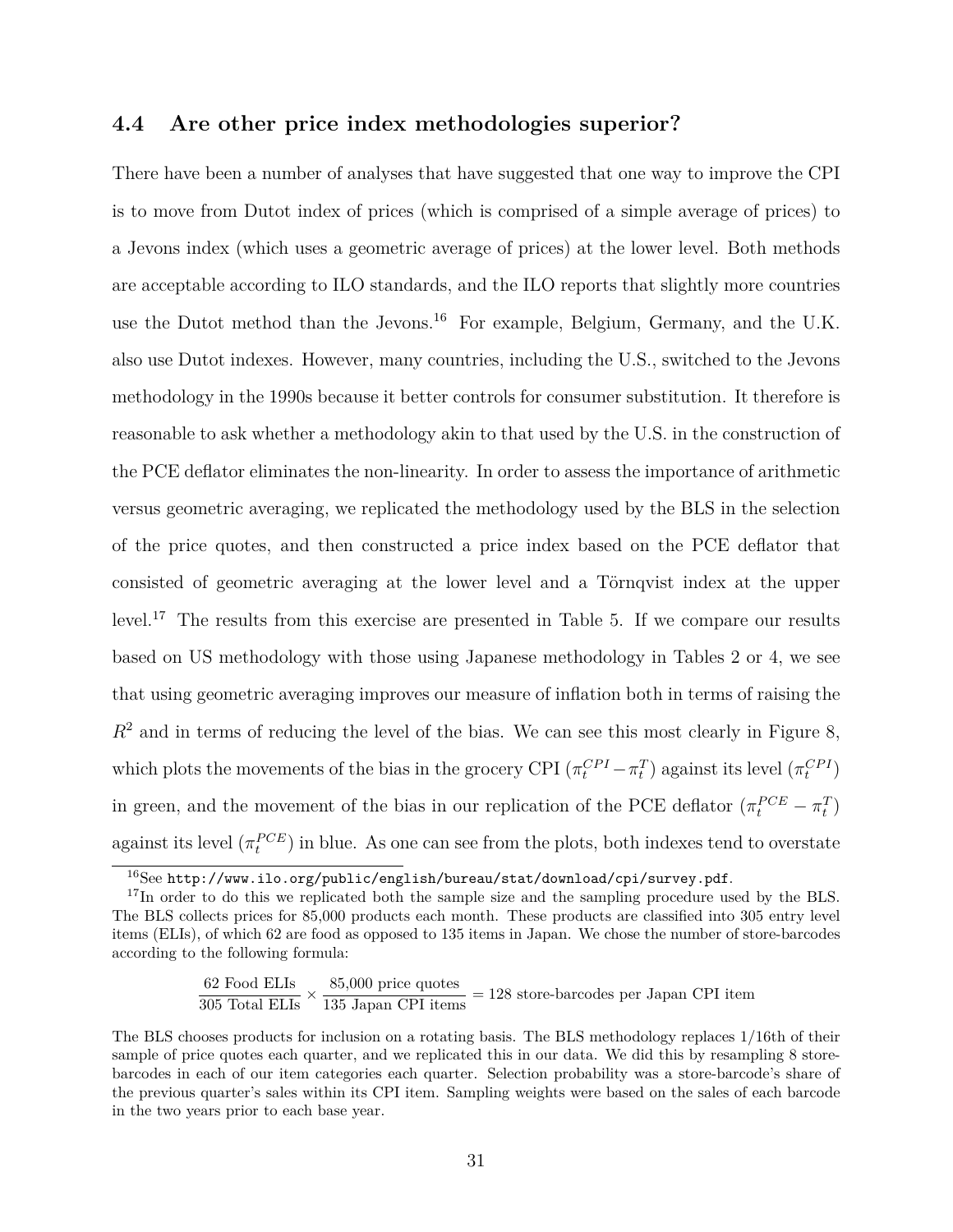inflation. However, the extent to which the Japanese CPI overstates inflation increases much more dramatically than the upward bias in the replicated PCE deflator. The upward bias in the Japanese CPI is largest at 1.5 percentage points when measured inflation approaches 2 percent and decreases thereafter, while the upward bias in the replicated PCE deflator increases consistently but slowly with the level of measured inflation never reaching more than one percentage point. Furthermore, although our replicated PCE deflator indicates that a substantial share of movement in the PCE is noise at low inflation rates, our replicated PCE deflator does appear more accurate than the Japanese CPI. A rise of measured inflation from 0 percent to 2 percent is associated with a 1.4 percent increase in inflation if when using the PCE deflator methodology but only 1 percent when using the Japanese CPI methodology.

<span id="page-33-0"></span>

| Table 5-                                                                               |  |
|----------------------------------------------------------------------------------------|--|
| Replicated PCE vs. Tornqvist Inflation Regressions (Lag-11 Newey-West Standard Errors) |  |

|                                 | Tornqvist               | Tornqvist               | Tornqvist               | Tornqvist               |
|---------------------------------|-------------------------|-------------------------|-------------------------|-------------------------|
| Replicated PCE                  | $0.925***$<br>(0.0791)  | $0.789***$<br>(0.0480)  |                         |                         |
| Replicated PCE <sup>2</sup>     |                         | $0.0635***$<br>(0.0121) |                         |                         |
| Replicated PCE $(\leq 1\%)$     |                         |                         | $0.668***$<br>(0.0623)  |                         |
| Replicated PCE $(>1\%)$         |                         |                         | $1.202***$<br>(0.0964)  |                         |
| Replicated PCE $(\leq 2.251\%)$ |                         |                         |                         | $0.725***$<br>(0.0663)  |
| Replicated PCE $(>2.251\%)$     |                         |                         |                         | $1.454***$<br>(0.0812)  |
| Constant                        | $-0.433***$<br>(0.0877) | $-0.645***$<br>(0.0950) | $-0.657***$<br>(0.0992) | $-0.591***$<br>(0.0910) |
| Observations<br>Adjusted $R^2$  | 240<br>0.898            | 240<br>0.923            | 240<br>0.921            | 240<br>0.925            |

Standard errors in parentheses

<sup>∗</sup> *p <* 0*.*10, ∗∗ *p <* 0*.*05, ∗∗∗ *p <* 0*.*01

Index starts in January 1991, the first month we have 2 full calendar years' worth of data.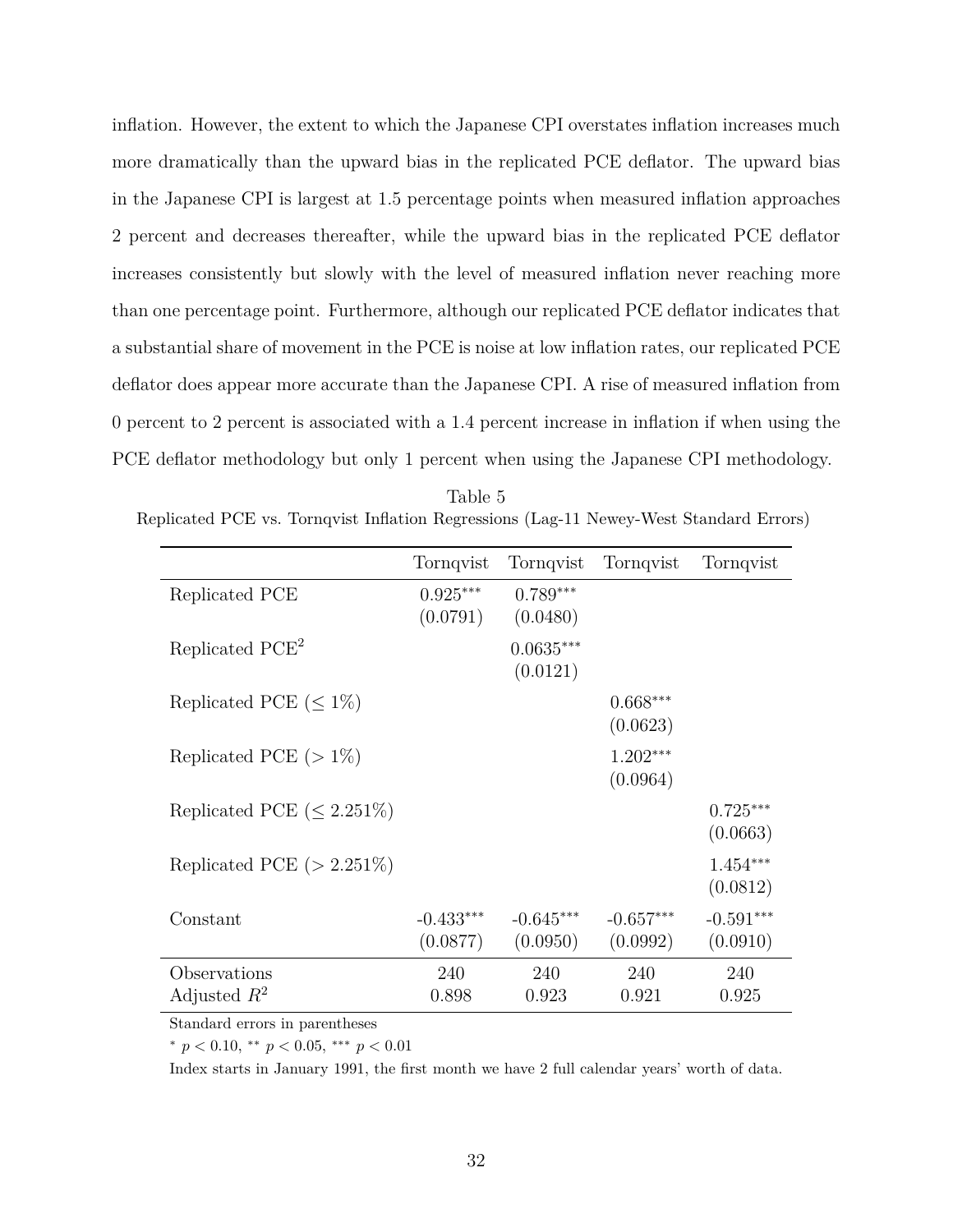<span id="page-34-0"></span>

One obvious question is how important are sampling errors versus formula errors in the generation of measurement errors in price indexes. We can easily address this question in the case of the PCE deflator methodology by maintaining the BLS sampling technique but switching the price aggregation method from a simple geometric average (the Jevons index) to the Törnqvist. By constructing this "PCE Törnqvist" index, we eliminate all of the formula bias in the price estimate but keep errors due to sampling only a subset of prices. Figure [8](#page-34-0) and Table [6](#page-35-0) report the results of this exercise. Our results suggest that eliminating the formula bias substantially improves the accuracy relative to the purposive sampling approach. Figure [8](#page-34-0) shows that moving from the PCE deflator formula to a Törnqvist index yields a much better predictor of the level of true inflation: the bias drops to around a third of the bias in the replicated PCE deflator. The relationship between the Törnqvist index with the replicated BLS sample is still non-linear, but the kink is at a lower level of inflation than the kink in either the replicated PCE deflator or the official grocery CPI. Moreover, the bias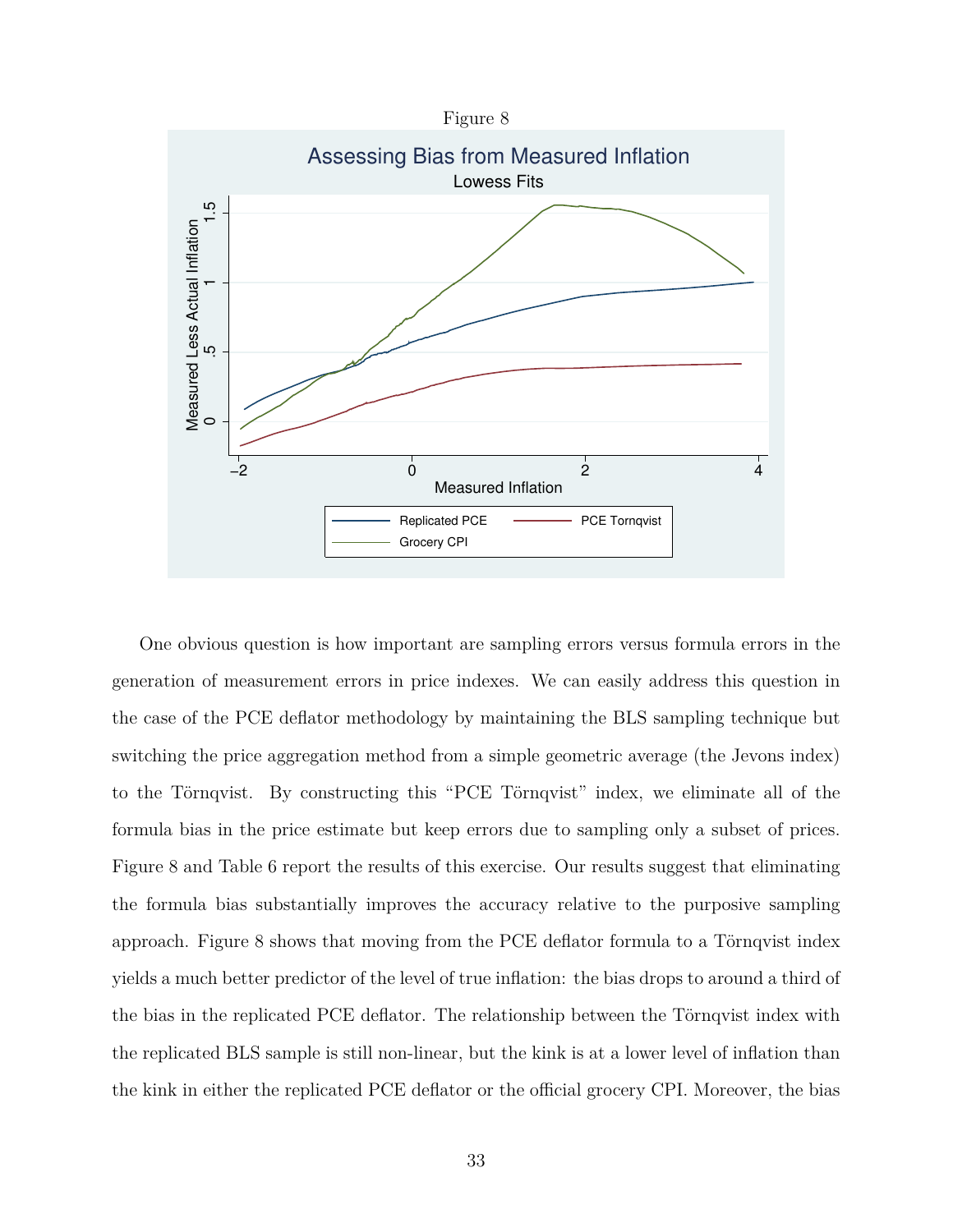becomes fairly stable when measured inflation is above 1 percent. In fact, the final column in Table [6](#page-35-0) shows that the PCE deflator Törnqvist index moves almost one-to-one with true inflation when inflation exceeds 0.6 percent per year. In other words, if the BLS used the correct aggregation formula, actual and measured inflation would move one-to-one at most levels of inflation even if the sampling methodology were unchanged. This establishes that it is the use of the wrong formula and not the sampling techniques that is the principal culprit generating measurement errors in the PCE deflator methodology.

<span id="page-35-0"></span>Table 6 Tornqvist PCE (All Stores) vs. Tornqvist (All Stores) Inflation Regressions (Lag-11 Newey-West Standard Errors)

|                               | Tornqvist  | Tornqvist   | Tornqvist   | Tornqvist   |
|-------------------------------|------------|-------------|-------------|-------------|
| Tornqvist PCE                 | $0.896***$ | $0.818***$  |             |             |
|                               | (0.0465)   | (0.0206)    |             |             |
| Tornqvist $PCE2$              |            | $0.0420***$ |             |             |
|                               |            | (0.00401)   |             |             |
| Tornqvist PCE $(\leq 1\%)$    |            |             | $0.710***$  |             |
|                               |            |             | (0.0341)    |             |
| Tornqvist PCE $(>1\%)$        |            |             | $1.120***$  |             |
|                               |            |             | (0.0306)    |             |
| Tornqvist PCE $(\leq .611\%)$ |            |             |             | $0.695***$  |
|                               |            |             |             | (0.0317)    |
| Tornqvist PCE $(> .611\%)$    |            |             |             | $1.087***$  |
|                               |            |             |             | (0.0306)    |
| Constant                      | $-0.0610$  | $-0.261***$ | $-0.286***$ | $-0.311***$ |
|                               | (0.0614)   | (0.0495)    | (0.0557)    | (0.0531)    |
| Observations                  | 262        | 262         | 262         | 262         |
| Adjusted $R^2$                | 0.957      | 0.975       | 0.974       | 0.974       |

Standard errors in parentheses

<sup>∗</sup> *p <* 0*.*10, ∗∗ *p <* 0*.*05, ∗∗∗ *p <* 0*.*01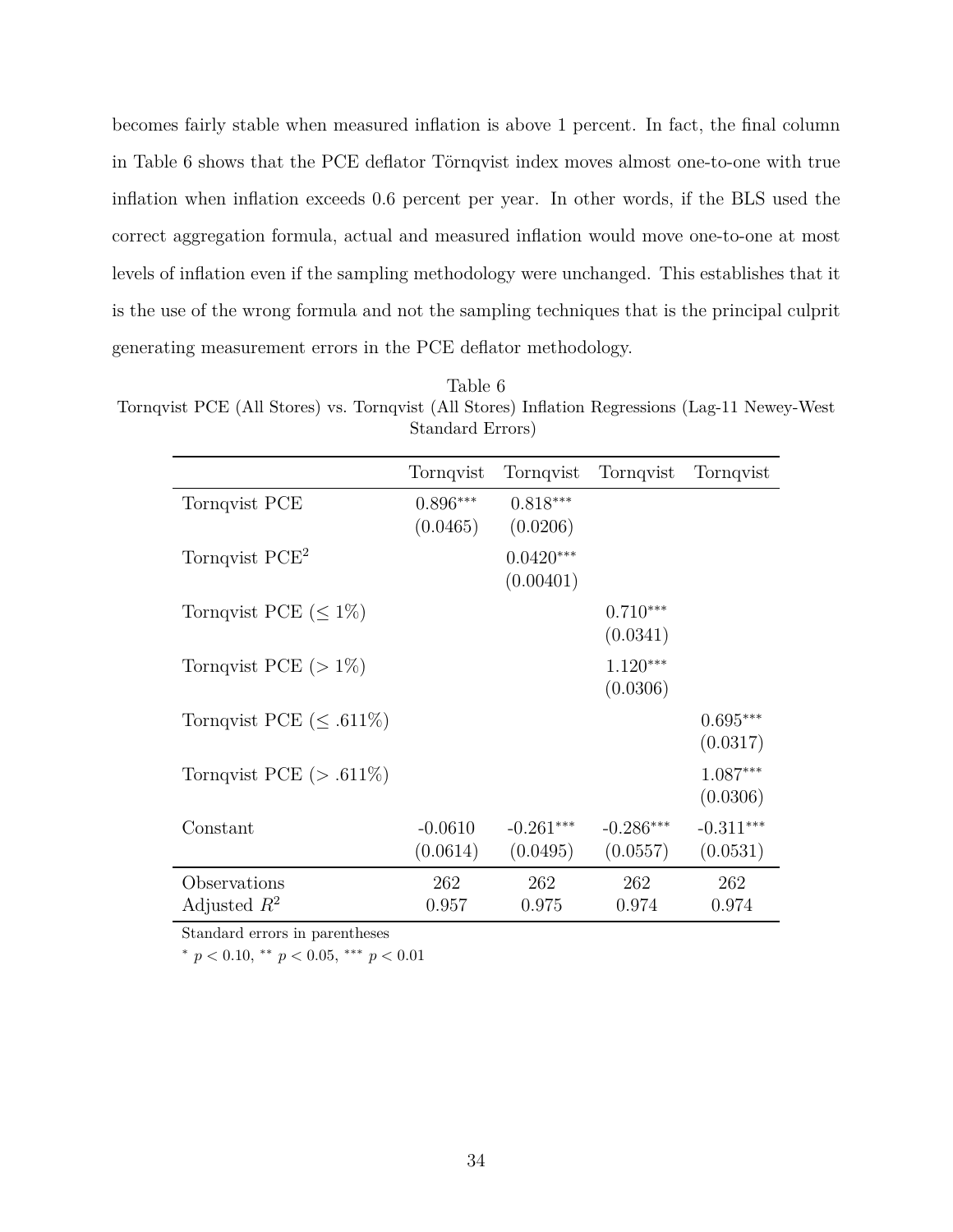## **4.5 Applicability of our results for the broader CPI**

Another way of seeing that formula errors are driving our results more than sampling errors can be garnered from realizing that the CPI errors are not mitigated much by building indexes that use more categories of goods. We can obtain some sense of how much working with data for a larger set of items might matter by bootstrapping the underlying errors in the CPI and seeing how the variance of the CPI falls with as we average over more product categories. Any CPI measure of aggregate prices can be thought of as a weighted average over a set of *K* individual item indexes. Thus we can write:

$$
\pi_t^{CPI_K} = \sum_{i \in K} w_{i,t}^{CPI_K} \pi_{i,t}^{CPI},\tag{12}
$$

where  $\pi_t^{CPI_K}$  is the CPI computed over set of *K* items,  $w_{i,t}^K$  is the weight of item *i* in a CPI computed over set of *K* items, and  $\pi_{i,t}^{CPI}$  is the CPI item index. Similarly, one can define a Törnqvist index over the same set of items:

$$
\pi_t^{T_K} = \prod_{i \in K} \left( \pi_{i,t}^T \right)^{w_{i,t}^{T_K}} - 1,\tag{13}
$$

where  $\pi_t^{T_K}$  is a Törnqvist index computed over the *K* items,  $w_{i,t}^{T_K}$  is the Törnqvist weight of item *i* in a Törnqvist index computed over the *K* items, and  $\pi_{i,t}^T$  is the Törnqvist item index. We now can define the bias in the *K* item index as  $\phi_t^K \equiv \pi_t^{CPI_K} \cdot \pi_t^{T_K}$ , and its variance across all time periods as  $\sigma_{\phi_K}^2$ . Similarly, we can define share of of the *K* items in the *full* CPI as  $W_K = \frac{0.168}{T}$  $\frac{168}{T} \sum_{t \in T, i \in K} w_{i,t}^{CPI_K}$ , where *T* is the number of time periods, and 0.168 is the share of the total CPI expenditure categories in our data. For each value of *K* from one to 178, we can draw fifty samples with replacement and record the values of  $\sigma_{\phi_K}^2$  and  $W_K$ .

Figure [9](#page-37-0) plots the result of this exercise. Not surprisingly, we see that the bias variance declines with sample size, but what is striking is that the impact of increasing the sample size has a rapidly diminishing effect on reducing the variance. This is exactly what one might have expected given that some of the variance of the error is due to formula errors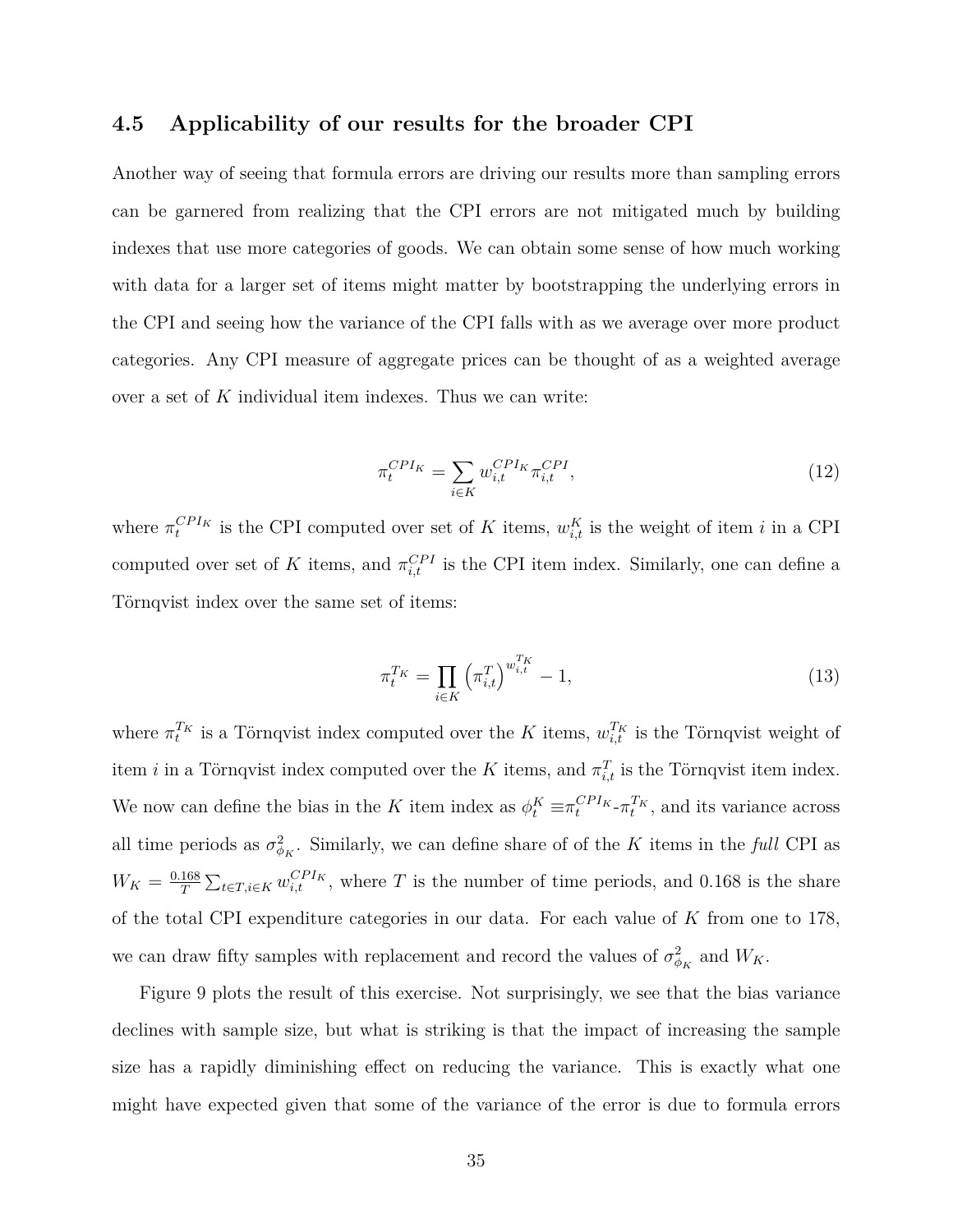<span id="page-37-0"></span>

and not due to simply having a larger sample. Indeed if we fit a Weibull function to this distribution, we estimate that using the full sample of all CPI products would only reduce the variance by 30 percent relative to our sample, and this result, of course, assumes that the sampling and formula errors in the non-grocery components of the CPI are not higher than those within the grocery sector. Thus, it appears that the mere fact that the CPI is computed over more items is unlikely to dramatically alter the fact that formula biases generate significant inflation measurement errors that cannot be averaged away.

#### **4.6 Can time averaging reduce non-linearities?**

Comprehensive overhaul of a country's price indexes is not easy, so one question that remains is whether there are any quick fixes that could mitigate this problem. One such approach is to use time averaging and compute inflation over longer periods: perhaps a 24-, 36-, or 48-month inflation rate will be more accurate than a 12-month one. Averaging might help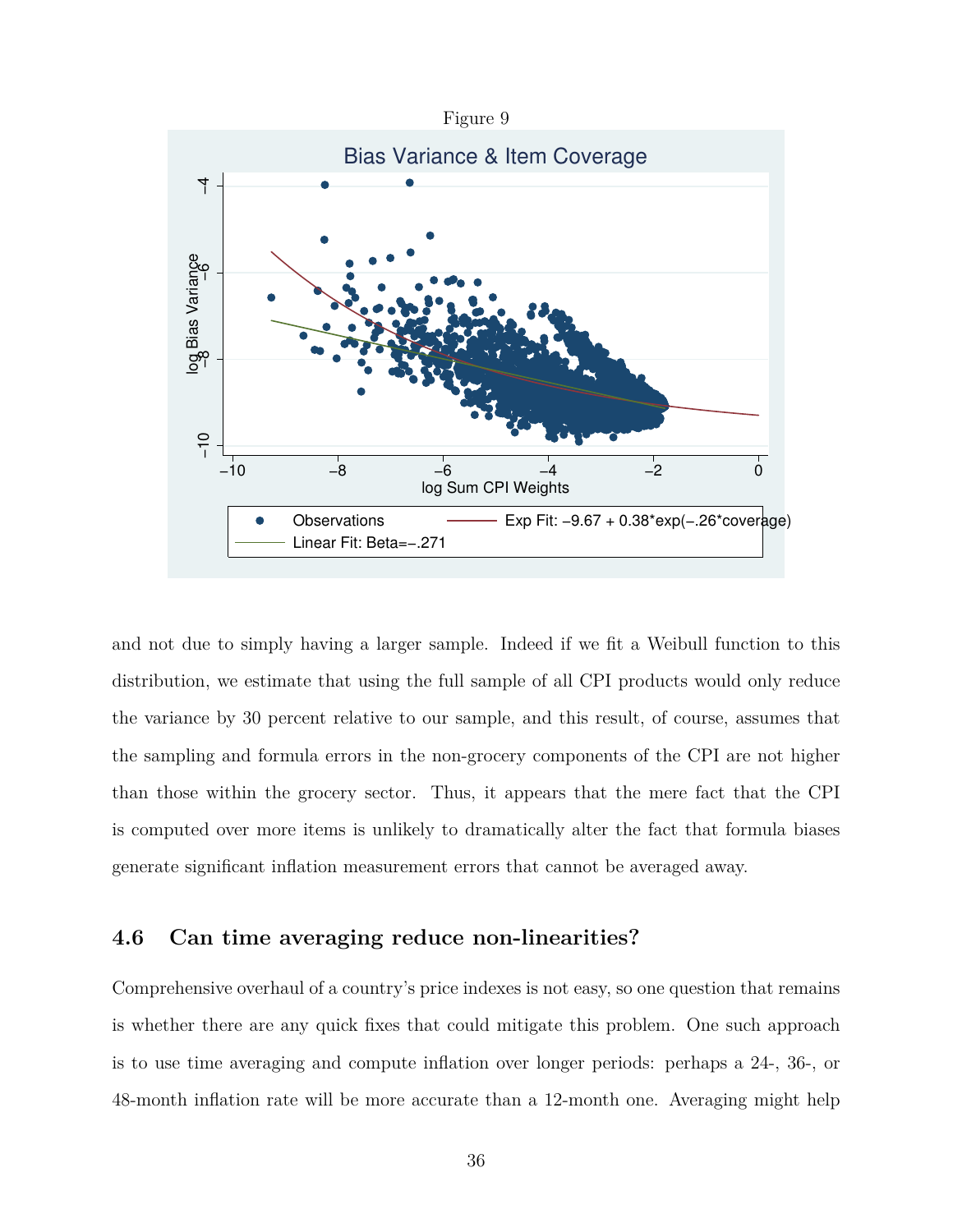eliminate errors if the covariance of inflation in consecutive years was positive. The intuition behind this insight comes from the fact that if true inflation rates are positively correlated but the noise is not, then the noise will tend to cancel as we average over longer time periods, but the true inflation signal will amplify. This is essentially the same intuition about why a sample average produces a lower variance estimate of a mean than a single observation.<sup>[18](#page-38-0)</sup>

We can see the impact of time averaging in Table [7.](#page-38-1) Since most of the non-linear relationship between CPI inflation and actual inflation can be captured by the quadratic functional form (because there are not many periods of severe deflation in Japan), we will focus our results on this specification. As one can see, computing inflation over 24, 36, or 48 month periods does not tend to change the coefficients much, although the standard errors rise, presumably because longer differences require us to throw out more data.

<span id="page-38-1"></span>Table 7 Grocery CPI vs. Item Tornqvist Inflation Regressions (Newey-West Standard Errors)

|                                | Base Gap | 12                     | 24                     | 36                     | 48                     |
|--------------------------------|----------|------------------------|------------------------|------------------------|------------------------|
| Grocery CPI                    |          | $0.553***$<br>(0.151)  | $0.571**$<br>(0.221)   | $0.621**$<br>(0.241)   | $0.633***$<br>(0.198)  |
| Grocery $CPI2$                 |          | $0.119**$<br>(0.0494)  | $0.164**$<br>(0.0753)  | $0.153*$<br>(0.0906)   | 0.110<br>(0.101)       |
| Constant                       |          | $-0.908***$<br>(0.224) | $-0.876***$<br>(0.263) | $-0.823***$<br>(0.225) | $-0.785***$<br>(0.190) |
| Implied Price Stability Target | 1.285    |                        | 1.152                  | 1.052                  | 1.049                  |
| Adjusted $R^2$                 | 0.717    |                        | 0.727                  | 0.732                  | 0.773                  |

Standard errors in parentheses

<sup>∗</sup> *p <* 0*.*10, ∗∗ *p <* 0*.*05, ∗∗∗ *p <* 0*.*01

<span id="page-38-0"></span><sup>&</sup>lt;sup>18</sup>Temporal aggregation reduces the variance of random variables with non-negative serial correlation and the rate of decay is increasing with the extent to which the variable is serially correlated (see, for example, [Wei](#page-42-9) [\[1990\]](#page-42-9)). Let  $\Pi_{t,m}^T = \frac{1}{m} \sum_{t=1}^m \pi_{t-m+1}^T$  and  $\Phi_{t,m}^T = \frac{1}{m} \sum_{t=1}^m \phi_{t-m+1}$  be true inflation and the CPI bias aggregated over *m* periods and  $\beta^m = Var(\Pi_{t,m}^T) / [Var(\Pi_{t,m}^T) + Var(\Phi_{t,m})]$  is the conditional expectation coefficient on expected annualized inflation implied by equation [11.](#page-21-0) In the extreme case, in which we assume that true inflation is positively serially correlated but the noise is not, then the variance of true inflation,  $Var(\Pi_{t,m}^T)$ , will decay faster with the order of temporal aggregation, *m*, than the variance of the measurement error,  $Var(\Phi_{t,m})$  and, therefore, that the conditional expectation coefficient,  $\beta_m$ , increases towards one as *m* increases.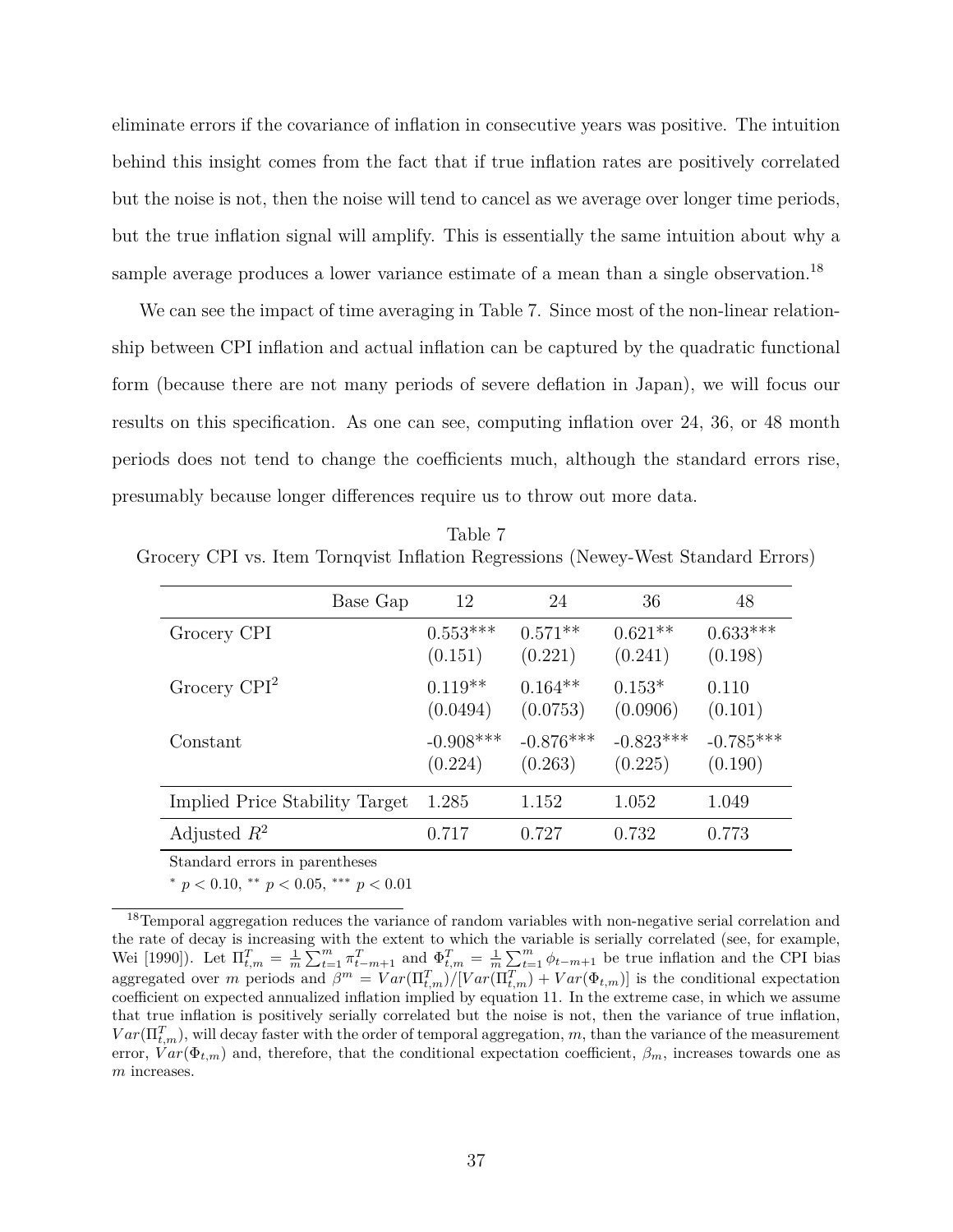The results in this section provide two important takeaways for understanding the implications of our technical results when using CPI data. First, the fact that formula biases are not dramatically reduced when moving from the analyses of subsamples of the CPI to full samples means that CPI index errors are likely to be a problem for inflation measurement in low inflation regimes. Second, one possible solution to these problems is to measure inflation using longer time averages.

# <span id="page-39-0"></span>**5 Conclusion**

This paper shows that the relationship between the economic concepts of inflation and the inflation indexes generated by statistical agencies is nonlinear. In particular, changes in the CPI and PCE deflator overstate changes in true inflation when inflation is low, and are only accurate measures when inflation is high. This result stems from the fact that much of the movement in the CPI (or our replicated PCE deflator) in low inflation regimes arises from formula errors in the computation of price indexes. Since the variance of true inflation is high in high inflation regimes, the signal-to-noise ratio of the CPI rises with inflation making it more accurate in inflationary periods.

Moreover, our estimates suggest that the the biases of official inflation indexes are not constant. Inflationary biases peak when official inflation rates are at two percent per year, but approach zero at higher inflation rates. Thus, there is no single bias number for the CPI. Moreover, we are also able to show that even a chained official index, like the PCE deflator, has an upward bias relative to a Törnqvist index. This bias is largely due to the usage of unweighted geometric averages of price quotes at the lower level.

Our results have a number of implications for policy. First, given the biases inherent in the Japanese CPI, an inflation target of 2 percent approximately corresponds to price stability. Similarly, our results suggest that price stability in the U.S. would correspond to a PCE deflator inflation rate of 1 percent. These result also suggest that the switch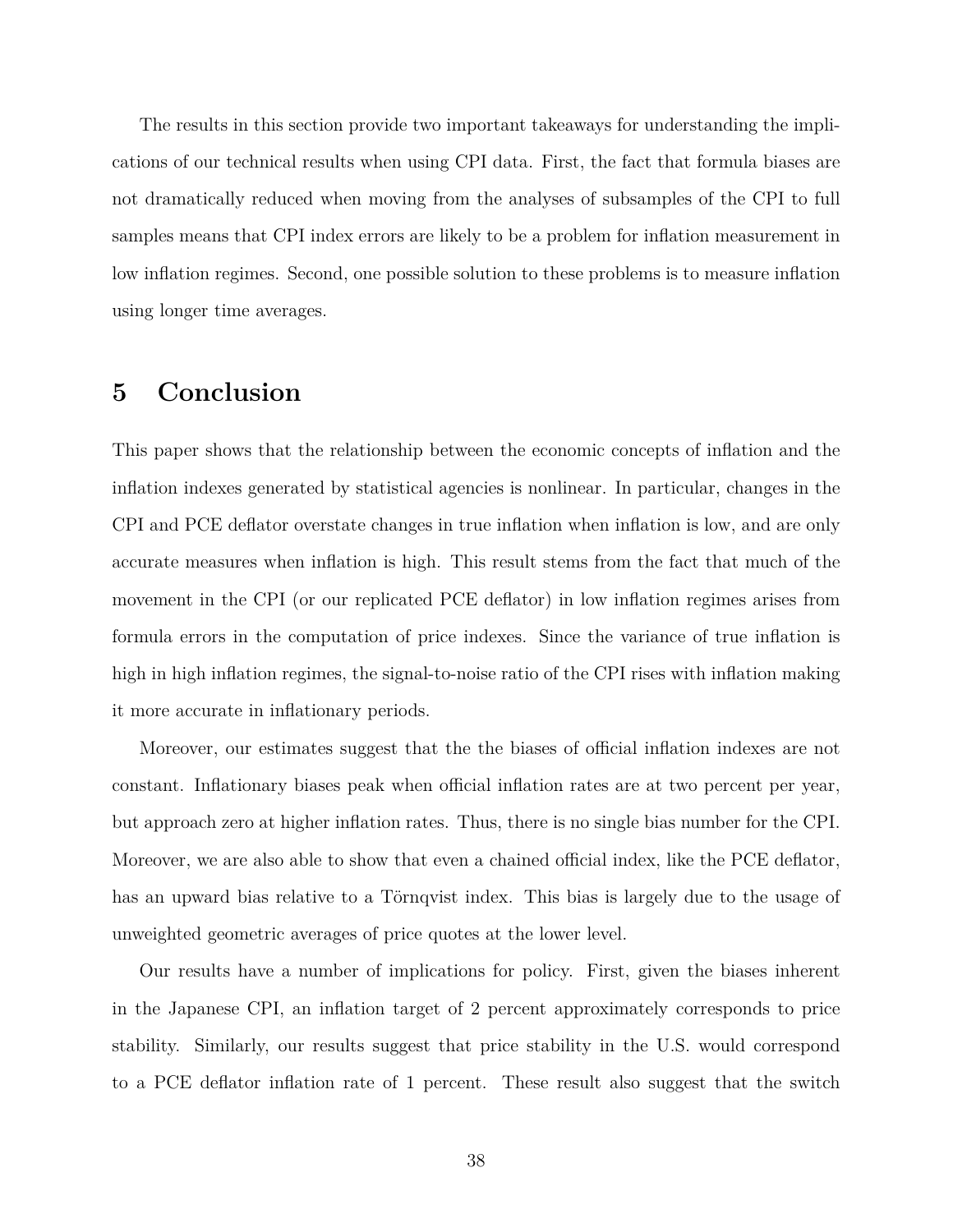to geometric averaging at the lower level of the U.S. CPI and chaining at the upper level have not eliminated the upward bias in the PCE deflator or chained-CPI. This implies that indexing benefits to a chained index may provide real income gains to recipients.

Second, our results also imply that central banks would do well to pay less attention to official inflation measures in low inflation regimes. Similarly, economists using official price indexes to measure inflation should be cognizant of the fact that these measures do not always move one to one with actual inflation.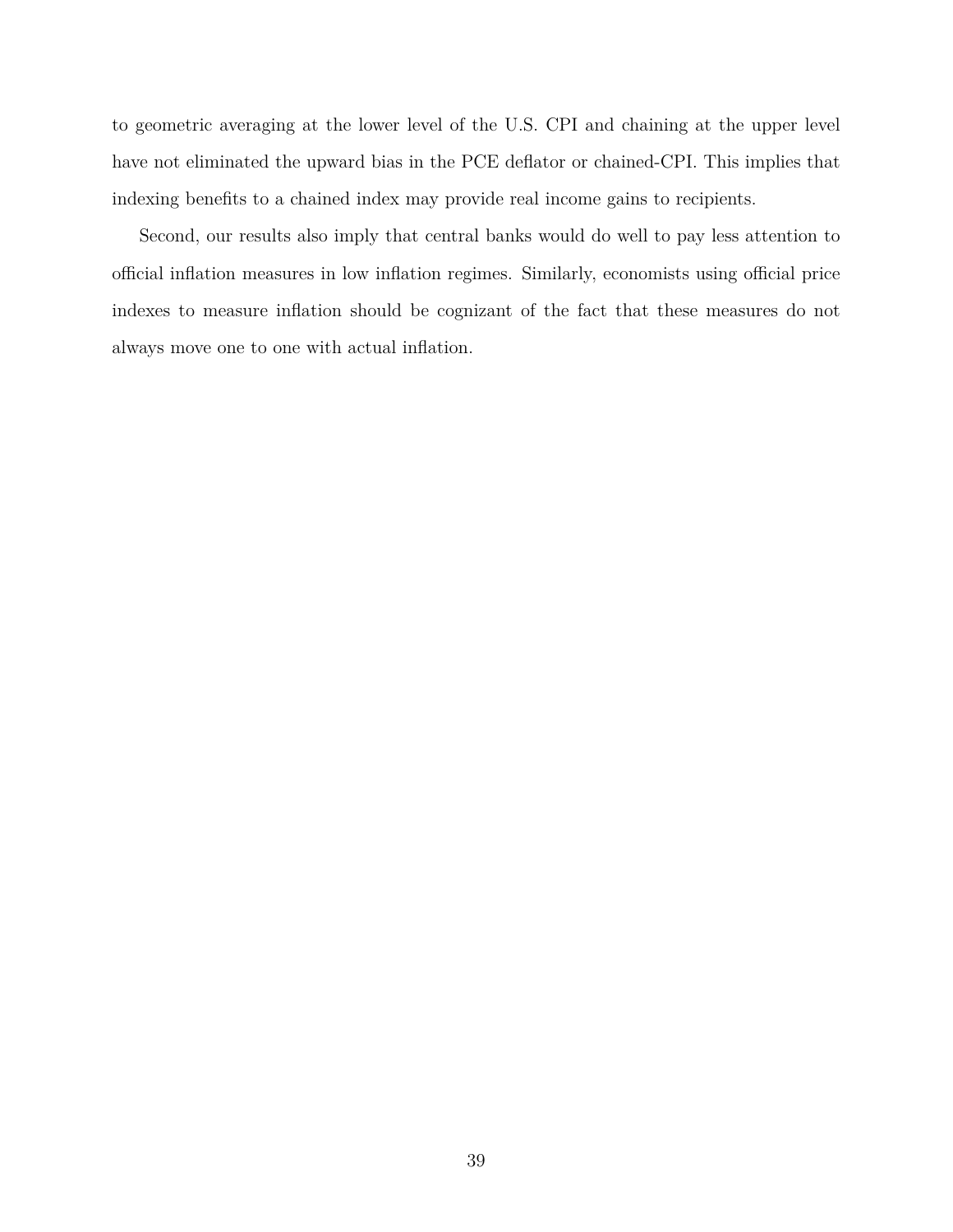# **References**

- <span id="page-41-9"></span>Naohito Abe and Akiyuki Tonogi. Micro and macro price dynamics in daily data. *Journal of Monetary Economics*, 57(6):716–728, 2010.
- <span id="page-41-0"></span>Kosuke Aoki. On the optimal monetary policy response to noisy indicators. *Journal of Monetary Economics*, 50(3):501–523, 2003.
- <span id="page-41-6"></span>Laurence Ball. Why does high inflation raise inflation uncertainty? *Journal of Monetary Economics*, 29(3):371–388, 1992.
- <span id="page-41-4"></span>Laurence Ball and Stephen G. Cecchetti. Inflation and uncertainty at short and long horizons. *Brookings Papers on Economic Activity*, 1990(1):215–254, 1990.
- <span id="page-41-3"></span>Laurence Ball, N. Gregory Mankiw, and David Romer. The new Keynesian economics and the output-inflation trade-off. *Brookings Papers on Economic Activity*, 1988(1):1–82, 1988.
- <span id="page-41-14"></span>Christian Broda and David E. Weinstein. Product creation and destruction: Evidence and price implications. *American Economic Review*, 100:691–723, 2010.
- <span id="page-41-11"></span>Stephen G. Cecchetti. Measuring short-run inflation for central bankers. *Review of the Federal Reserve Bank of St. Louis*, 79(3):143–156, 1997.
- <span id="page-41-7"></span>Alex Cukierman and Allan H. Meltzer. A theory of ambiguity, credibility, and inflation under discretion and asymmetric information. *Econometrica*, 54(5):1099–1128.
- <span id="page-41-15"></span>W Erwin Diewert. Superlative index numbers and consistency in aggregation. *Econometrica*, pages 883–900, 1978.
- <span id="page-41-1"></span>W. Erwin Diewert and Alice O. Nakamura. *Essays on Index Number Theory: Volume 1*. North-Holland, 1993.
- <span id="page-41-12"></span>Stanley Fischer. Relative shocks, relative price variability, and inflation. *Brookings Papers on Economic Activity*, 1981(2):381–441, 1981.
- <span id="page-41-2"></span>Milton Friedman. Nobel lecture: Inflation and unemployment. *The Journal of Political Economy*, pages 451–472, 1977.
- <span id="page-41-8"></span>Etienne Gagnon. Price setting during low and high inflation: Evidence from mexico. *The Quarterly Journal of Economics*, 124(3):1221–1263, 2009.
- <span id="page-41-10"></span>Jerry Hausman. Sources of bias and solutions to bias in the consumer price index. *the Journal of Economic Perspectives*, 17(1):23–44, 2003.
- <span id="page-41-13"></span>Satoshi Imai, Chihiro Shimizu, and Tsutomu Watanabe. How fast are prices in japan falling? Discussion papers 12075, Research Institute of Economy, Trade and Industry (RIETI), 2012.
- <span id="page-41-5"></span>Michael T. Kiley. Endogenous price stickiness and business cycle persistence. *Journal of Money, Credit and Banking*, pages 28–53, 2000.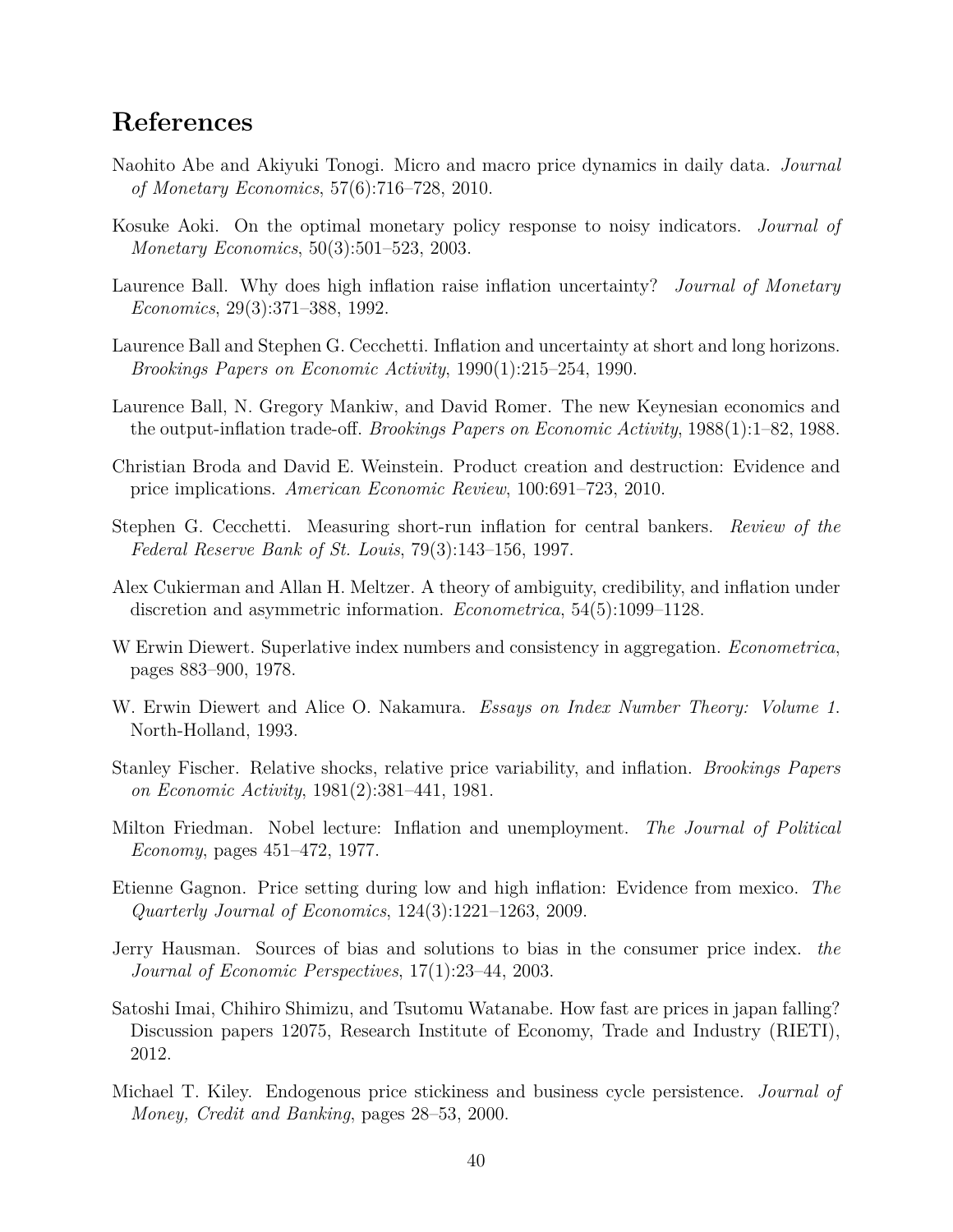- <span id="page-42-3"></span>David E. Lebow and Jeremy B. Rudd. Measurement error in the consumer price index: Where do we stand? *Journal of Economic Literature*, 41(1):159–201, 2003.
- <span id="page-42-1"></span>Arthur M. Okun. The mirage of steady inflation. *Brookings Papers on Economic Activity*, 1971(2):485–498, 1971.
- <span id="page-42-7"></span>Richard W. Parks. Inflation and relative price variability. *The Journal of Political Economy*, pages 79–95, 1978.
- <span id="page-42-4"></span>Marshall Reinsdorf and Jack E. Triplett. A review of reviews: Ninety years of professional thinking about the consumer price index. In *Price Index Concepts and Measurement*, pages 17–83. University of Chicago Press, 2009.
- <span id="page-42-5"></span>Matthew D. Shapiro and David W. Wilcox. Mismeasurement in the consumer price index: An evaluation. In *NBER Macroeconomics Annual 1996, Volume 11*, pages 93–154. MIT Press, 1996.
- <span id="page-42-8"></span>David J. Stockton. Relative price dispersion, aggregate price movement, and the natural rate of unemployment. *Economic Inquiry*, 26(1):1–22, 1988.
- <span id="page-42-0"></span>Lars E.O. Svensson and Michael Woodford. Indicator variables for optimal policy. *Journal of Monetary Economics*, 50(3):691–720, 2003.
- <span id="page-42-2"></span>John B. Taylor. On the relation between the variability of inflation and the average inflation rate. In *Carnegie-Rochester Conference Series on Public Policy*, volume 15, pages 57–86. Elsevier, 1981.
- <span id="page-42-6"></span>Daniel R. Vining and Thomas C. Elwertowski. The relationship between relative prices and the general price level. *American Economic Review*, 66(4):699–708, 1976.
- <span id="page-42-9"></span>W.W.S. Wei. *Time series analysis: univariate and multivariate methods*. Addison-Wesley, 1990.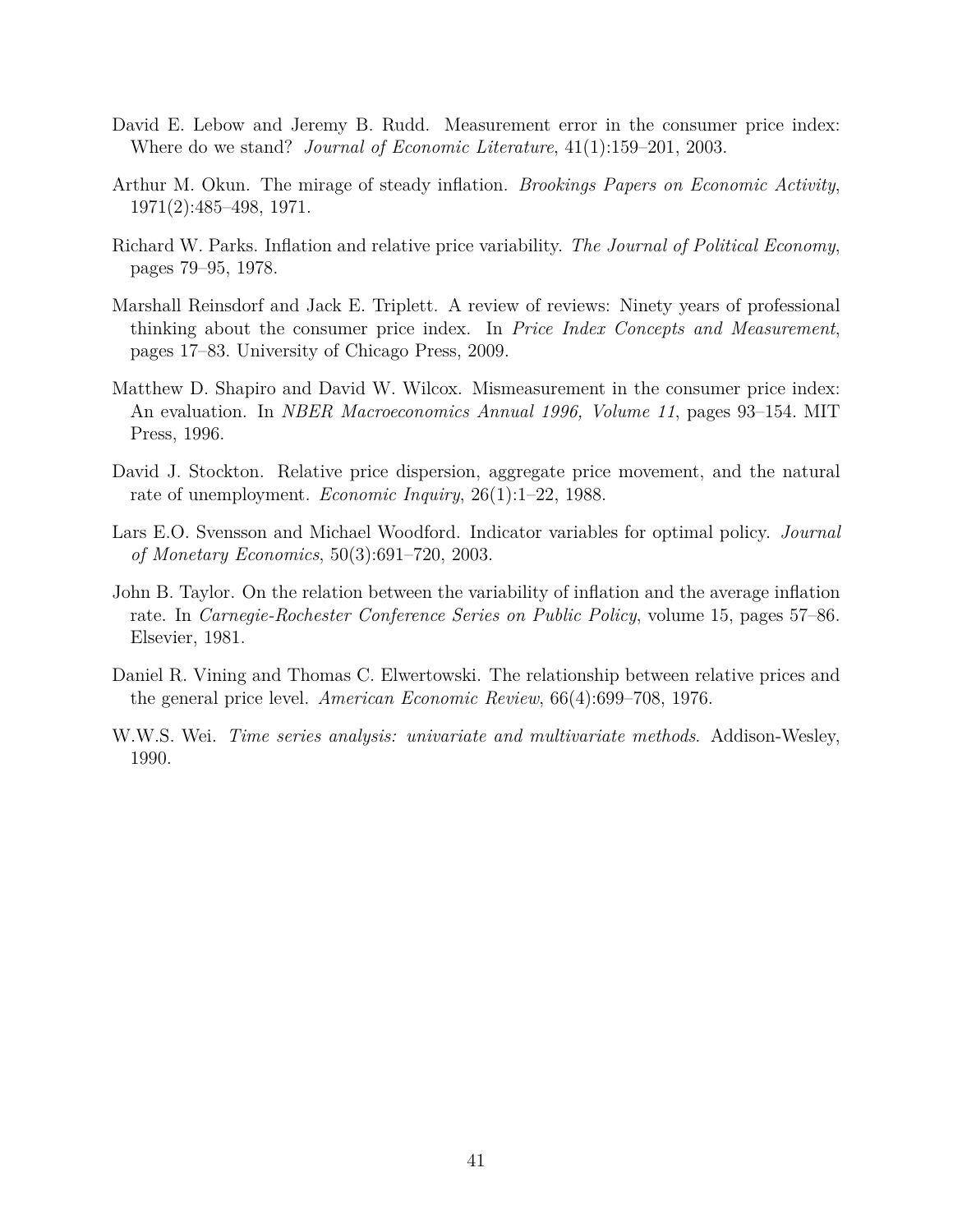# <span id="page-43-0"></span>**Appendix A Derivations**

**Variance of the CPI:** The CPI is related to the Törnqvist index by the following equation

<span id="page-43-1"></span>
$$
\pi_t^{CPI} := \sum_i \left( w_{it} + \epsilon_{it} \right) \left( \pi_{it} + \delta_{it} \right) = \pi_t^T + \sum_i w_{it} \delta_{it} + \sum_i \epsilon_{it} \pi_{it} + \sum_i \epsilon_{it} \delta_{it}.
$$
 (14)

By expanding [\(14\)](#page-43-1), we obtain

$$
V\left(\pi_t^{CPI}\right) = V\left(\pi_t^T\right) + V\left(\sum_i w_{it}\delta_{it}\right) + V\left(\sum_i \epsilon_{it}\pi_{it}\right) + V\left(\sum_i \epsilon_{it}\delta_{it}\right) + 2Cov\left(\pi_t^T, \sum_i w_{it}\delta_{it}\right) + 2Cov\left(\pi_t^T, \sum_i \epsilon_{it}\pi_{it}\right) + 2Cov\left(\pi_t^T, \sum_i \epsilon_{it}\delta_{it}\right) + 2Cov\left(\sum_i w_{it}\delta_{it}, \sum_i \epsilon_{it}\pi_{it}\right) + 2Cov\left(\sum_i w_{it}\delta_{it}, \sum_i \epsilon_{it}\delta_{it}\right) + 2Cov\left(\sum_i \epsilon_{it}\pi_{it}, \sum_i \epsilon_{it}\delta_{it}\right).
$$

Notice that all the covariance terms are zero because the error terms are independent. For example, consider the first covariance term. We know that the expected value of the weighted average of the error terms is zero because

$$
E\left[\sum_{i} w_{it} \delta_{it}\right] = \sum_{i} E\left[w_{it} \delta_{it}\right] = \sum_{i} E\left[w_{it}\right] E\left[\delta_{it}\right] = 0
$$

which gives

$$
nCov\left(\pi_t^T, \sum_i w_{it} \delta_{it}\right) = E\left[\left(\sum_i w_{it} \pi_{it}\right) \left(\sum_i w_{it} \delta_{it}\right)\right] = E\left[\sum_{i,j} w_{it} w_{jt} \pi_{it} \delta_{jt}\right]
$$
  
= 
$$
\sum_{i,j} E\left[w_{it} w_{jt} \pi_{it}\right] E\left[\delta_{jt}\right] = 0.
$$

A similar argument holds for all other covariance terms. Therefore,

<span id="page-43-2"></span>
$$
V\left(\pi_t^{CPI}\right) = V\left(\pi_t^T\right) + V\left(\sum_i w_{it}\delta_{it}\right) + V\left(\sum_i \epsilon_{it}\pi_{it}\right) + V\left(\sum_i \epsilon_{it}\delta_{it}\right). \tag{15}
$$

We can write the second term of [\(15\)](#page-43-2) in terms of the underlying variances of the errors through a bit of algebra. First recall  $E\left[\sum_i w_{it} \delta_{it}\right] = \sum_i E\left[w_{it} \delta_{it}\right] = \sum_i E\left[w_{it}\right] E\left[\delta_{it}\right] = 0.$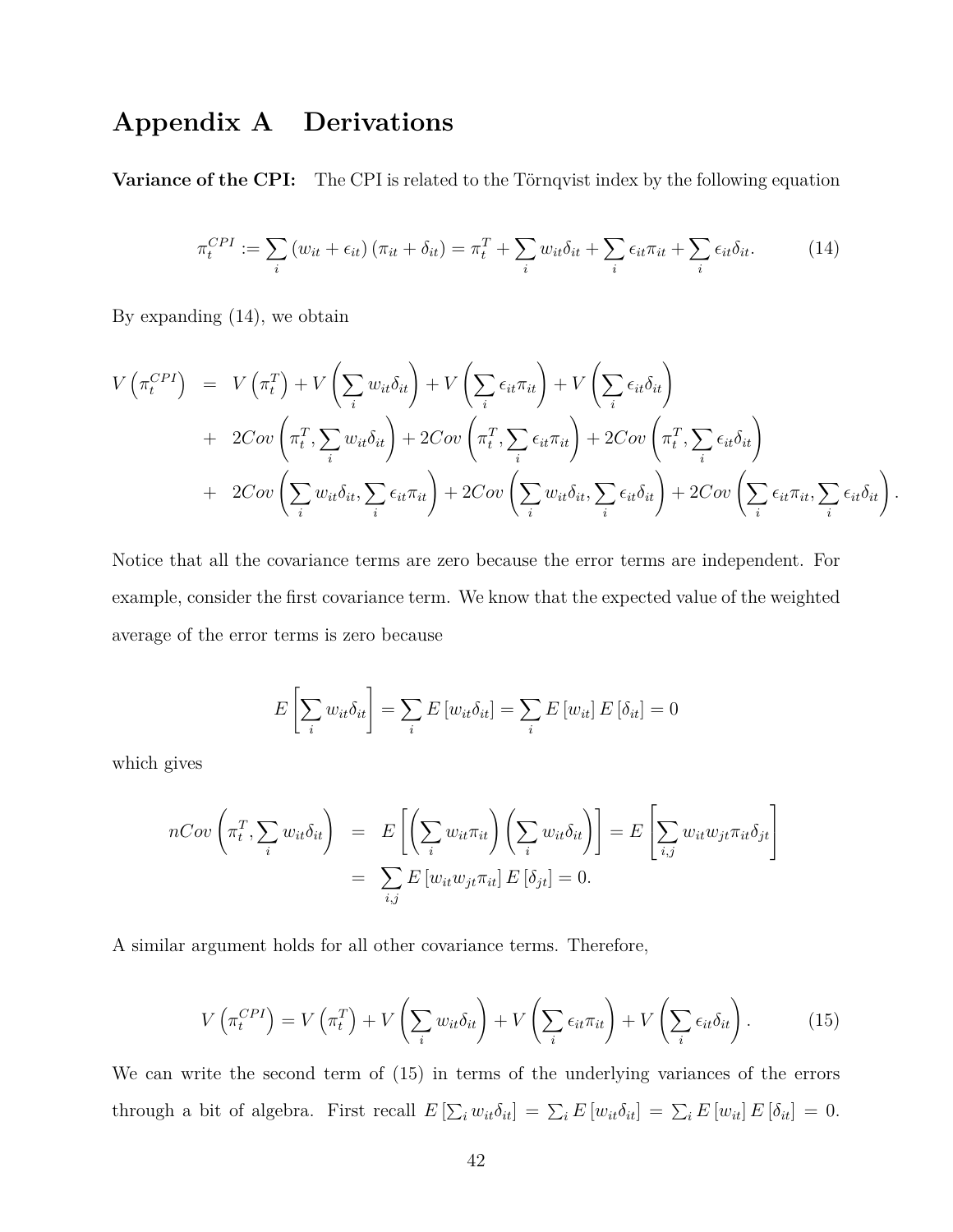Now we can write,

$$
V\left(\sum_{i} w_{it}\delta_{it}\right) = E\left[\left\{\frac{1}{n}\sum_{i,j}\left(s_{it-1} + \frac{\gamma}{2}\left(\nu_{it} - \nu_{jt}\right)\right)\delta_{it}\right\}^{2}\right]
$$
  
\n
$$
= \frac{1}{n^{2}}\sum_{i,j,k} E\left[\left(s_{it-1} + \frac{\gamma}{2}\left(\nu_{it} - \nu_{jt}\right)\right)\left(s_{it-1} + \frac{\gamma}{2}\left(\nu_{it} - \nu_{kt}\right)\right)\delta_{it}^{2}\right] \left(\because \delta_{it}\perp\delta_{jt} \text{ if } i \neq j\right)
$$
  
\n
$$
= \frac{\sigma_{\delta_{t}}^{2}}{n^{2}}\sum_{i,j,k} E\left[\left(s_{it-1}^{2} + \frac{\gamma^{2}}{4}\left(\nu_{it} - \nu_{jt}\right)\left(\nu_{it} - \nu_{kt}\right)\right)\right] \left(\because E\left[\nu_{it} - \nu_{kt}\right] = 0\forall i,k\right)
$$
  
\n
$$
= \frac{\sigma_{\delta_{t}}^{2}}{n^{2}}\left(\sum_{i,j,k} s_{it-1}^{2} + \frac{\gamma^{2}}{4}\left(\sum_{i,j,k} E\left[\nu_{it}^{2}\right] - \sum_{i,j,k} E\left[\nu_{it}\nu_{kt}\right] - \sum_{i,j,k} E\left[\nu_{jt}\nu_{it}\right] + \sum_{i,j,k} E\left[\nu_{jt}\nu_{kt}\right]\right)
$$
  
\n
$$
= \frac{\sigma_{\delta_{t}}^{2}}{n^{2}}\left(\sum_{i} s_{it-1}^{2} \sum_{j,k} 1 + \frac{\gamma^{2}}{4}\sigma_{\nu_{t}}^{2}\left(\sum_{i,j,k} 1 - \sum_{i,j,k} 1_{\{i=k\}} - \sum_{i,j,k} 1_{\{j=i\}} + \sum_{i,j,k} 1_{\{j=k\}}\right)\right)
$$
  
\n
$$
= \frac{\sigma_{\delta_{t}}^{2}}{n^{2}}\left(n^{2} \sum_{i} s_{it-1}^{2} + \frac{\gamma^{2}}{4}\sigma_{\nu_{t}}^{2}\left(n^{3} - n^{2} - n^{2} + n^{2}\right)\right)
$$
  
\n
$$
= \sigma_{\delta_{t}}^{2}\left(n^{2} \sum_{i} s_{it-1}
$$

We can rewrite the third term of  $(15)$  in terms of the underlying variances by first remembering that  $E\left[\sum_i \epsilon_{it}\pi_{it}\right] = \sum_i E\left[\epsilon_{it}\right] E\left[\pi_{it}\right] = 0$ . The independence of  $\epsilon_{it}$  guarantees that the cross terms disappear, and we get

$$
V\left(\sum_{i} \epsilon_{it}\pi_{it}\right) = E\left[\left(\sum_{i} \epsilon_{it}\pi_{it}\right)^2\right] = \sum_{i} E\left[\left(\epsilon_{it}\pi_{it}\right)^2\right] = \sum_{i} E\left[\epsilon_{it}^2\right] E\left[\pi_{it}^2\right]
$$

$$
= n\sigma_{\epsilon_t}^2 \left(\sigma_{\mu_t}^2 + \sigma_{\nu_t}^2\right).
$$

Finally, since the error terms are iid when  $i \neq j$  and  $E [\epsilon_{it}] = E [\delta_{it}] = 0$ , the fourth term of [\(15\)](#page-43-2) can be rewritten as

$$
V\left(\sum_{i} \epsilon_{it} \delta_{it}\right) = n \sigma_{\epsilon_t}^2 \sigma_{\delta_t}^2.
$$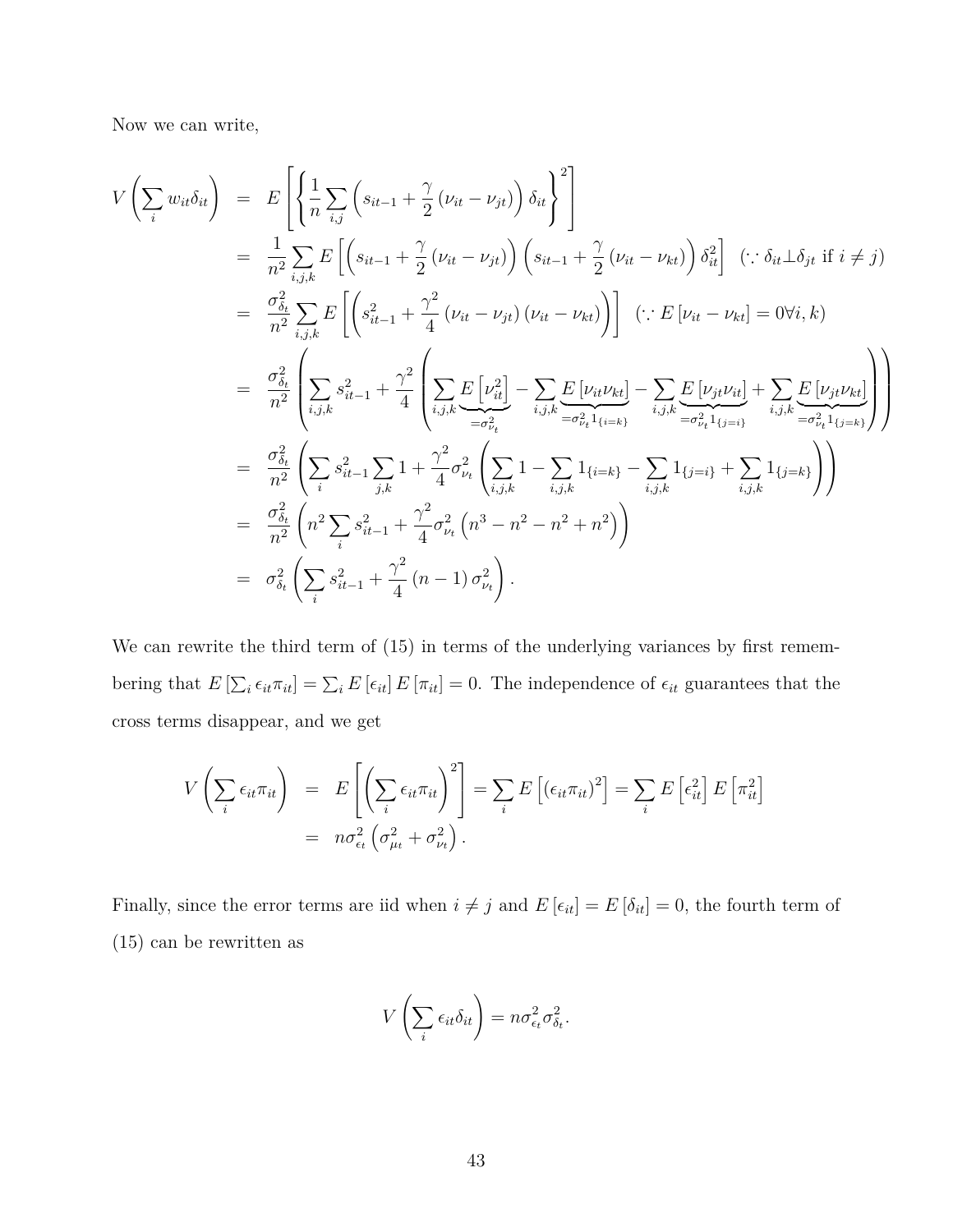In summary,

$$
V\left(\pi_t^{CPI}\right) = V\left(\pi_t^T\right) + \sigma_{\delta_t}^2 \left(\sum_i s_{it-1}^2 + \frac{\gamma^2}{4} (n-1) \sigma_{\nu_t}^2\right) + n \sigma_{\epsilon_t}^2 \left(\sigma_{\mu_t}^2 + \sigma_{\nu_t}^2\right) + n \sigma_{\epsilon_t}^2 \sigma_{\delta_t}^2
$$
  
= 
$$
V\left(\pi_t^T\right) + \sigma_{\delta_t}^2 \left(\sum_i s_{it-1}^2 + \frac{\gamma^2}{4} (n-1) \sigma_{\nu_t}^2\right) + n \sigma_{\epsilon_t}^2 \left(\sigma_{\mu_t}^2 + \sigma_{\nu_t}^2 + \sigma_{\delta_t}^2\right)
$$

 $\textbf{Covariance of the CPI and true inflation:} \quad \text{Note } Cov\left(\pi^T_t, \sum_i w_{it} \delta_{it}\right) = Cov\left(\pi^T_t, \sum_i \epsilon_{it} \pi_{it}\right) =$  $Cov\left(\pi_t^T, \sum_i \epsilon_{it} \delta_{it}\right) = 0.$  Hence,

$$
Cov\left(\pi_t^{CPI}, \pi_t^T\right) = V\left(\pi_t^T\right) + Cov\left(\pi_t^T, \sum_i w_{it} \delta_{it}\right) + Cov\left(\pi_t^T, \sum_i \epsilon_{it} \pi_{it}\right) + Cov\left(\pi_t^T, \sum_i \epsilon_{it} \delta_{it}\right)
$$

$$
= V\left(\pi_t^T\right).
$$

## **Appendix A.1 Decomposing CPI Measurement Error**

We can use the upper-level components of the item Törnqvist to study the measurement error in the Japanese CPI through the lens of the theoretical framework presented in Section [3](#page-16-0) above. In this section, we derived the relationship between the aggregate measurement error in the Japanese CPI and the measurement errors in the underlying item-level components of this index (Equation [8\)](#page-19-0). We can now define these errors in the weight and item inflation index components empirically as

$$
\varepsilon_{i,t}^{IT} = w_{i,t}^{CPI} - w_{i,t}^T \tag{16}
$$

$$
\delta_{i,t}^{IT} = \pi_{i,t}^{CPI} - \pi_{i,t}^T \tag{17}
$$

The relationship between these errors and the aggregate measurement error defined in Equation [8](#page-19-0) also depended on the aggregate and idiosyncratic components of the true item level inflation. We extract these components by running the following unweighted regression:  $\pi_{i,t}^T = \mu_t + \nu_{i,t}.$ 

In Section [3,](#page-16-0) we additionally formally characterized the measurement error in the Japanese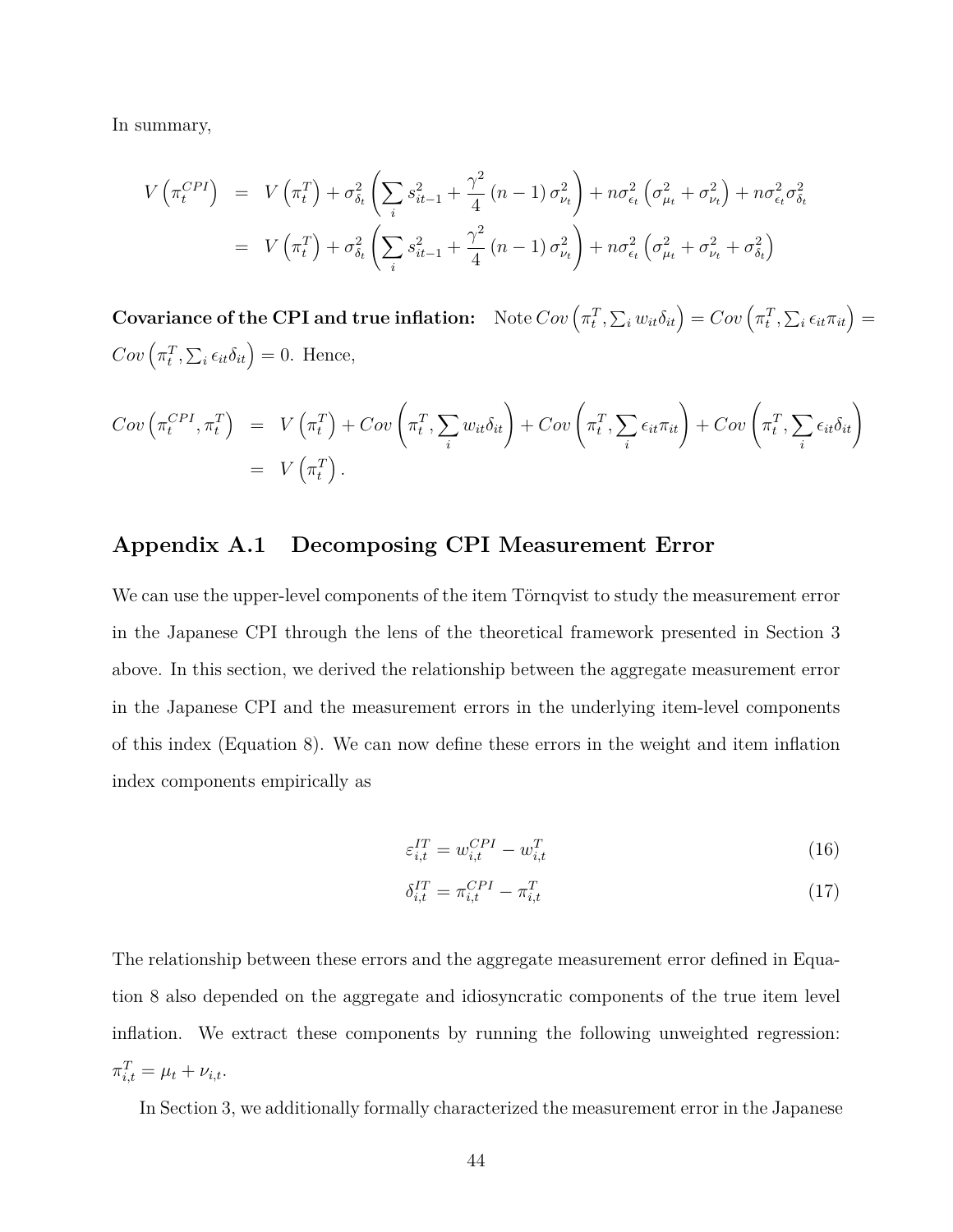CPI. We found that the conditional expectation of true inflation based on observed inflation depends crucially on the variances of the inflation components  $(\mu_t, \nu_{it})$  and errors  $(\epsilon_t, \delta_{it})$ listed above. To characterize the inference problem empirically, we estimate these variances. We define the variance of the aggregate component of inflation,  $\mu_t$  as

$$
\hat{\sigma}_{\mu_{t}}^{2} = \frac{1}{N} \sum_{t=1}^{N} (\hat{\mu}_{t} - \bar{\hat{\mu}})^{2}, \text{ where } \bar{\hat{\mu}} = \frac{1}{N} \sum_{t=1}^{N} \hat{\mu}_{t}
$$
\n(18)

and where *N* is the number of observations (months) in the sample. We then calculate the variances of  $\varepsilon$ ,  $\delta$ ,  $\nu$  within each item as

$$
\hat{\sigma}_{x_{i,t}}^2 = \frac{1}{N} \sum_{t=1}^N \left(\hat{x}_{i,t} - \bar{\hat{x}}_i\right)^2, \text{ where } \bar{\hat{x}}_i = \frac{1}{N} \sum_{t=1}^N \hat{x}_{i,t} \tag{19}
$$

where  $x = \varepsilon, \delta, \nu$  specifies the variable under consideration. We aggregate these variances across items using Törnqvist item weights:

$$
\hat{\sigma}_{x_t}^2 = \sum_{i=1}^I w_{i,t}^T \hat{\sigma}_{x_{i,t}}^2
$$

We use the values of each of these estimated variances to solve for the implied value of  $\gamma_t$  by equating

$$
\frac{Cov\left(\pi_t^T, \pi_t^{CPI}\right)}{Var\left(\pi_t^{CPI}\right)} = \frac{Var\left(\pi_t^T\right)}{Var\left(\pi_t^T\right) + \sigma_{\delta_t}^2 \sum_{i=1}^n s_{it-1}^2 + n\left[\sigma_{\epsilon_t}^2 \sigma_{\mu_t}^2 + \sigma_{\epsilon_t}^2 \sigma_{\nu_t}^2 + \sigma_{\epsilon_t}^2 \sigma_{\delta_t}^2 + \frac{\gamma_t^2}{4} \left(\sigma_{\delta_t}^2 \sigma_{\nu_t}^2\right)\right]} \tag{20}
$$

using variables' period  $t$  values then solving for  $\gamma_t$ .

# <span id="page-46-0"></span>**Appendix B Index Calculation**

Our price and quantity data are at a daily frequency, so we sum over quantity and expenditure to find their monthly values. We then back out the monthly price by dividing. For all days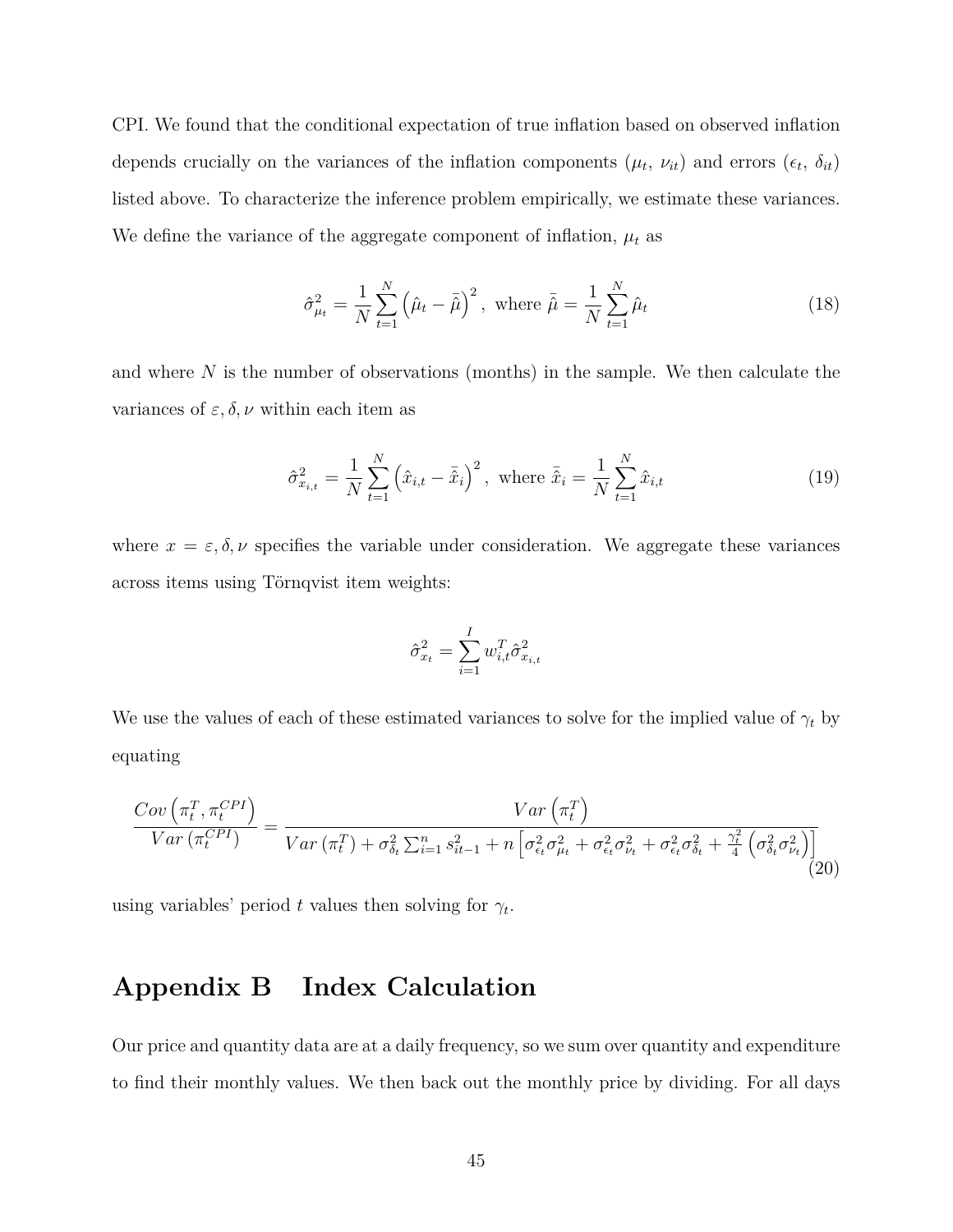$D_t$  in the month  $t$ , in each store  $s$  and JAN code  $j$ , we define

$$
p_{j,s,t} = \frac{\sum_{d \in D_t} p_{j,s,d} q_{j,s,d}}{\sum_{d \in D_t} q_{j,s,d}}
$$
(21)

We aggregate the daily item purchase and price data to a monthly frequency denoting the sales-weighted average price charged by store *s* for JAN code *j* in month *t* as *pj,s,t* and the corresponding sales quantity *qj,s,t*. In order to do the decompositions indicated in equation [4,](#page-18-0) we need to work with Törnqvist index that is composed of Törnqvist item indexes. Each "item" level index is a Törnqvist index of the twelve-month within-store JAN code price changes aggregated across all JAN codes that belong to an "official" item category. The item-level Törnqvist index for item *i* in month  $t$ ,  $\pi_{i,t}^T$ , is defined as follows:

$$
1 + \pi_{i,t}^T = \prod_{j \in J_{i,s,[t-12,t]}} \prod_{s \in S_{[t-12,t]}} \left( \frac{p_{j,s,t}}{p_{j,s,t-12}} \right)^{w_{j,s,t}^T}
$$

where  $J_{i,s,[t-12,t]}$  is the set of item *i* JAN codes sold in store *s* in months  $t-12$  and  $t$ ;  $S_{[t-12,t]}$ is the set of stores in the sample for months  $t-12$  and  $t$ ; and  $w_{j,s,t}^T$  is item Törnqvist weight for JAN code *j* in store *s*, and month *t* given by

$$
w_{j,s,t}^T = \frac{s_{j,i,s,t} + s_{j,i,s,t-12}}{2} \quad \text{for} \quad s_{j,i,s,t} = \frac{p_{j,s,t}q_{j,s,t}}{\sum_{j \in J_{i,s,[t-12,t]}} \sum_{s \in S_{[t-12,t]}} p_{j,s,t}q_{j,s,t}}
$$

The item Törnqvist index aggregates these indexes across items  $i = 1, ..., I$ , using a weighted geometric average:

<span id="page-47-0"></span>
$$
1 + \pi_t^T = \prod_{i=1}^I \left( 1 + \pi_{i,t}^T \right)^{w_{i,t}^T}
$$
 (22)